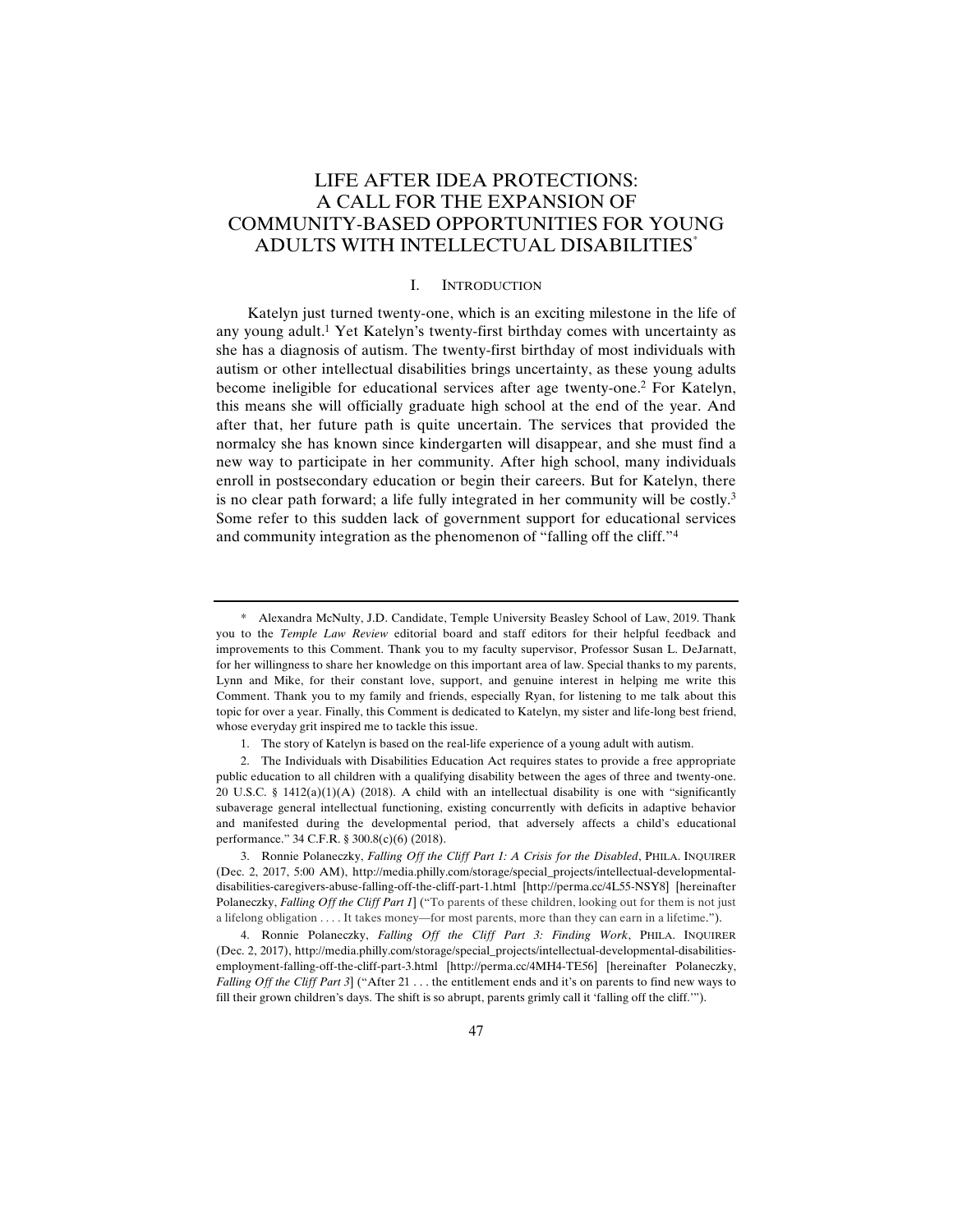After high school graduation, many young adults with intellectual disabilities have difficulty finding and maintaining employment.5 For some individuals, employment is impossible without a support system, such as a job coach to assist with daily job functions or a family member to prepare them for the work day.<sup>6</sup> For most, this form of supported employment is dependent on Medicaid waiver funding.7 Medicaid waivers provide funding for home- and community-based support services<sup>8</sup> like a job coach or daily medical services.<sup>9</sup> Unfortunately, the number of Medicaid waivers within each state is limited, and waiting lists to receive funding can be years long.10 The lack of Medicaid waiver funding to support individuals with disabilities in their jobs is a problem for all of society, as the ability to work enables young adults with intellectual disabilities to participate in their communities and increases their economic self-sufficiency.11

If Katelyn receives enough waiver funding, she will have the opportunity to work in her community with the support of a job coach. Katelyn's parents will be able to use the waiver funding to pay for her daily job coach, job-related transportation, and any other support she needs to fully participate in her community. Without waiver funding, Katelyn will not be able to work full-time—if at all. Katelyn's parents must find ways for her to stay active in the community. Because she cannot go out into her community without support, however, her parents will likely have to sacrifice their own time and earning capacity to accompany Katelyn whenever she decides to venture into her community.

Without a connection to the community, individuals with disabilities have trouble fostering relationships with nondisabled individuals and may lose the basic communication and social skills developed throughout their education.12 Without a chance at employment, young adults with disabilities are deprived of the opportunity to achieve economic self-sufficiency during their postsecondary

<sup>5</sup>*. See id.* ("Even the most thoughtful school counselors and savviest parents have a hard time finding appropriate employment for adults . . . who can independently handle activities of daily living (like eating, bathing, toileting, walking, and dressing) but whose disabilities keep employers from seeing what they might contribute to a workplace.").

<sup>6</sup>*. See* Sharon Lurye, *For Adults with Autism, a Struggle To Find Jobs*, PHILLYVOICE (Apr. 28, 2016), http://www.phillyvoice.com/autistic-adults-struggle-find-jobs [http://perma.cc/5FXT-MBY8] ("[I]t's not enough for employers to commit to hiring those with autism if they're not also prepared to support them.").

<sup>7</sup>*. See* Polaneczky, *Falling Off the Cliff Part 3*, *supra* note 4 ("[T]hey needed to have Eric's IQ tested to make sure he was eligible for the type of Medicaid waiver that would fund the job supports he'd need at APS.").

<sup>8</sup>*. See infra* notes 175–85 and accompanying text.

<sup>9</sup>*. See infra* notes 199–200 and accompanying text.

<sup>10</sup>*. See infra* notes 239–44 and accompanying text.

<sup>11</sup>*. See* Polaneczky, *Falling Off the Cliff Part 3*, *supra* note 4 (discussing how, without employment and money, one cannot live independently).

<sup>12</sup>*. See id.* (noting that high school graduates with disabilities can go years without finding work, "their hard-earned social and behavioral skills regressing as their isolation from the world increases").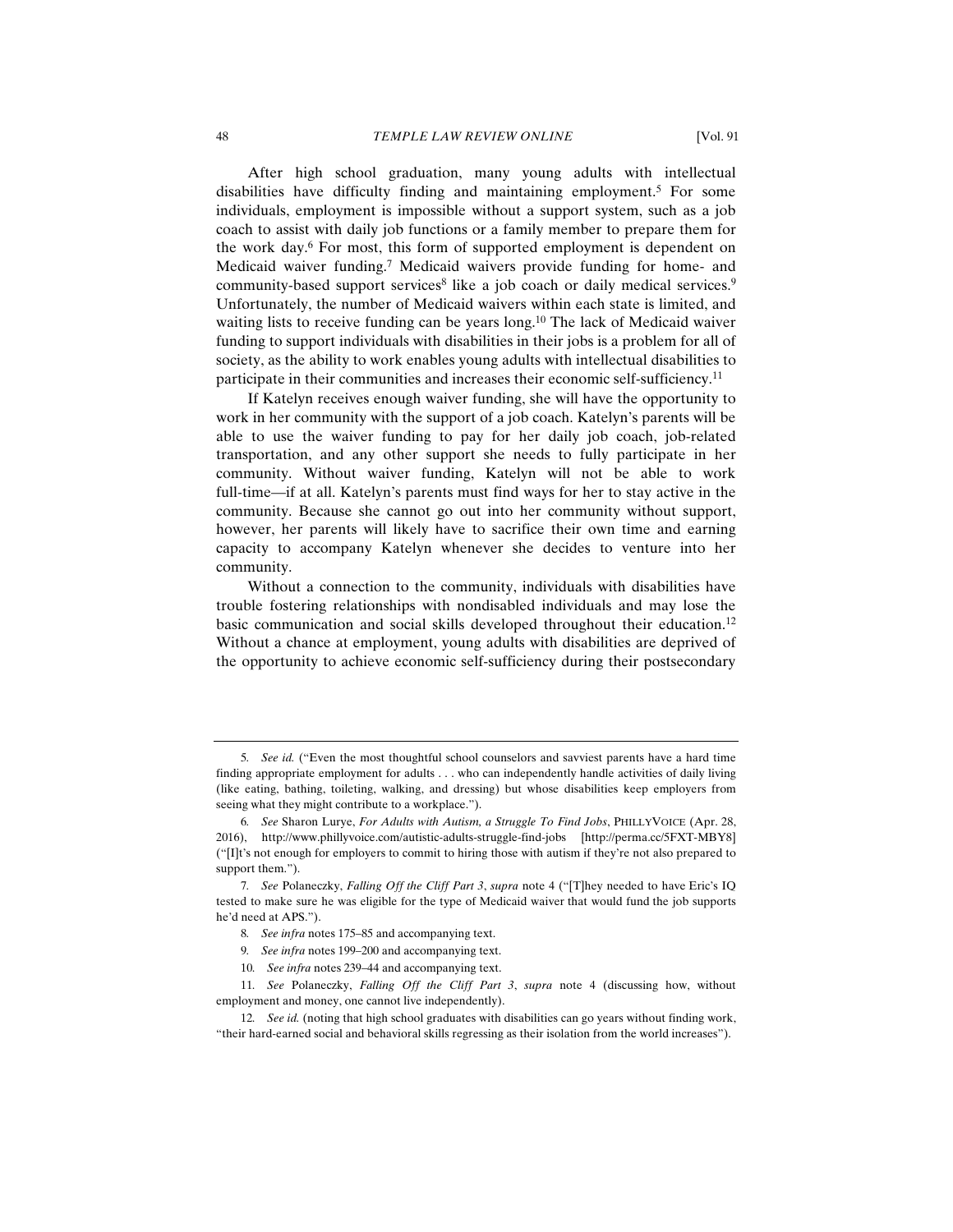years.13 Most importantly, these individuals miss the chance to develop the personal dignity and autonomy associated with employment.14 For family members and society as a whole, it is best to have individuals with disabilities involved in their communities.15 Employment allows people to earn the income they need to support themselves, pursue their own interests, and contribute to the tax base.16

Despite congressional findings that all people are "presumed to be capable of engaging in gainful employment,"17 individuals with serious intellectual disabilities face barriers to obtaining and maintaining meaningful employment. One barrier to employment is the lack of funding for long-term job support, which many individuals with intellectual disabilities require.<sup>18</sup> Although the primary method of funding long-term support is Medicaid Home- and Community-Based Services Waivers, states limit the number of waivers available to their residents and leave many people on waiting lists for funding.19 Unfortunately, states are not required to provide a waiver to every eligible individual, as the Medicaid statute does not require that states give funding for community-based services to all.<sup>20</sup> This lack of entitlement to a waiver results in an administrative failure and denial of equal employment opportunities for individuals with intellectual disabilities.<sup>21</sup> To remedy this problem, this Comment proposes making waivers an "entitlement" rather than an option and introduces an alternative funding method for long-term supported employment.

This alternative funding method would encourage employers to hire both individuals with disabilities and their job coaches to perform daily job tasks. To incentivize employers to take on both employees, the alternative method proposes funding the job coach's work through a combination of employer compensation and state waiver funding. This system affords employers the benefit of two employees, and the waiver recipient receives the benefit of a job coach without paying a large sum of money for that daily support.

Although waivers are a creation of Congress, each state has discretion in implementing its own waiver programs. This discretion results in considerable variability among the states. To illustrate the way waiver funding is allocated to individuals with disabilities, this Comment highlights features of Pennsylvania's

- 19*. See infra* notes 205–08 and accompanying text.
- 20*. See infra* notes 206–09 and accompanying text.
- 21*. See infra* notes 298–301 and accompanying text.

<sup>13</sup>*. See* Dawn Hendricks, *Employment and Adults with Autism Spectrum Disorders: Challenges and Strategies for Success*, 32 J. VOCATIONAL REHABILITATION 125, 125–26 (2010).

<sup>14</sup>*. See* Malynn Kuangparichat, Note, *Legal Rights of Young Adults with Autism: Transitioning into Mainstream Adulthood*, 16 WIDENER L. REV. 175, 184 (2010).

 <sup>15.</sup> Carol Beatty, Symposium, *Implementing* Olmstead *by Outlawing Waiting Lists*, 49 TULSA L. REV. 713, 744 (2014).

<sup>16</sup>*. See* Hendricks, *supra* note 13, at 126; *see also* Polaneczky, *Falling Off the Cliff Part 3*, *supra* note 4 ("Employment is key. Without money, you can't live independently in the community." (quoting Cheryl Bates-Harris, "senior advocacy specialist with the National Disability Rights Network")).

 <sup>17. 29</sup> U.S.C. § 720(a)(3)(A) (2018).

<sup>18</sup>*. See infra* notes 153–59 and accompanying text.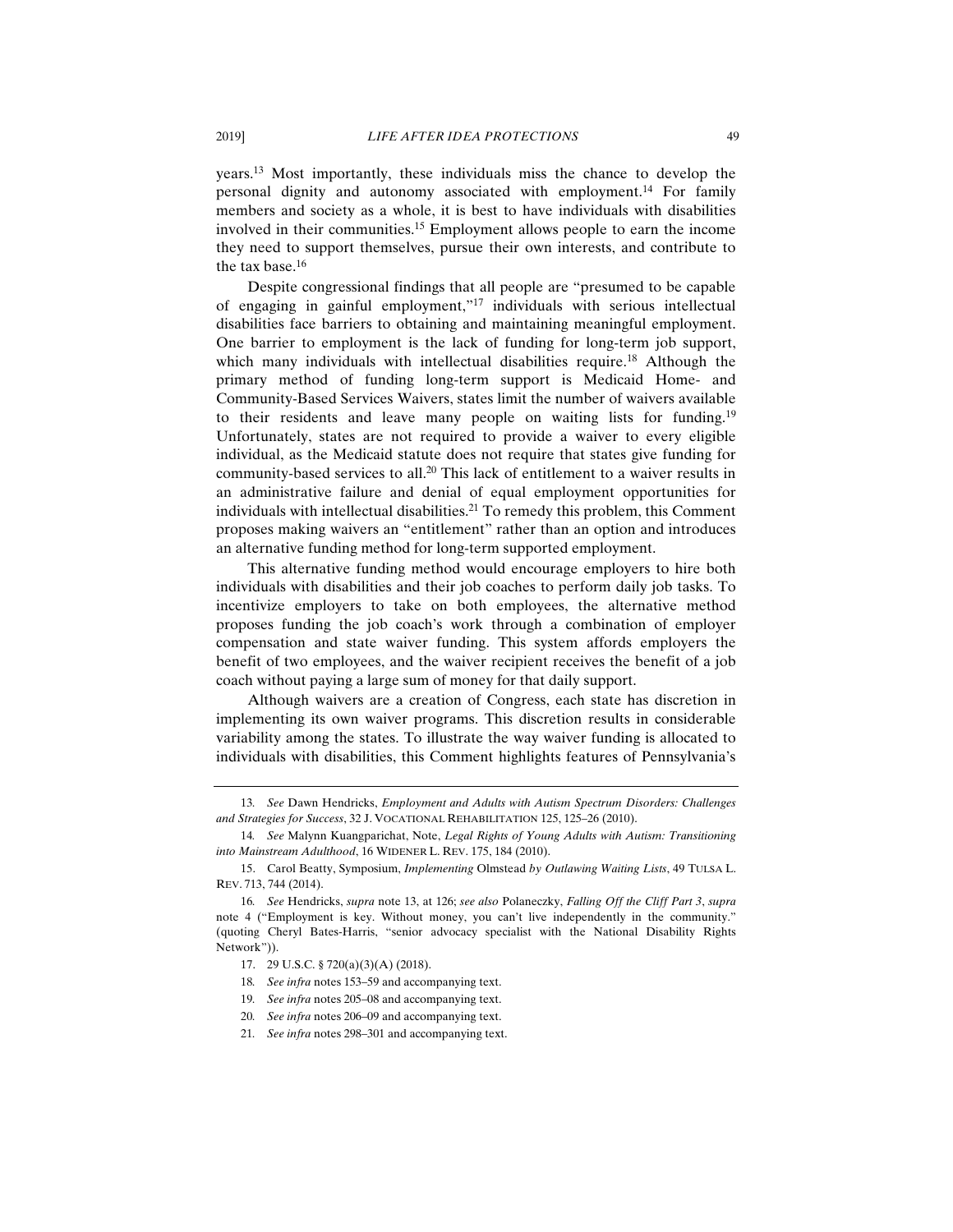waiver programs. In order to remedy the problems highlighted by this Comment, changes must be made to all states' waiver programs.

#### II. OVERVIEW

Congress has repeatedly recognized that all individuals with intellectual disabilities have the right to participate in our society and contribute to their local communities.22 Individuals may participate in their communities through employment, but they may also participate through group activities like volunteer opportunities or community art and music programs.23 Efforts to integrate individuals with disabilities into their local communities began with the Rehabilitation Act of 1973 and continued with the Americans with Disabilities Act  $(ADA)^{24}$  To prepare children with disabilities for the later integration ensured by the ADA, Congress created the Individuals with Disabilities Education Act (IDEA).25 Through the IDEA, Congress has tried to ensure that young adults with disabilities are well prepared for future employment and able to obtain that employment upon graduation from high school.<sup>26</sup> Most recently, Congress passed the Workforce Innovation Opportunity Act (WIOA), which also prepares children with disabilities for later integration and employment in the community.27 Unfortunately, these codifications of the right to community integration have not led to the provision of the full range of services individuals with disabilities need to succeed.<sup>28</sup> This is because an individual with intellectual disabilities may be unable to work independently and lacks the state funding needed for supported employment services.29 This bars some individuals from contributing to their community and gaining the benefits of employment.<sup>30</sup>

Medicaid waivers are the main source of funding for long-term participation in the community.31 In a state like Pennsylvania, where the need for community-based services outweighs the availability of Medicaid funding, people

<sup>22</sup>*. See, e.g.*, 20 U.S.C. § 1400(c)(1) (2018); 42 U.S.C. § 12101(a)(1) (2018).

<sup>23</sup>*. See* NAT'L DISABILITY SERVS. & NAT'L DISABILITY INSURANCE SCHEME, COMMUNITY PARTICIPATION IN ACTION: A RESOURCE GUIDE FOR DISABILITY SERVICE PROVIDERS 14 (2016), http://www.nds.org.au/images/resources/resource-files/CII\_Community\_Participation\_in\_Action\_Guid e\_2016.pdf [http://perma.cc/WUQ7-BVJU].

<sup>24</sup>*. See infra* notes 53–59 and accompanying text.

<sup>25</sup>*. See* 20 U.S.C. § 1400(c)(14) ("[P]roviding effective transition services to promote successful post-school employment or education is an important measure of accountability for children with disabilities.").

<sup>26</sup>*. See infra* Part II.C.

<sup>27</sup>*. See infra* Part II.D.

<sup>28</sup>*. See, e.g.*, Carli Friedman & Mary C. Rizzolo, *"Get Us Real Jobs:" Supported Employment Services for People with Intellectual and Developmental Disabilities in Medicaid Home and Community Based Services Waivers*, 46 J. VOCATIONAL REHABILITATION 107, 108 (2017) (noting that people with disabilities are employed at lower rates than nondisabled individuals).

<sup>29</sup>*. See* Polaneczky, *Falling Off the Cliff Part 3*, *supra* note 4.

<sup>30</sup>*. Id.*

<sup>31</sup>*. See infra* notes 174–81 and accompanying text. Additionally, some short-term services exist to assist individuals with disabilities in community participation. *See infra* notes 123–26 and accompanying text.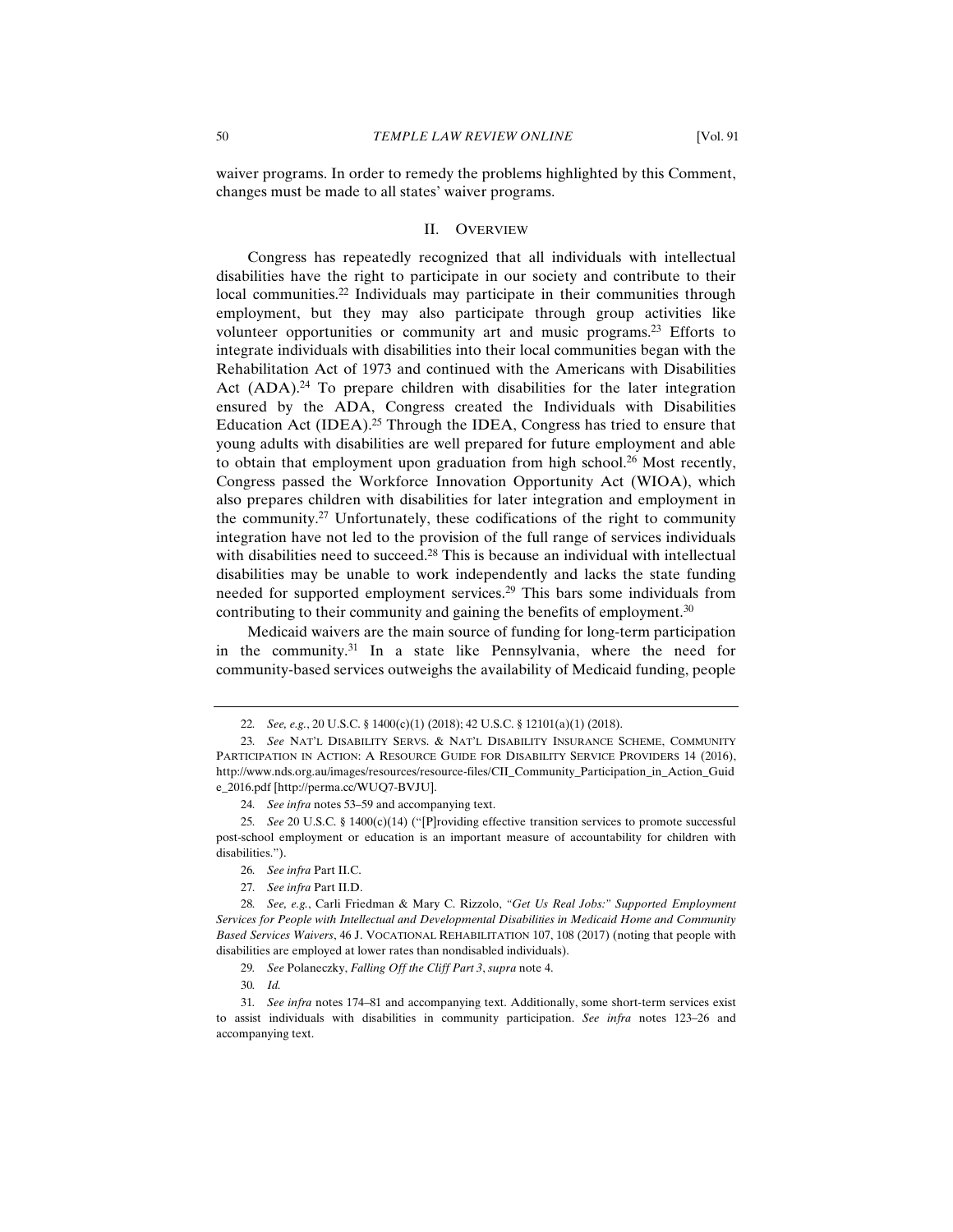must wait to become full participants in their community.<sup>32</sup> Unfortunately, this waitlist structure remains unchallenged by the courts or the legislature and results in a lack of employment for young adults with intellectual disabilities who cannot work without long-term support.

This Comment argues that individual states should make waivers an entitlement, granting all individuals with disabilities the funding needed to live and work in their local communities rather than remain segregated in institutions. In support of this argument, this Comment highlights society's current distaste toward institutional care and notes that statutes such as the ADA, IDEA, and WIOA are based in a public policy that values making individuals with disabilities full participants in society. This Comment continues by explaining that Medicaid offers a solution for states to fund the community participation of individuals with disabilities. Finally, this Comment draws on past case law that recognizes unjustified segregation of individuals with disabilities as discrimination and notes that recent case law is expanding the right to community participation.

### *A. Life for Individuals with Disabilities in Traditional Institutions*

Prior to the second half of the twentieth century, people with intellectual disabilities relied on services provided by public institutions or received care from family members.33 The placement of individuals with disabilities in segregated institutions increased at the fastest rate from 1925 to 1969.<sup>34</sup> People living in segregated public institutions resided in public, overcrowded facilities with little education or opportunity for community participation.<sup>35</sup> Living conditions in segregated institutions were poor and residents suffered inhumane treatment.<sup>36</sup> Yet waitlists to enter the institutions were often lengthy.<sup>37</sup> Although parents typically felt guilty about institutionalizing their children, they often had no other choice, as there was no other way to secure a permanent home for their children.38

The civil rights movement of the 1960s and 1970s increased society's focus on personal rights and individual autonomy.<sup>39</sup> The movement also inspired the

<sup>32</sup>*. See infra* Part II.B.1.

 <sup>33.</sup> Sandra L. Yue, *A Return to Institutionalization Despite* Olmstead v. L.C.*? The Inadequacy of Medicaid Provider Reimbursement in Minnesota and the Failure To Deliver Home- and Community-Based Waiver Services*, 19 L. INEQ. 307, 312 (2001).

<sup>34</sup>*. Id.*

 <sup>35.</sup> Beatty, *supra* note 15, at 717.

<sup>36</sup>*. See* Yue, *supra* note 33, at 313 ("[C]laims of poor living conditions, neglect and inhumane treatment grounded legal challenges to institutionalization."); *see also* Wyatt v. Aderholt, 503 F.2d 1305, 1315 (5th Cir. 1974) ("[T]he state may not fail to provide treatment for budgetary reasons alone."); Joseph Shapiro, *WWII Pacifists Exposed Mental Ward Horrors*, NPR (Dec. 30, 2009, 2:00 PM), http://www.npr.org/templates/story/story.php?storyId=122017757 [http://perma.cc/S72U-6Y9A] (describing Philadelphia State Hospital, known as Byberry, as "brutal and chaotic").

 <sup>37.</sup> Beatty, *supra* note 15, at 717–18.

<sup>38</sup>*. Id.*

<sup>39</sup>*. Id.* at 718.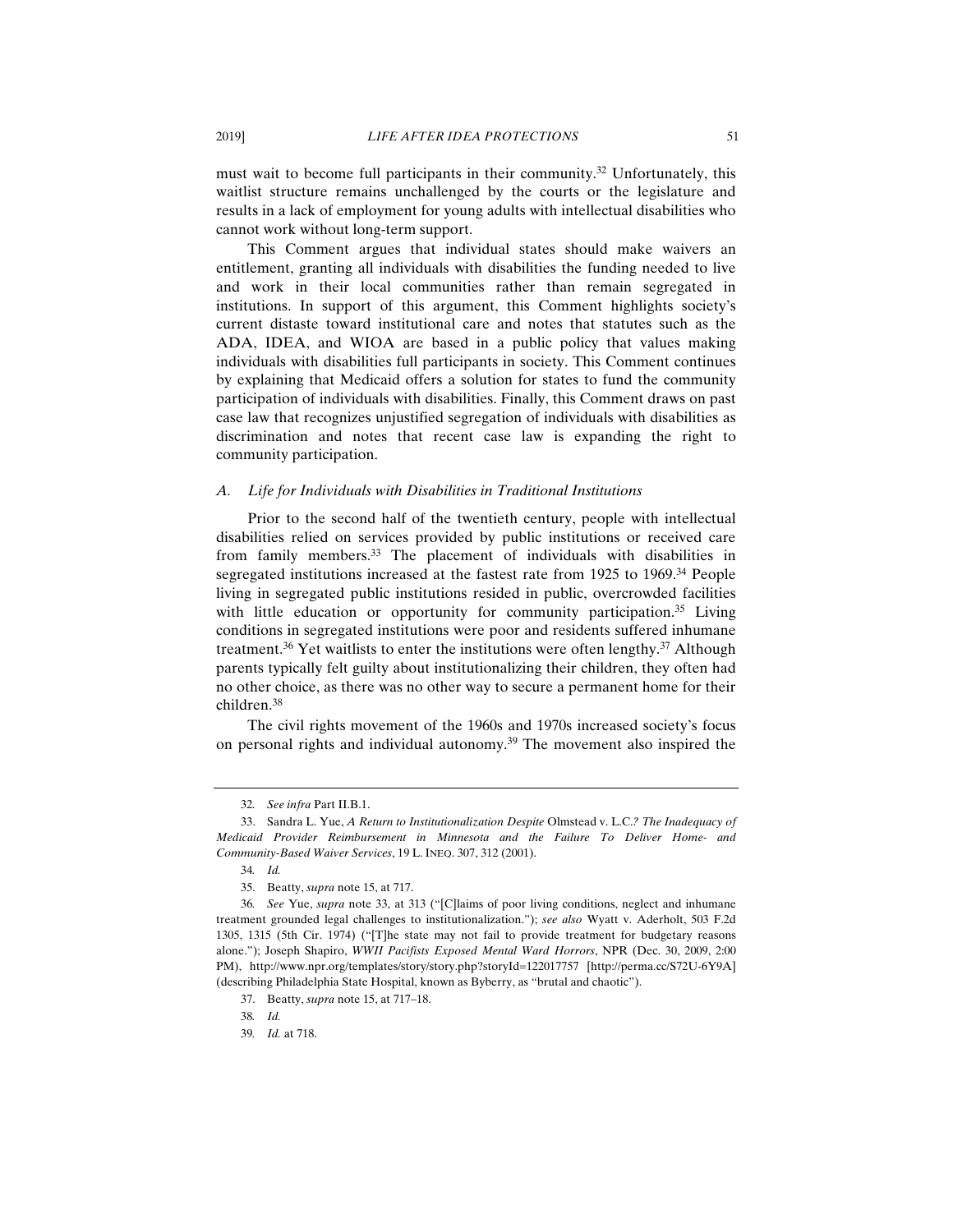idea that individuals with intellectual disabilities could improve and benefit from living in less restrictive settings than traditional institutions.40 In addition to segregated institutions, discrimination against individuals with disabilities included intentional exclusion and barriers stemming from a failure to modify preexisting facilities in areas like housing and public transportation.<sup>41</sup> Inspired by the Supreme Court's decision in *Brown v. Board of Education*, 42 disability advocates began a movement toward deinstitutionalization, relying on the theory that separation from society was inherently unequal.43 The deinstitutionalization movement was premised on the idea that individuals with disabilities "could benefit, and even thrive, in less restrictive settings."44

Deinstitutionalization involved three essential elements: "releasing people from institutional settings, reducing or preventing admissions to institutional settings, and creating or expanding alternative services in the community.<sup>245</sup> From 1980 to 2010, the number of people with intellectual and developmental disabilities living in traditional institutional settings decreased by 76.7%.46 In 1994, annual spending for services provided outside of institutions exceeded the amount spent for institutional care for the first time. $47$  By 2010, fourteen states had closed all of their public institutions for people with intellectual and developmental disabilities.<sup>48</sup> Unfortunately, the movement toward deinstitutionalization was not accompanied by the simultaneous development or expansion of comprehensive services to help individuals with disabilities engage in daily community life.49

#### *B. Statutory Protections for Individuals with Disabilities Under the ADA*

Since its enactment in 1990, the ADA has played a critical role in reducing discrimination against individuals with disabilities.<sup>50</sup> The purpose of the ADA was to address the fact that society "tended to isolate and segregate individuals

45. Beatty, *supra* note 15, at 718.

50*. See* 42 U.S.C. § 12101(b)(1) (2018); *see also* Jane Perkins & Randolph T. Boyle, *Addressing Long Waits for Home and Community-Based Care Through Medicaid and the ADA*, 45 ST. LOUIS U. L.J. 117, 135 (2001).

<sup>40</sup>*. Id.* at 718–19.

 <sup>41.</sup> Melody M. Kubo, Note, *Implementing* Olmstead v. L.C.*: Defining "Effectively Working" Plans for "Reasonably Paced" Wait Lists for Medicaid Home and Community-Based Services Waiver Programs*, 23 U. HAW. L. REV. 731, 740 (2001); *see also* 42 U.S.C. § 12101(a)(5) (2018) (noting current exclusionary effects stem from intentional exclusion, failure to modify existing facilities and practices, and lesser services and opportunities in jobs and other activities).

 <sup>42. 347</sup> U.S. 483 (1954).

 <sup>43.</sup> Yue, *supra* note 33, at 313.

<sup>44</sup>*. Id.*

<sup>46</sup>*. Id.* at 720.

<sup>47</sup>*. Id.* at 729.

<sup>48</sup>*. Id.* at 720.

<sup>49</sup>*. See* Joseph Shapiro, *A New Nursing Home Population: The Young*, NPR (Dec. 9, 2010, 12:02 AM), http://www.npr.org/2010/12/09/131912529/a-new-nursing-home-population-the-young [http:// perma.cc/EG7E-AL34] (noting that young people must receive care in nursing homes when states lack programs that allow them to receive care in their own homes).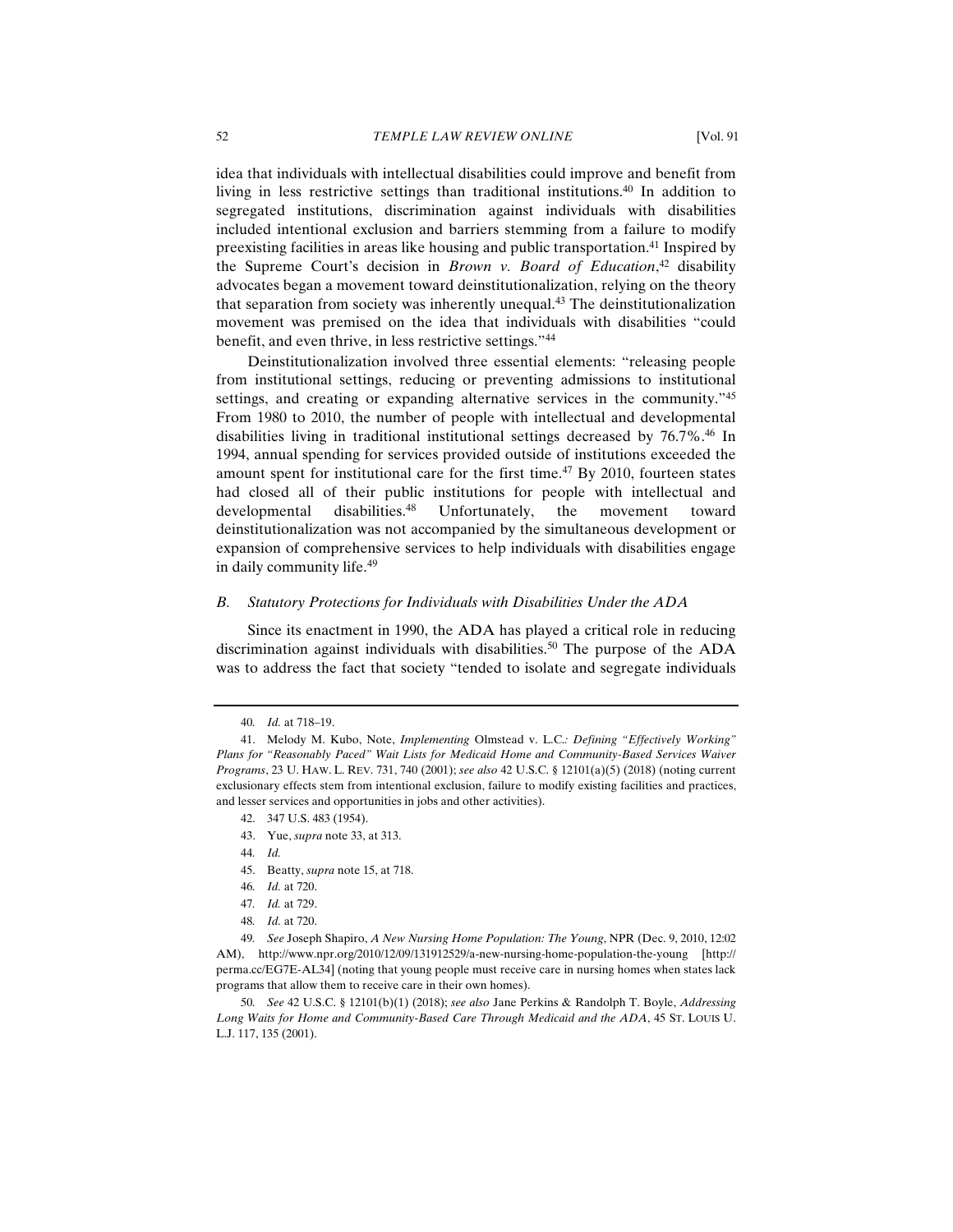with disabilities, and, despite some improvements, such forms of discrimination against individuals with disabilities continue[d] to be a serious and pervasive social problem."<sup>51</sup> Prior to enactment of the ADA, individuals with disabilities rarely had legal recourse to address discrimination.<sup>52</sup>

The ADA expanded upon the ideas set forth in the Rehabilitation Act of 1973,53 which prohibited discrimination against individuals with disabilities by programs receiving federal funding<sup>54</sup> and was considered the "civil rights bill of the disabled."55 The ADA enhanced the Rehabilitation Act by prohibiting discrimination against disabled individuals by any private entity or employer open to the public.<sup>56</sup> The ADA's legislative history indicates that the ADA's supporters intended that the Act would finally extend "[t]he right to be treated with respect and dignity" to all disabled Americans.<sup>57</sup>

As detailed in the following parts, the ADA requires that individuals with disabilities are integrated into their community and receive care in the least restrictive settings possible.58 However, there are limitations to this integration requirement. As discussed in Part II.B.2, the steps that an employer must take to ensure that an individual with disabilities is a full community participant are not unrestricted.59

1. The Integration Mandate: The ADA Requires that Individuals with Disabilities Have the Opportunity To Participate in Their Local Communities

The ADA protects the right of disabled individuals to access employment, public services, transportation, public accommodations, and communication.<sup>60</sup> The ADA requires public entities to "administer services, programs, and

54*. Id*.; Sara Rosenbaum et al., Olmstead v. L.C.*: Implications for Medicaid and Other Publicly Funded Health Services*, 12 HEALTH MATRIX 93, 95–96 (2002).

 55. Yue, *supra* note 33, at 315 (quoting Ams. Disabled for Accessible Pub. Transp. v. Skinner, 881 F.2d 1184, 1187 (3rd Cir. 1989)).

56. Rosenbaum et al., *supra* note 54, at 96; *see also* 42 U.S.C. § 12101(a)(3).

 57. 135 CONG. REC. S10,732 (daily ed. Sept. 7, 1989) (statement of Sen. Mitchell); *see also* Paul Wehman, *Part I: Definitions and Expectations of the ADA*, *in* THE ADA MANDATE FOR SOCIAL CHANGE 1 (Paul Wehman ed., 1993) (noting that the ADA aimed to promote freedom and choice for people with disabilities and abolish the presumption that people with disabilities are second- or third-class citizens).

- 58*. See infra* Part II.B.1.
- 59*. See infra* Part II.B.2.

 60. Title I of the Act prohibits employers from discriminating in job application procedures, hiring, advancement, training, and other employment practices. 42 U.S.C. §§ 12111-12117. Title II prohibits discrimination in the provision of public services, programs, and activities provided by state or local governments. *Id.* §§ 12131–12165. Title III prohibits discrimination by places of public accommodation, such as hotels, restaurants, and movie theaters. *Id.* §§ 12181–12189. Title IV of the Act provides for telecommunications services for hearing- and speech-impaired individuals. 47 U.S.C. § 255 (2018). Title V includes miscellaneous provisions, such as the limitation that no individuals with disabilities are required to accept the accommodations ensured by the Act. 42 U.S.C. §§ 12201–12213.

 <sup>51. 42</sup> U.S.C. § 12101(a)(2).

<sup>52</sup>*. See id.* § 12101(a)(4).

 <sup>53. 29</sup> U.S.C. § 794 (2018).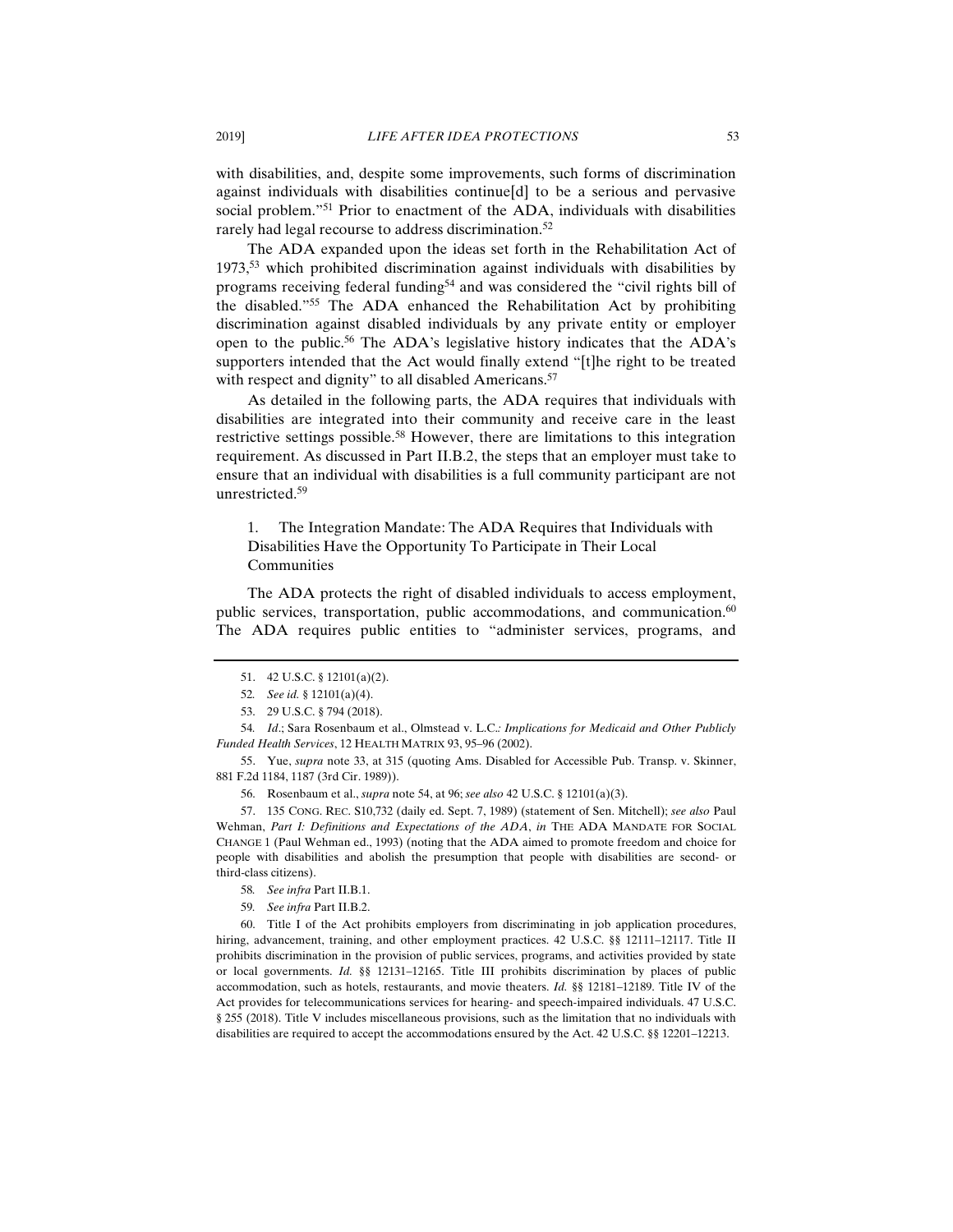activities in the most integrated setting appropriate to the needs of the qualified individuals with disabilities."61

In *Helen L. v. DiDario*, 62 the Third Circuit Court of Appeals highlighted that integration mandate by holding that the Pennsylvania Department of Welfare violated the ADA by requiring a plaintiff with disabilities to receive care in a segregated nursing home rather than her own home.63 The plaintiff was capable of living without the institutional-level care provided in her nursing home, and a contractor of the Pennsylvania Department of Welfare had previously found that she was eligible for in-home care services.64 But a lack of state funding for those in-home services resulted in the plaintiff's placement on a waitlist for the less restrictive in-home care services.<sup>65</sup> The court noted that in response to the ADA, "the Department of Justice stated '[i]ntegration is fundamental to the purposes of the Americans with Disabilities Act.'"66 In granting judgment in favor of the plaintiff, the court reasoned that "the ADA and its attendant regulations clearly define unnecessary segregation as a form of illegal discrimination against the disabled."<sup>67</sup> Although the state lacked funding for the plaintiff's less restrictive placement, the court still found that a denial of services in the most integrated setting appropriate violated the ADA.<sup>68</sup> As a result, the state was required to provide the plaintiff services in the least restrictive setting possible.<sup>69</sup>

# 2. Reasonable Employment Accommodations: A Limitation on the ADA's Integration Mandate

Title I of the ADA prohibits discrimination against qualified individuals in job application procedures, hiring, promotion, discharge, compensation, training, or any other term, condition, or privilege of employment.70 As noted in *Helen L.*, the ADA was meant to ensure that people with disabilities are treated "with basic human dignity" and not in "a manner which shunts them aside, hides, and ignores them. $\overline{r}$ <sup>71</sup> The ADA defines a disability as "a physical or mental impairment that substantially limits one or more major life activities,"72 such as caring for oneself, communicating, working, and performing manual tasks.<sup>73</sup>

 <sup>61. 28</sup> C.F.R. § 35.130(d) (2018).

 <sup>62. 46</sup> F.3d 325 (3d Cir. 1995).

<sup>63</sup>*. Helen L.*, 46 F.3d at 327.

<sup>64</sup>*. Id.* at 328–29.

<sup>65</sup>*. Id.* at 329.

<sup>66</sup>*. Id.* at 332–33 (alteration in original) (quoting 28 C.F.R. § 35.130).

<sup>67</sup>*. Id.* at 333; *see also* Yue, *supra* note 33, at 316 (noting that the Third Circuit Court of Appeals found that a denial of services in the most integrated setting appropriate for the plaintiff violated the ADA, despite the state's limited funding).

<sup>68</sup>*. Helen L.*, 46 F.3d at 338; Yue, *supra* note 33, at 316.

<sup>69</sup>*. Helen L.*, 46 F.3d at 339.

 <sup>70. 42</sup> U.S.C. § 12112(a) (2018).

<sup>71</sup>*. Helen L.*, 46 F.3d at 335.

 <sup>72. 42</sup> U.S.C. § 12102(1)(A).

<sup>73</sup>*. Id.* § 12102(2)(A).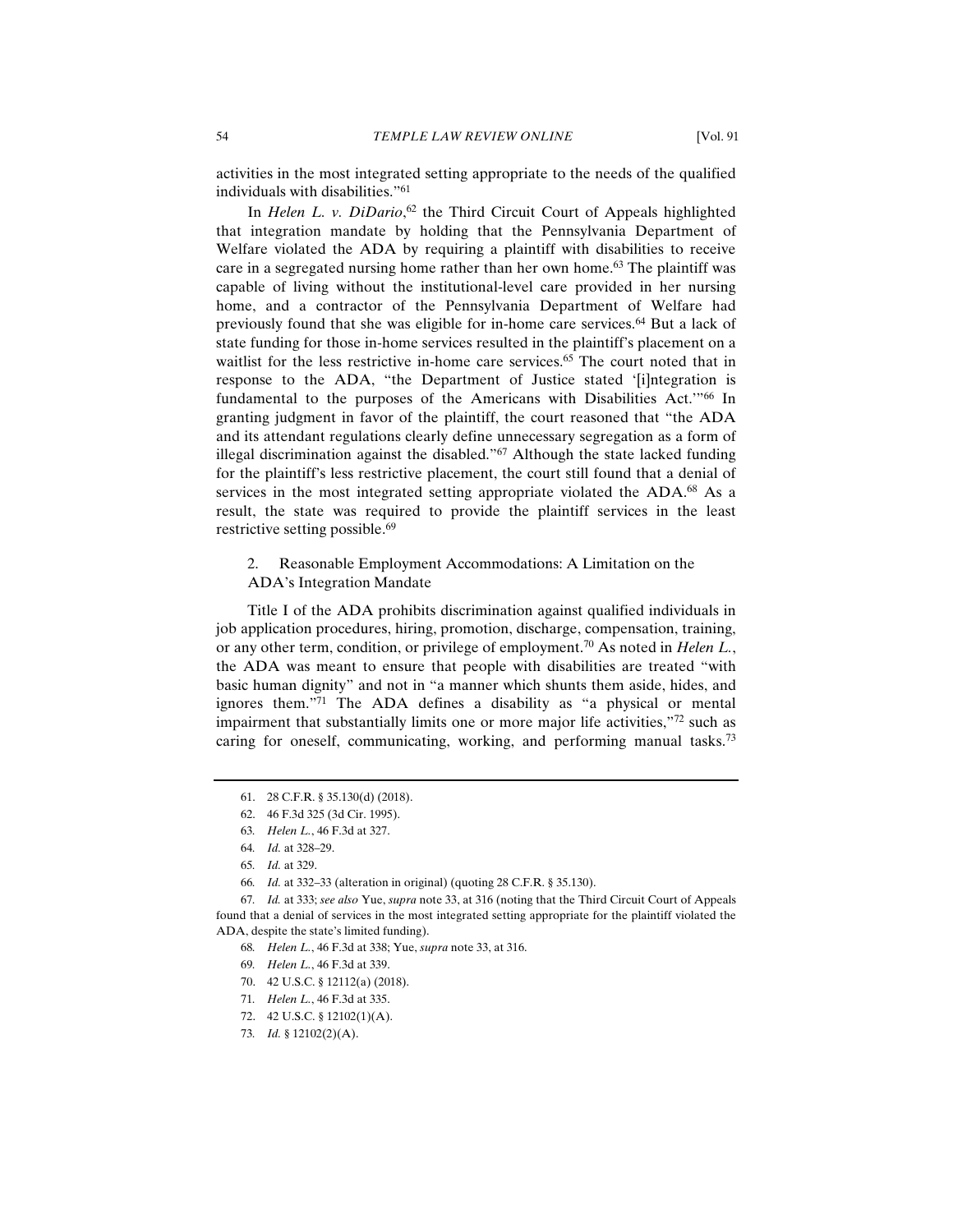Individuals with intellectual disabilities are protected by Title I of the  $ADA^{74}$ and are therefore entitled to protections from discrimination in employment.

In an effort to prohibit discrimination, the ADA requires employers to make reasonable accommodations for qualified applicants with disabilities that would not impose undue hardship on the business.75 The ADA also requires that employers provide employment opportunities to an individual with disabilities regardless of the individual's need for reasonable accommodations in the workplace.<sup>76</sup> A "reasonable accommodation" requires an employer to make the workplace readily accessible and usable to individuals with disabilities, restructure work schedules, modify training materials or policies, provide qualified readers or interpreters, and provide other similar accommodations.<sup>77</sup>

Such reasonable accommodations are limited to those that do not place an employer under undue hardship.<sup>78</sup> An undue hardship is a significant difficulty or expense considering the accommodation needed, and the resources, size, and functions of the employer.79 Based on these provisions, Title I of the ADA "opens employment opportunities and requires employers to provide reasonable accommodations in order that a person with a disability can perform a job."80 The ADA, however, does not "put people with disabilities in a position to apply and be qualified for jobs in the first place."81 The ADA protects individuals with disabilities from discrimination in hiring and employment practices, but it fails to assist these individuals in training or preparing to apply for jobs.

A "reasonable accommodation" may include allowing an individual to bring a "job coach" to the job site to provide instruction and support. $82$  A job coach will typically be the primary method of support for an individual with significant disabilities throughout their term of employment.83 Job coaches provide one-on-one training to assist individuals with disabilities in learning and performing their job duties.84 Other methods of support may include assistive

- 80. Perkins & Boyle, *supra* note 50, at 135; *see also* 42 U.S.C. §§ 12111–12117.
- 81. Samuel R. Bagenstos, *The Future of Disability Law*, 114 YALE L.J. 1, 23 (2004).

 82. Darlene D. Unger, *Workplace Supports: A View from Employers Who Have Hired Supported Employees*, 14 FOCUS ON AUTISM & OTHER DEVELOPMENTAL DISABILITIES 167, 167 (1999); *see also* Press Release, U.S. Equal Emp't Opportunity Comm'n, EEOC Sues Comfort Suites for Disability Discrimination (Sept. 16, 2010), http://www1.eeoc.gov//eeoc/newsroom/release/9-16- 10b.cfm?renderforprint=1 [http://perma.cc/WHX5-J3ES] (noting that the Equal Employment Opportunity Commission filed a disability discrimination lawsuit against an employer who denied an employee with autism access to and assistance from his state-funded job coach).

83. Unger, *supra* note 82, at 167.

 84. JOB ACCOMMODATION NETWORK, ACCOMMODATION & COMPLIANCE SERIES: JOB COACHING IN THE WORKPLACE 2–3 (2018), http://askjan.org/publications/topic-downloads.cfm? pubid=969650 [http://perma.cc/U2M6-GJ6B].

<sup>74</sup>*. Id.* § 12102(1).

<sup>75</sup>*. Id.* § 12112(b)(5).

<sup>76</sup>*. Id.*

<sup>77</sup>*. Id.* § 12111(9).

<sup>78</sup>*. Id.* § 12112(b)(5).

<sup>79</sup>*. Id.* § 12111(10).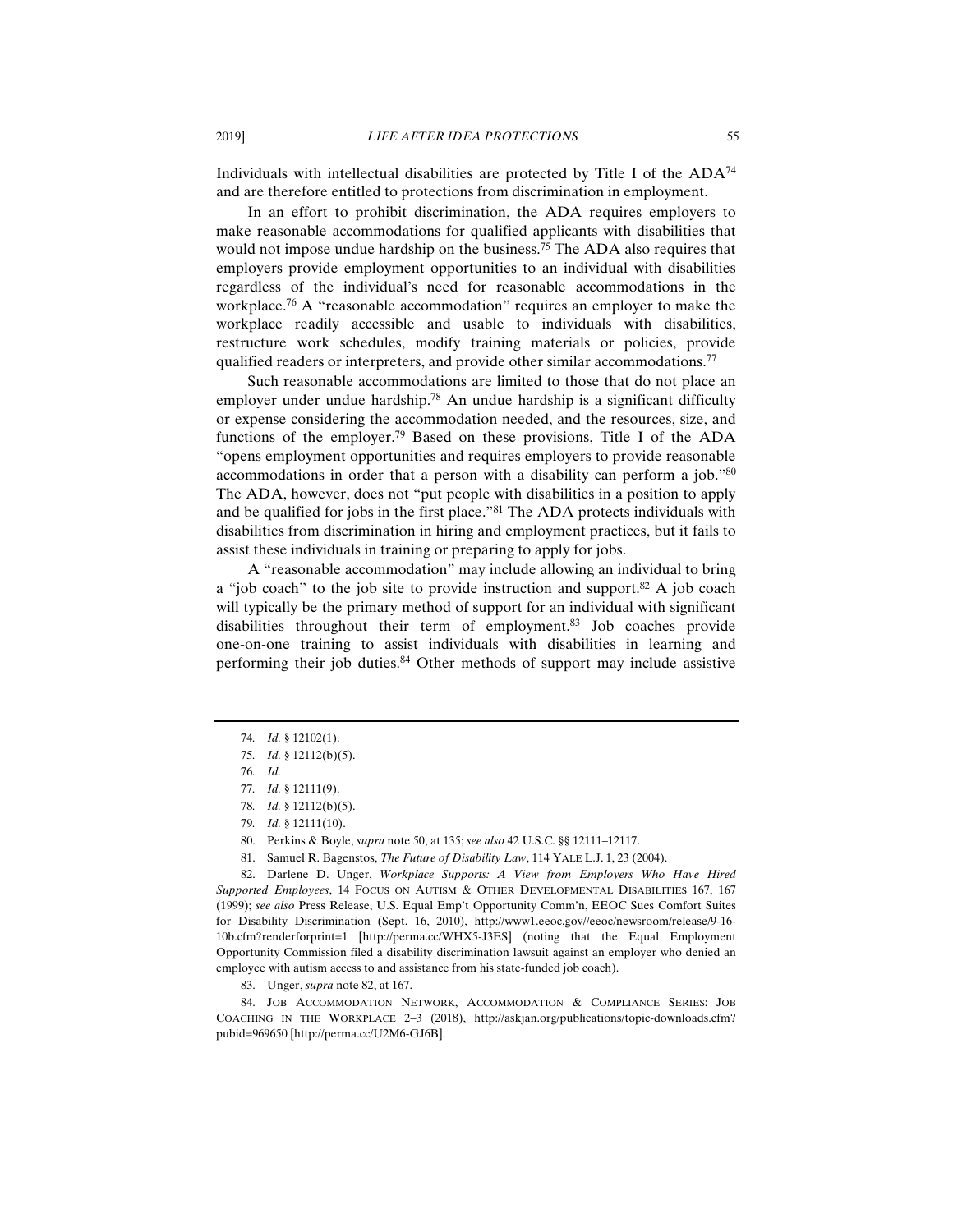technology, mentoring programs, or assistance from fellow employees.<sup>85</sup> Although it is not typical for employers to pay for employees to have a long-term job coach, paying for a temporary job coach may not always be too costly to qualify as a reasonable accommodation.86

A "reasonable accommodation" under the ADA would "not require the employer to provide in-home personal-assistance services or transportation to enable an individual with a disability to get to work."87 Employers of individuals with disabilities have no obligation to "make accommodations for personal needs of daily living, such as hygiene, nutrition, and transportation."88 Those extensive accommodations would pose an undue hardship on most, if not all, employers. Unfortunately, those are the types of accommodations necessary for some adults with disabilities to participate in long-term employment.<sup>89</sup>

Because of the limitations on accommodations that an employer must make, some find that the ADA's prohibition of discrimination does little to "safeguard the quality of life of individuals with disabilities, and particularly individuals with intellectual disabilities."90 Scholars focusing on disability see a need for more positive interventions and social programs that remove the structural barriers that prevent individuals with disabilities from participating in employment.<sup>91</sup> Such programs would require legislation at both the federal and state levels, and implementation would depend on cooperation and understanding from employers and other members of the local community.<sup>92</sup> Although the ADA provided protections for individuals with disabilities in hiring and employment, the statute failed to provide the support services needed to prepare individuals with disabilities for future employment. Through the IDEA, Congress made progress toward providing such preparatory services.

#### *C. Transition Services Under the Individuals with Disabilities Education Act*

In 1990 Congress created the IDEA "in response to Congress' perception that a majority of handicapped children in the United States 'were either totally excluded from schools or [were] sitting idly in regular classrooms awaiting the time when they were old enough to "drop out.""<sup>93</sup> To adequately prepare young adults with disabilities for postgraduation employment, they must receive training and services during their time in school.<sup>94</sup> To ensure that children with disabilities were developing the necessary skills for future employment, Congress

 <sup>85.</sup> Unger, *supra* note 82, at 168.

<sup>86</sup>*. See* JOB ACCOMMODATION NETWORK, *supra* note 84, at 4–5.

 <sup>87.</sup> Bagenstos, *supra* note 81, at 4.

 <sup>88.</sup> Stephanie R. Hoffer, *Making the Law More ABLE: Reforming Medicaid for Disability*, 76 OHIO ST. L.J. 1255, 1259 (2015).

<sup>89</sup>*. Id.*

<sup>90</sup>*. Id.* at 1267.

<sup>91</sup>*. E.g.*, *id.* at 1268.

<sup>92</sup>*. See id.* (noting that integration of people with disabilities depends on society as a whole).

 <sup>93.</sup> Bd. of Educ. v. Rowley, 458 U.S. 176, 179 (1982) (alteration in original) (quoting H.R. REP. NO. 94-332, at 2 (1975)).

<sup>94</sup>*. See* 20 U.S.C. § 1400(c)(14) (2018).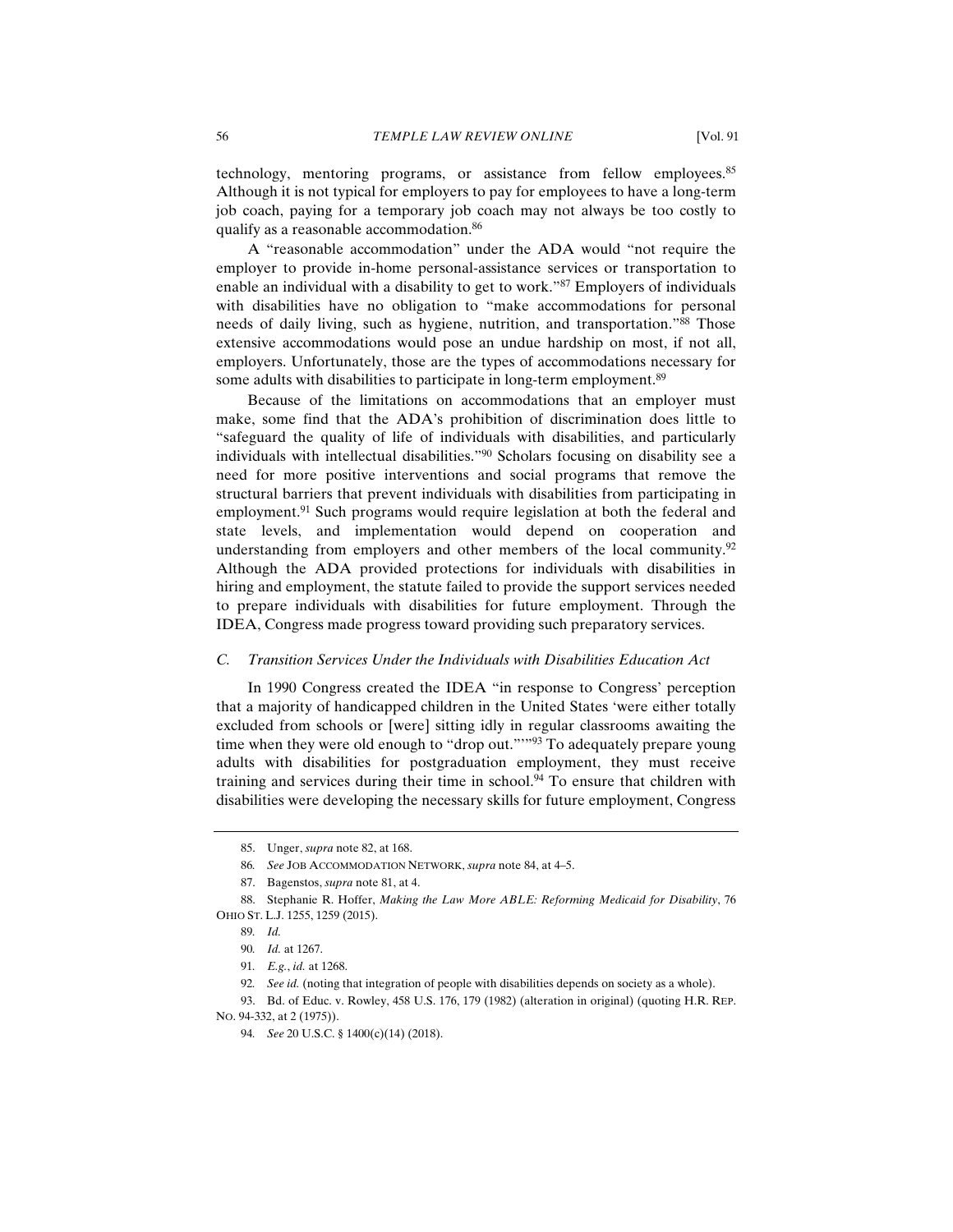amended the IDEA in 2004 to assist children in the transition from school to adulthood.95

The IDEA aims to ensure that children with disabilities have an education that prepares them for "further education, employment, and independent living."96 The IDEA recognizes that "providing effective transition services to promote successful post-school employment or education is an important measure of accountability for children with disabilities."97 The goal of IDEA transition services is to "foster self-sufficiency and independence among students with disabilities by providing them with equal educational opportunities."<sup>98</sup>

The IDEA requires that all states receiving federal assistance provide a free appropriate public education (FAPE) to all children with disabilities.<sup>99</sup> A FAPE requires a school to "offer an [Individualized Education Plan (IEP)] reasonably calculated to enable a child to make progress appropriate in light of the child's circumstances." $100$  A FAPE is provided through a child's IEP, $101$  which consists of a written plan for the child that is developed, reviewed, and revised, and includes a statement of the child's present level of academic achievement and functional performance, a statement of measurable academic and functional goals, and services or accommodations that will be provided to assist the child in meeting these goals.102

Critically, the IEP for a child aged sixteen or older requires measurable postsecondary goals related to training and employment.<sup>103</sup> The IEP should also provide for the transition services needed to assist the child in reaching any goals related to future employment.<sup>104</sup> For a child with disabilities, the transition services should include coordinated activities that assist in moving to postschool activities such as competitive integrated employment, supported employment, and community participation.105 The services could include instruction,

 101. 20 U.S.C. § 1401(9)(D); *see also* Bd. of Educ. v. Rowley, 458 U.S. 176, 181 (1982) ("The 'free appropriate public education' required by the Act is tailored to the unique needs of the handicapped child by means of an 'individualized educational program' (IEP).").

104*. Id.*; Kuangparichat, *supra* note 14, at 177–78.

 105. 20 U.S.C. § 1401(34)(A). With competitive integrated employment, individuals with disabilities work in a community setting with other nondisabled individuals, receive the employer's customary pay rate, and have opportunities for advancement that mirror those of their nondisabled coworkers. 34 C.F.R. § 361.5(c)(9) (2018). With supported employment, the employee receives the ongoing supports needed to stay in the workplace based on that individual's unique needs. *See id.* § 361.5(c)(54).

 <sup>95.</sup> Margaret Condit, Comment, *Remember the IDEA: A Call for Courts To Apply a Piecemeal Approach to Transition Litigation*, 38 T. JEFFERSON L. REV. 6, 10 (2015); *see also* Individuals with Disabilities Education Improvement Act of 2004, Pub. L. No. 108-446, § 101, 118 Stat. 2647, 2647–799 (codified as amended at 20 U.S.C. §§ 1400–1482).

<sup>96. 20</sup> U.S.C. § 1400(d)(1)(A).

<sup>97</sup>*. Id.* § 1400(c)(14).

 <sup>98.</sup> Kevin Golembiewski, *Disparate Treatment and Lost Opportunity: Courts' Approach to Students with Mental Health Disabilities Under the IDEA*, 88 TEMP. L. REV. 473, 480 (2016).

 <sup>99. 20</sup> U.S.C. § 1412(a)(1).

 <sup>100.</sup> Endrew F. v. Douglas Cty. Sch. Dist., 137 S. Ct. 988, 999 (2017).

 <sup>102. 20</sup> U.S.C. § 1414(d)(1)(A)(i).

<sup>103</sup>*. Id.* § 1414(d)(1)(A)(i)(VIII).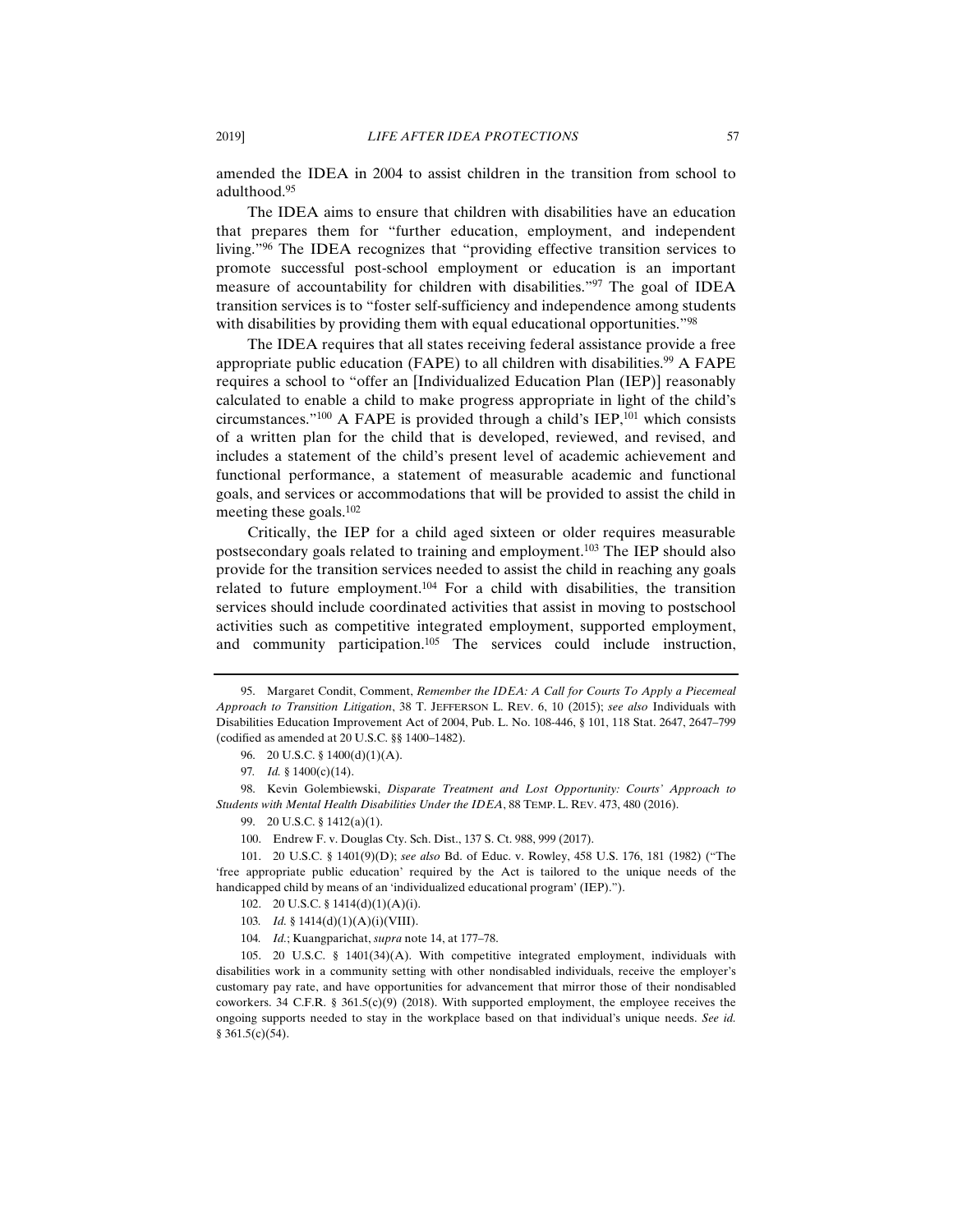community experiences, development of employment objectives, and acquisition of daily living skills.106 Parents, school personnel, and outside agencies may participate in a student's transition.<sup>107</sup> The transition services should also consider the student's goals, strengths, and needs.108 For students with disabilities, these services facilitate the switch from a supported school environment to the less structured world of adult employment.<sup>109</sup>

### *D. The Impact of the Workforce Innovation and Opportunity Act*

In 2014 Congress amended the Rehabilitation Act of 1973 and replaced the previous Workforce Investment Act with the Workforce Innovation and Opportunity Act (WIOA).110 Congress passed the WIOA to increase access to and opportunities for the employment, education, training, and support services people need to succeed in the labor market.111 The WIOA aims to provide assistance to all eligible individuals, not just those who are under twenty-one.112 The WIOA is particularly concerned with those individuals who face barriers to employment, including individuals with disabilities.<sup>113</sup> Overall, the WIOA aims to increase the economic self-sufficiency of workers in the United States.114

For individuals with disabilities, the WIOA "requires each state to provide, or otherwise arrange for the provision of, pre-employment transition services for all eligible students with disabilities."115 These transition services may include job exploration counseling, integrated work-based learning experiences, counseling related to transition or postsecondary education, workplace readiness training, and instruction in self-advocacy.<sup>116</sup> The amended Rehabilitation Act aims to assist states in operating accountability programs of vocational rehabilitation.<sup>117</sup> These vocational rehabilitation programs should be "designed to assess, plan, develop, and provide vocational rehabilitation services for individuals with disabilities . . . so that such individuals may prepare for and engage in gainful employment."118 Importantly, the Rehabilitation Act declares

115. THE ARC OF THE U.S., *supra* note 110, at 5.

116*. Id.* Work-based learning experiences may include in-school or after-school opportunities such as internships. 29 U.S.C. § 733(b)(2). Workplace readiness training should aim to build social skills and independent living. *Id.* § 733(b)(4).

117. 29 U.S.C. § 720(a).

 <sup>106. 20</sup> U.S.C. § 1401(34)(C); Kuangparichat, *supra* note 14, at 178.

 <sup>107.</sup> Condit, *supra* note 95, at 21.

 <sup>108.</sup> Kuangparichat, *supra* note 14, at 178.

 <sup>109.</sup> Condit, *supra* note 95, at 20.

 <sup>110.</sup> THE ARC OF THE U.S., WIOA: WHAT IT MEANS FOR PEOPLE WITH INTELLECTUAL AND/OR DEVELOPMENTAL DISABILITIES (I/DD) 2 (2015), http://www.thearc.org/document.doc? id=5183 [http://perma.cc/S2BM-N5X2]; *see also* Workforce Innovation and Opportunity Act, Pub. L. No. 113-128, 118 Stat. 1425 (2014) (codified as amended in scattered sections of 29 U.S.C.).

 <sup>111. 29</sup> U.S.C. § 3101(1) (2018).

<sup>112</sup>*. See id.* § 722(a)(1).

<sup>113</sup>*. Id.* §§ 3101(1), 3102(24).

<sup>114</sup>*. Id.* § 3101(6).

<sup>118</sup>*. Id.* § 720(a)(2)(B).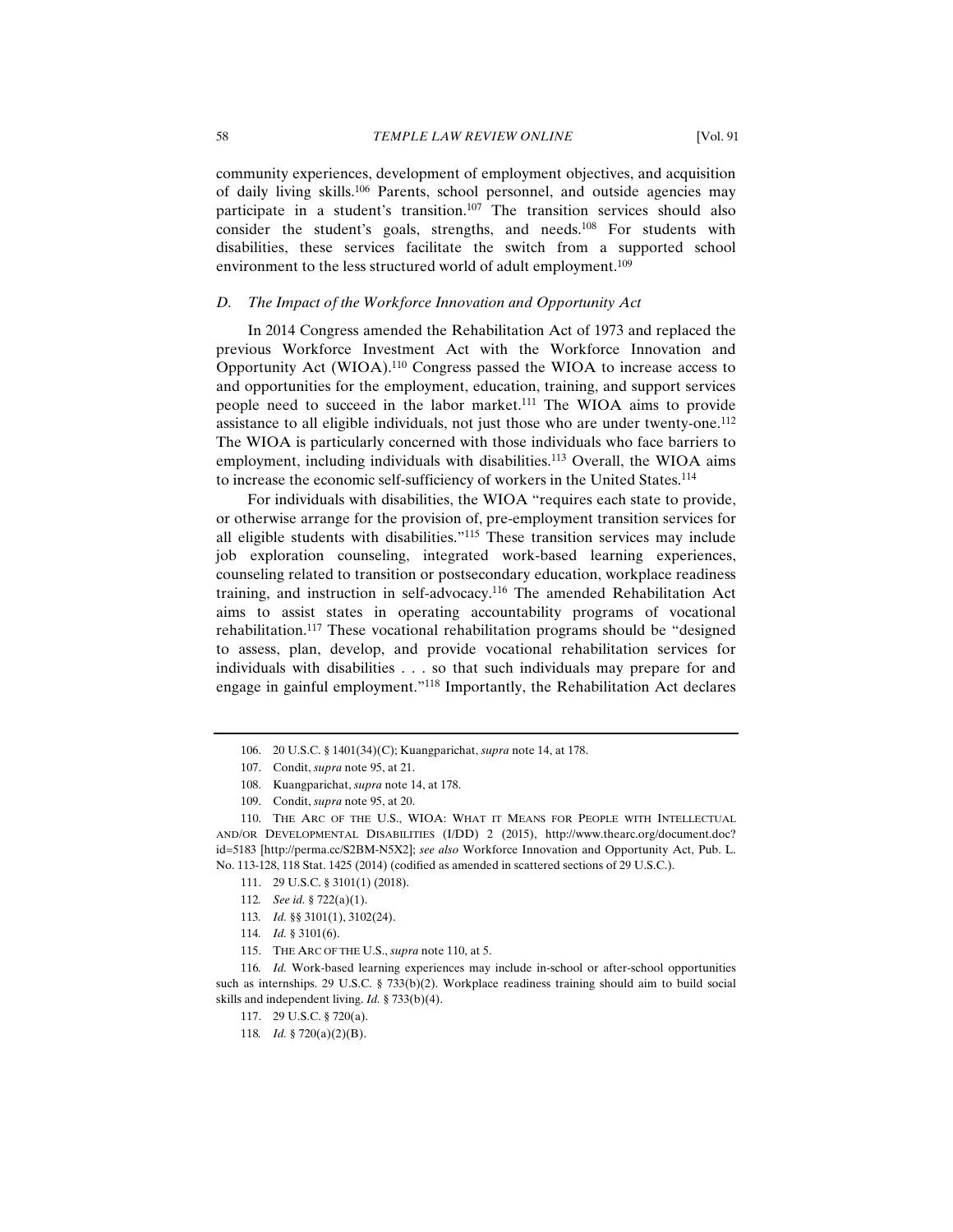a national policy that even "individuals with the most significant disabilities" are presumed capable of gainful employment.<sup>119</sup>

To receive assistance under the Rehabilitation Act, an individual must have a disability and require vocational rehabilitation to "prepare for, secure, retain, advance in, or regain employment."120 For a state to receive federal funding for its vocational rehabilitative services, it must have a plan in place to comply with federal requirements.121 These state plans must require state agencies to take affirmative steps to employ and advance employment of individuals with disabilities.122

In order to provide the necessary services, the state agency must work with the individual to create an "individualized plan for employment," which includes a goal employment outcome, a description of the services needed to achieve that outcome, and evaluative criteria to measure employment progress.123 The vocational rehabilitation services provided through the individualized employment plan could include counseling and guidance, vocational training, transportation, interpretation, supported employment services, and transition services for students.<sup>124</sup> For purposes of the Rehabilitation Act, supported employment services are "ongoing support services . . . needed to support and maintain an individual with a most significant disability in supported employment."<sup>125</sup> But an individual cannot use the supported employment services provided through a state agency for more than twenty-four months.<sup>126</sup>

The WIOA also encourages competitive integrated employment and promotes greater emphasis on transition services for youth with disabilities.<sup>127</sup> To achieve the goal of competitive integrated employment, the WIOA requires coordination between schools and vocational rehabilitation agencies.128 The WIOA also requires schools providing IDEA services to students to provide preemployment transition services.<sup>129</sup> The required transition services include

 127. THE ARC OF THE U.S., *supra* note 110, at 5. "Competitive integrated employment" refers to full- or part-time work performed in a space where the employee with disabilities interacts with nondisabled coworkers and receives the employer's customary pay rate. 29 U.S.C. § 705(5).

 129. THE ARC OF THE U.S., *supra* note 110, at 5 (noting that vocational rehabilitation officers are required to attend a student's IEP meeting and work with schools to ensure provision of preemployment transition services); *see also* 29 U.S.C. § 733(a).

<sup>119</sup>*. Id.* § 720(a)(3)(A).

<sup>120</sup>*. Id.* § 722(a)(1).

<sup>121</sup>*. Id.* § 721(a)(1)(A). The federal requirements include, among other things, that each state designate a single agency to administer that state's vocational rehabilitative services and prepare an individualized plan for employment for each eligible individual. *Id.* § 721(a)(2)–(9).

<sup>122</sup>*. Id.* § 721(a)(6)(B).

<sup>123</sup>*. Id.* § 722(b)(4).

<sup>124</sup>*. Id.* § 723(a).

<sup>125</sup>*. Id.* § 705(39).

<sup>126</sup>*. Id.* The WIOA increased the provision of supported employment services from eighteen to twenty-four months, which may be extended when necessary to achieve an individual's goal employment outcome. THE ARC OF THE U.S., *supra* note 110, at 7.

 <sup>128. 29</sup> U.S.C. § 733(a); THE ARC OF THE U.S., *supra* note 110, at 5. These agencies are run by the state or contract with the state to provide the appropriate vocational services. 29 U.S.C. § 705(24).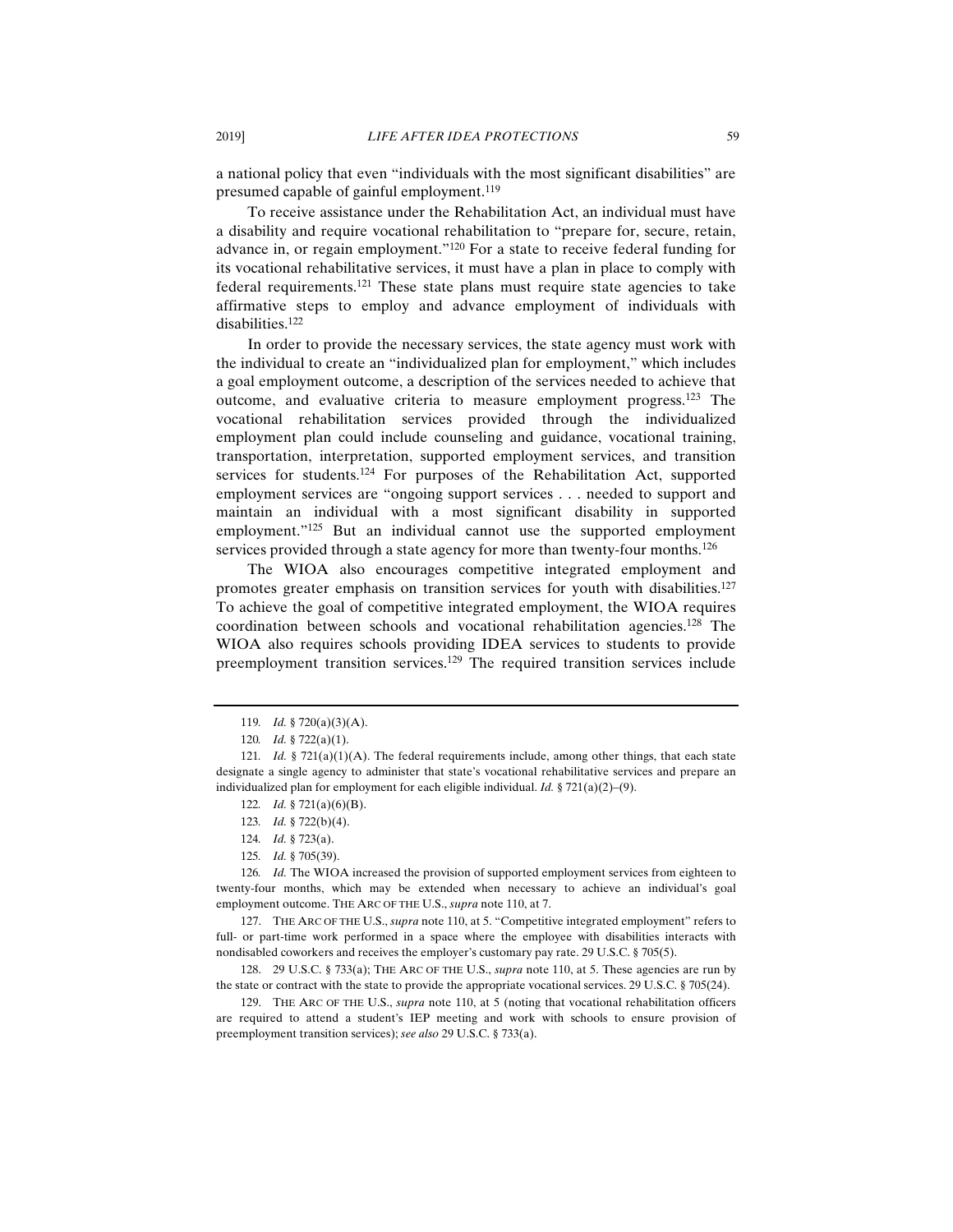job exploration counseling, integrated work-based learning experiences, secondary education counseling, training in social skills and independence, and self-advocacy instruction.<sup>130</sup> Funds may also be used to develop strategies for individuals with intellectual disabilities to live independently and obtain and retain competitive integrated employment.<sup>131</sup>

Each state is required to allocate 15% of its WIOA federal grant funding for vocational rehabilitative services to transition services for students with disabilities.<sup>132</sup> Although a state receiving federal funds must provide these transition services, there is no guarantee that an individual with disabilities will have the chance to utilize their skills in future employment.<sup>133</sup>

# *E. "Falling Off the Cliff": An Abrupt End to Transitional Support Services Followed by the Waiver Waiting Period*

The Centers for Medicare and Medicaid Services (CMS) recognizes that employment is a fundamental part of life that provides individuals with disabilities a sense of purpose and the opportunity to contribute to the community.134 Employment is associated with positive mental and physical health benefits, as well as positive self-esteem and well-being.135 The CMS also recognizes that all people, regardless of disability and age, can work and build their own economic self-sufficiency.136 Without employment and community participation, individuals with disabilities and their families may suffer. Without Medicaid-funded supports, parents may sacrifice their own careers and relationships to care for their children.<sup>137</sup> The switch from full-day educational services provided through the IDEA to a day without structure and certainty can be shocking for both parents and their newly graduated children.<sup>138</sup>

Unfortunately, the reality is that "people with disabilities are employed at significantly lower rates than nondisabled people."<sup>139</sup> Employment rates create one of the largest gaps between people with and without disabilities.140 Maintaining employment becomes difficult for people with intellectual

140*. Id.*

 <sup>130. 29</sup> U.S.C. § 733(b).

<sup>131</sup>*. Id.* § 733(c).

<sup>132</sup>*. Id.* § 730(d); THE ARC OF THE U.S., *supra* note 110, at 5.

 <sup>133.</sup> Although the WIOA aims to increase access to and opportunities for employment, it fails to guarantee actual employment. *See* 29 U.S.C. § 3101(1).

<sup>134</sup>*. Medicaid Employment Initiatives*, MEDICAID.GOV, http://www.medicaid.gov/medicaid/ltss/ employmment/index.html [http://perma.cc/USQ7-M3YJ] (last visited May 15, 2019).

<sup>135</sup>*. Id.*; *see also* Wendy Parent, *Quality of Life and Consumer Choice*, *in* THE ADA MANDATE FOR SOCIAL CHANGE, *supra* note 57, at 28.

<sup>136</sup>*. Medicaid Employment Initiatives*, *supra* note 134.

 <sup>137.</sup> Polaneczky, *Falling Off the Cliff Part 1*, *supra* note 3.

<sup>138</sup>*. See id.* ("One day your kid is getting what she needs. You're able to go to work because she's being looked after. The day she turns 21—boom—the help ends." (quoting Audrey Coccia, cofounder of Vision for Equality, "an advocacy group that helps families of disabled relatives access services for their loved ones")).

 <sup>139.</sup> Friedman & Rizzolo, *supra* note 28, at 108.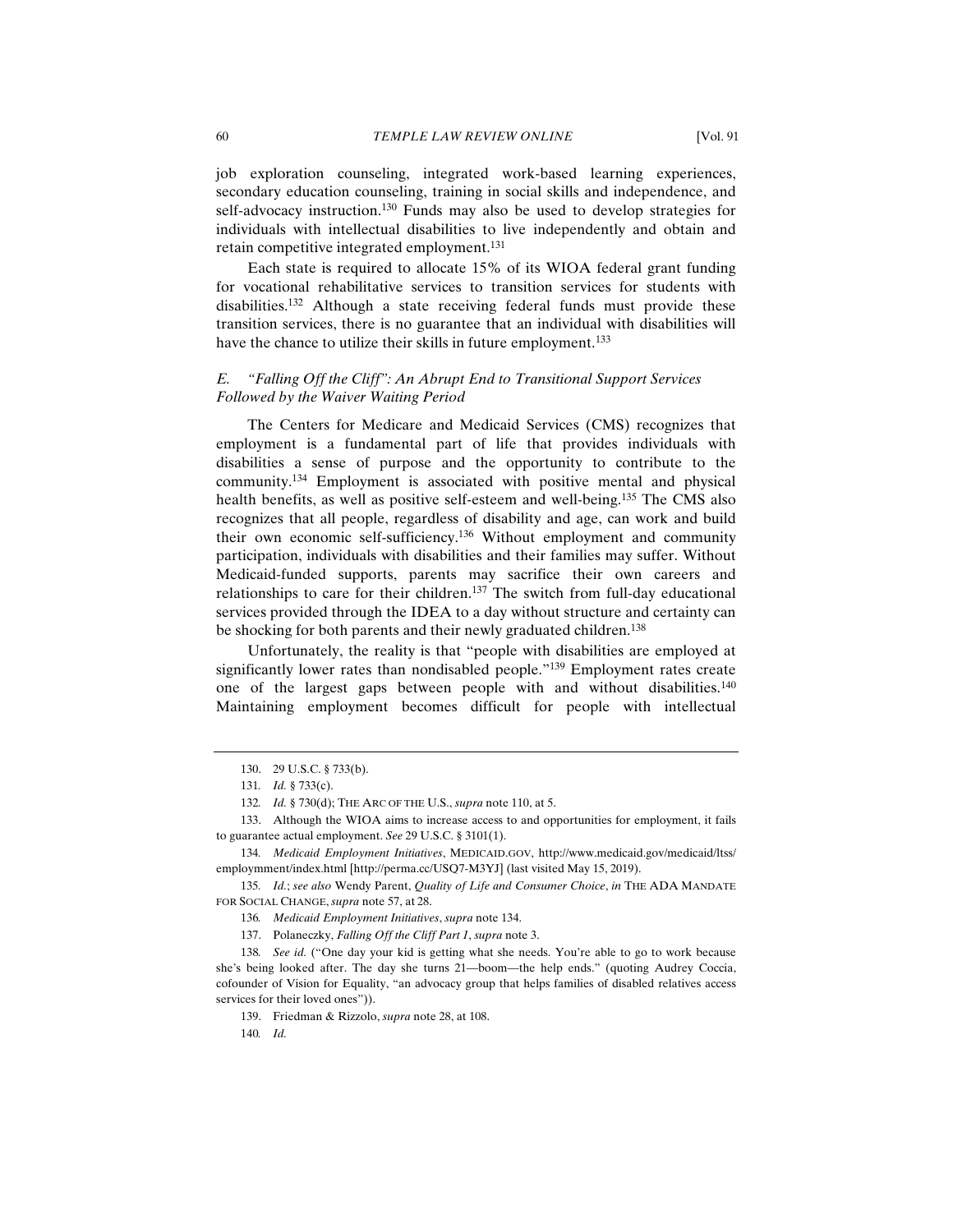disabilities like autism, which causes communication and social difficulties with supervisors and coworkers. $141$  But individuals with all levels of cognitive, behavioral, and social functioning have the ability to work with support.<sup>142</sup> Often, individuals with intellectual disabilities have strengths that make them more successful in job tasks than typical individuals. For example, employees with autism show "attention to detail and intense focus that result in increased work output."<sup>143</sup> They may also "enjoy performing jobs often shunned by others due to social isolation or the repetitive nature of the task."144

Supported employment may be required for people with intellectual disabilities to utilize their skills. Supported employment can take different forms, depending on the skills of the individual and the employment location. Typical employment options include integrated employment and segregated workshops.145 As opposed to segregated workshops where the majority of individuals have disabilities, integrated employment allows for interaction with coworkers who are not disabled.146 This type of supported employment provides payment in an integrated work setting to individuals who were previously excluded from working in their own communities.<sup>147</sup>

Community integrated employment could include self-employment, group supported employment, or competitive, individual employment with ongoing support.<sup>148</sup> Supports for integrated employment might involve job placement assistance, help from supervisors and coworkers, workplace modifications, and long-term support.<sup>149</sup> Job coaches are often used in the long term to assist an individual with disabilities at no cost to the employer.150 They assist in finding a job, developing the skills needed to perform the job, and provide ongoing support while an individual performs the job.<sup>151</sup> These job coaches come from vocational rehabilitation agencies and supported employment programs.152

146. THE ARC OF THE U.S., *supra* note 110, at 3.

 147. Rose A. Daly-Rooney, *Designing Reasonable Accommodations Through Co-Worker Participation: Therapeutic Jurisprudence and the Confidentiality Provision of the Americans with Disabilities Act*, 8 J.L. HEALTH 89, 103 n.53 (1993–94).

 148. JEAN WINSOR ET AL., PARTNERSHIPS IN EMPLOYMENT: SUPPORTING ADULTS WITH INTELLECTUAL AND DEVELOPMENTAL DISABILITIES IN THEIR COMMUNITIES 3 (2015), http://scholarworks.umb.edu/cgi/viewcontent.cgi?article=1057&context=ici\_pubs [http://perma.cc/ 4PQ7-Q97Y].

149. Friedman & Rizzolo, *supra* note 28, at 109; Hendricks, *supra* note 13, at 128.

151*. Employment Options Before/After Graduation for Individuals with Intellectual Disabilities (Fact Sheet #1)*, EMP'T 1ST, http://s3-us-west-2.amazonaws.com/palms-awss3-repository/MyODP\_ Content/Course+Content/SELN/Comp+Inter+4/PA-employment-options.pdf [http://perma.cc/7YXA-9L4K] (last visited May 15, 2019).

152*. Id.*

 <sup>141.</sup> Hendricks, *supra* note 13, at 127.

<sup>142</sup>*. Id.* at 131–32.

<sup>143</sup>*. Id.* at 126.

<sup>144.</sup> Id. (endnote omitted).

<sup>145</sup>*. Id.*; *see also* THE ARC OF THE U.S., *supra* note 110, at 3; Paul Wehman, *Employment Opportunities and Career Development* [hereinafter Wehman, *Employment Opportunities*], *in* THE ADA MANDATE FOR SOCIAL CHANGE, *supra* note 57, at 58.

 <sup>150.</sup> ADA COMPLIANCE GUIDE, INTERPRETERS AND ASSISTANCE ¶ 353 (2018).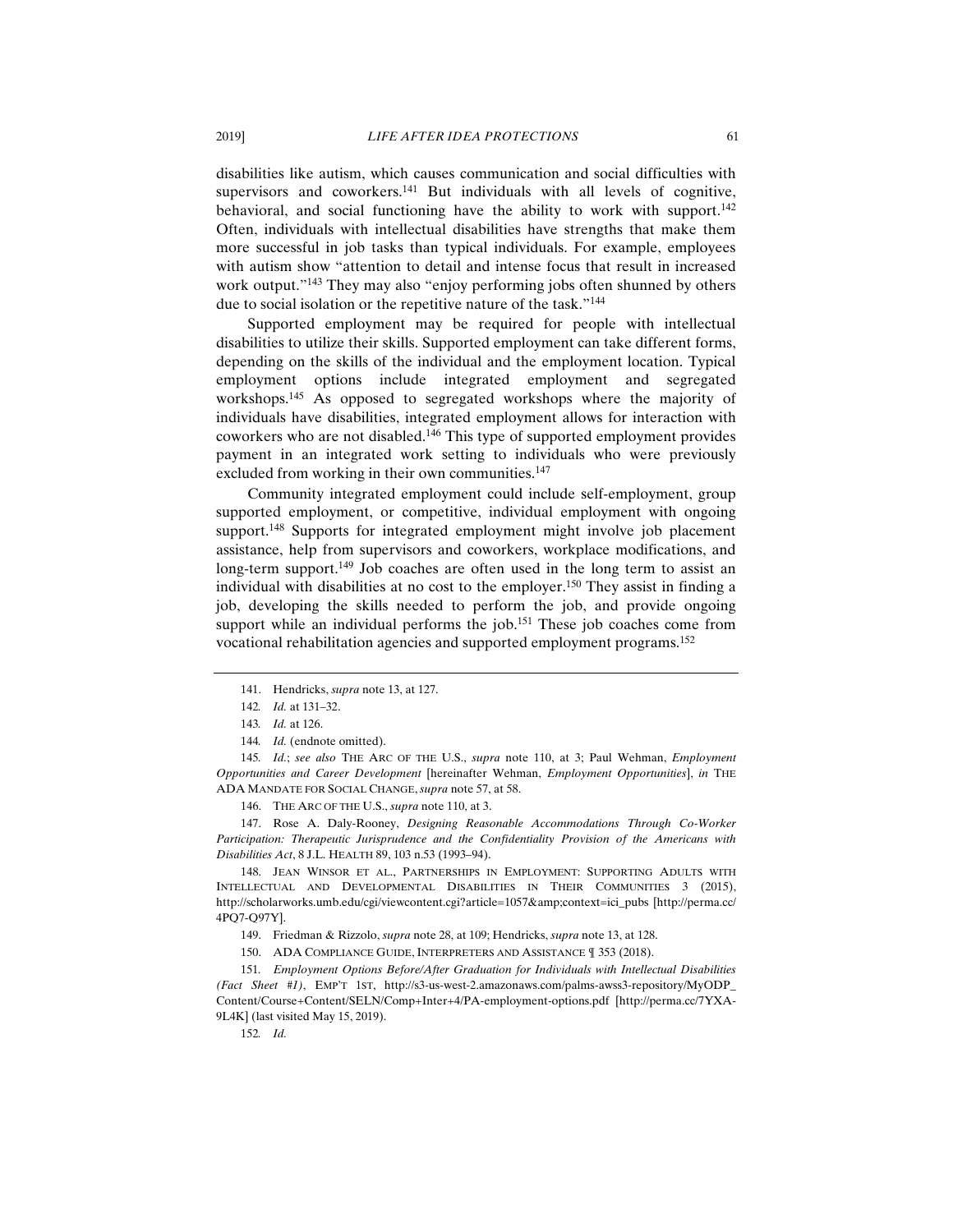In Pennsylvania, the Office of Vocational Rehabilitation (OVR) provides services and assistance to people with disabilities who experience substantial barriers to employment.153 OVR services are provided to people who can benefit from and need assistance to prepare for, enter, engage in, or retain employment.154 OVR employment placement services are provided at no cost to individuals with physical, mental, or emotional disabilities that result in barriers to employment.155

OVR services are allocated according to an individualized plan and may include diagnosis, vocational counseling, job skills training, and job placement.156 Job coaching is available to individuals who need on-site job training. OVR will hire and pay for the skills training and ensure that the job coach works with the employee to learn the job to the employer's satisfaction.<sup>157</sup> Unfortunately, this accommodation is not a long-term support option. OVR-funded job coaches are only intended to train the employee and then provide occasional follow-up support when needed.<sup>158</sup> OVR job coaches are not intended to provide support for individuals with disabilities working in a long-term employment setting.<sup>159</sup>

OVR will provide a student between the ages of fourteen and twenty-two with preemployment transition services prior to the student's transition out of high school.<sup>160</sup> These transition services include job exploration counseling, work-based learning experiences, counseling for post-secondary education, work-readiness training, and self-advocacy.<sup>161</sup> Based on need, OVR may also provide students with a work-based learning experience, which provides an opportunity to develop the knowledge and skills needed for later competitive integrated employment.162 Individuals participating in a work-based learning experience are paid for their work and may receive on-site support, depending on the need.163

Although the OVR programs provide the services needed to start a young adult with disabilities in their search for employment, it is not a long-term solution. Individuals needing more individualized, long-term support will often

 <sup>153.</sup> PA. OFFICE OF VOCATIONAL REHAB., EMPLOYMENT SERVICES FOR PERSONS WITH DISABILITIES (2013), http://www.dli.pa.gov/Individuals/Disability-Services/ovr/Documents/OVR-600.pdf [http://perma.cc/6M65-Q7XL].

<sup>154</sup>*. Id.*

<sup>155</sup>*. Vocational Rehabilitation Services*, PA. DEP'T OF LABOR & INDUS., http://www.dli.pa.gov/ individuals/disability-services/ovr/pages/default.aspx [http://perma.cc/9VQS-ED8W] (last visited May 15, 2019).

 <sup>156.</sup> PA. OFFICE OF VOCATIONAL REHAB., *supra* note 153.

<sup>157</sup>*. Vocational Rehabilitation Services*, *supra* note 155.

<sup>158</sup>*. Id.*

<sup>159</sup>*. Id.*

 <sup>160.</sup> Ja'Netta Kennedy, Vocational Rehab. Counselor, Norristown OVR, PowerPoint Presentation: Pennsylvania Office of Vocational Rehabilitation (Jan. 26, 2016).

<sup>161</sup>*. Id.*

<sup>162</sup>*. Id.*

<sup>163</sup>*. Id.*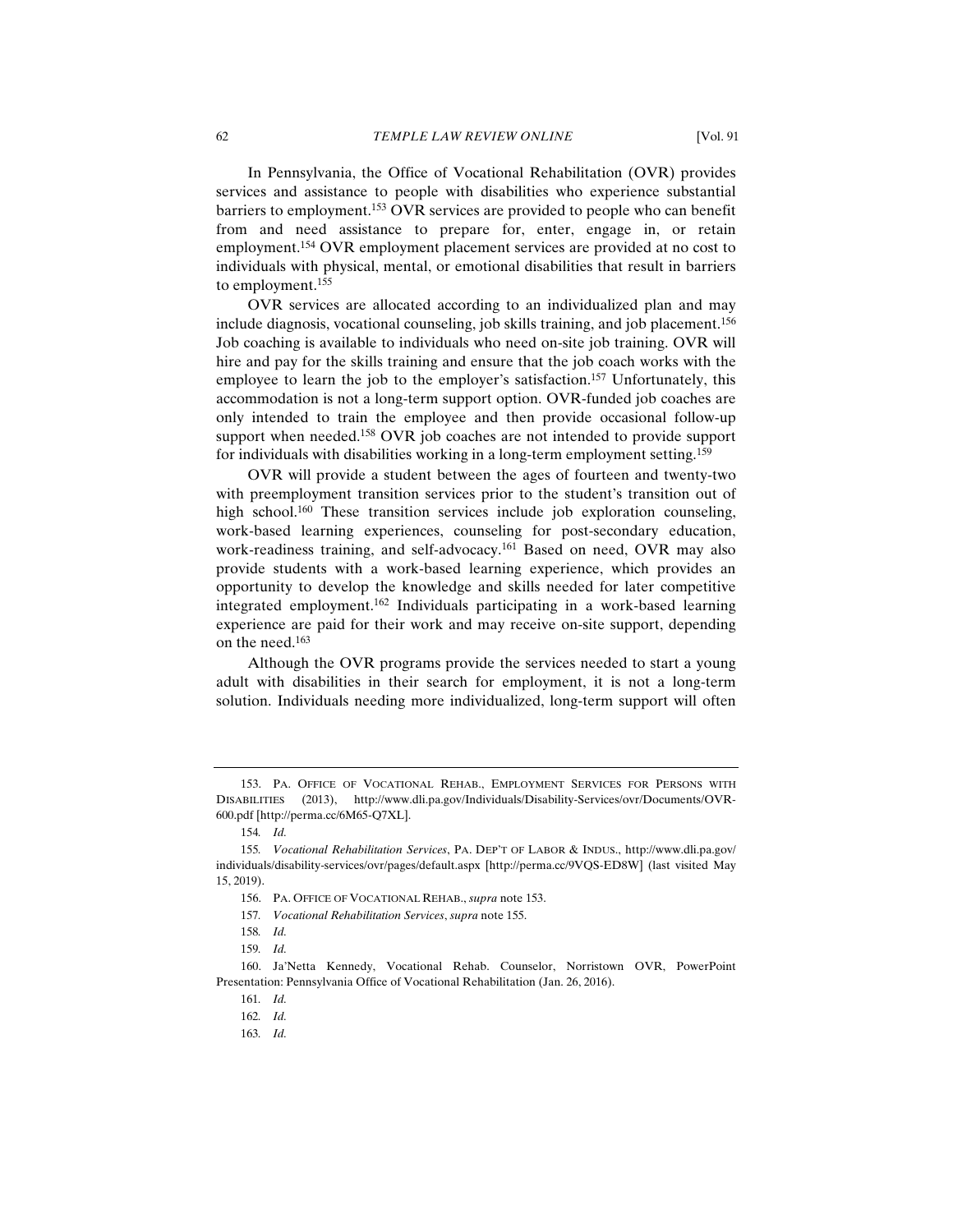need more services than OVR can provide to become full participants in their communities.164

In addition to the services provided through OVR, Pennsylvania is an "employment first" state. On March 10, 2016, Governor Tom Wolf signed Executive Order 2016-03, called "Establishing 'Employment First' Policy and Increasing Competitive-Integrated Employment for Pennsylvanians with a Disability."<sup>165</sup> This new policy urges agencies like OVR to provide competitive integrated employment as the first consideration and preferred outcome for all working-age individuals in Pennsylvania.166 The executive order defines competitive integrated employment according to the WIOA as

work performed on a full or part-time basis (including self-employment) for which a person is:

- (1) Compensated at not less than federal minimum wage requirements or State or local minimum wage law (whichever is higher) and not less than the customary rate paid by the employer for the same or similar work performed by people without a disability;
- (2) At a location where the employee interacts with people without a disability (not including supervisory personnel or people who are providing services to such employee); and
- (3) Presented, as appropriate, opportunities for similar benefits and advancement like those for other employees without a disability and who have similar positions.167

The executive order was signed at a time when only 20% of individuals with disabilities participated in the labor force.168 Along with the new policy, the executive order came with a recognition that the monetary cap on Pennsylvania's Person/Family Directed Support Waiver precluded waiver participants from pursuing competitive employment.169 Since the executive order was issued, the cap for these waiver services has been increased by \$15,000 for supported employment services.170 Moving forward, Pennsylvania is "actively committed to promoting improved competitive integrated employment outcomes" with the

<sup>164.</sup> See Paul Wehman, *Supported Employment and Opportunities for Integration* (concluding that individuals with autism and other serious disabilities would not be able to hold jobs without permanent, long-term support in the workplace), *in* THE ADA MANDATE FOR SOCIAL CHANGE, *supra* note 57, at 71–72.

 <sup>165.</sup> PA. DEP'T OF LABOR & INDUS., EXECUTIVE ORDER 2016-03: RECOMMENDATIONS 1 (2016), http://www.dli.pa.gov/Documents/EstEmpFirstPolicy-for-Pennsylvanians-with-a-Disability.pdf [http://perma.cc/MV78-2PRQ].

<sup>166</sup>*. Id.*

<sup>167</sup>*. Id.* at 22.

<sup>168</sup>*. Id.* at 2 (comparing the 20% of people with disabilities participating in the labor force with the 63% of all people participating in the labor force).

<sup>169</sup>*. Id.* at 9.

<sup>170</sup>*. Person/Family Directed Support Waiver*, PA. DEP'T OF HUMAN SERVS., http://www.dhs.pa. gov/learnaboutdhs/waiverinformation/personfamilydirectedsupportwaiver/ [http://perma.cc/NM2H-MS86] (last visited May 15, 2019).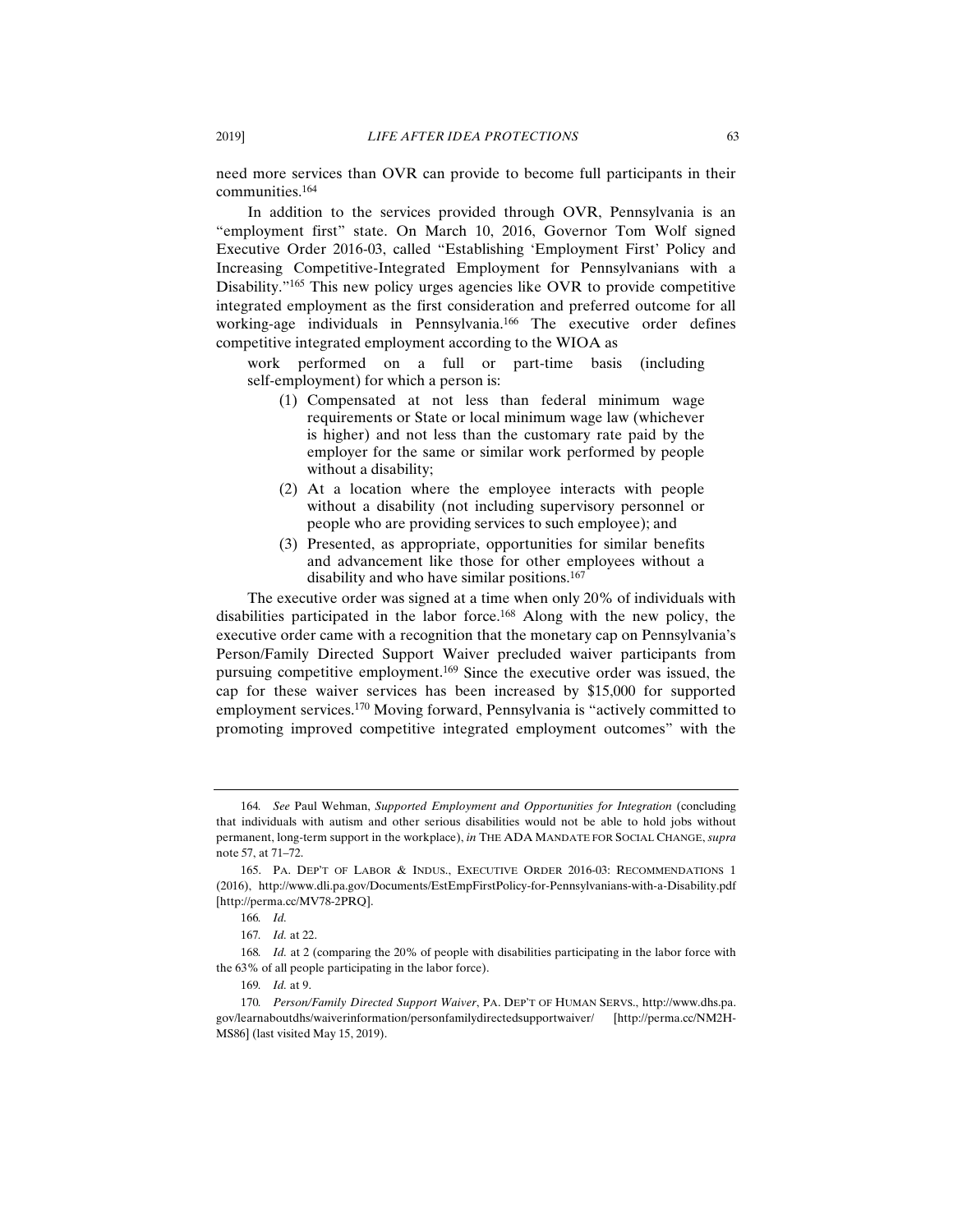hope of remedying the unemployment rate for disabled Pennsylvanians that is twice the unemployment rate for all individuals.<sup>171</sup>

# *F. The Role of Medicaid*

Congress created Medicaid through the Social Security Amendments of 1965.172 Medicaid is a joint federal- and state-funded program that is designed to fund the provision of health care services to eligible individuals below a designated income level.173 Each state can design and administer its own version of a Medicaid program in compliance with broad federal rules. 174 The Federal Medicaid program reimburses states for a portion of the cost of care provided to low-income individuals through the state's Medicaid program.<sup>175</sup> Because each state designs its own Medicaid program, there is no dollar limit on the amount of federal reimbursement a state can receive.176 The amount of federal dollars allocated to a state depends on the overall expansiveness of that state's program, which depends on the eligibility rules, number of participants, benefits offered, and health care reimbursement rates defined by the state.<sup>177</sup> The federal share—which ranges from 50% to 83%—depends on the difference between the per capita personal income levels of the state and the national average.178

After several years of Medicaid's operation, Congress became concerned about the high cost of the program.179 Congress responded by creating the Medicaid waiver program as a way to replace "expensive institutional care [for individuals with disabilities] with economical services provided in homes and in the community."180 In addition to the cost-savings benefit, the waiver program provides services to individuals in their home or community rather than in a hospital or institutional facility.181

The waiver program is optional for states.<sup>182</sup> Under 42 U.S.C. § 1396n(c)(1), states can opt into the program by obtaining a waiver of typical Medicaid

 <sup>171.</sup> PA. DEP'T OF LABOR & INDUS., *supra* note 165, at 21.

 <sup>172. 42</sup> U.S.C. § 1396 (2018); Beatty, *supra* note 15, at 721.

 <sup>173.</sup> Kubo, *supra* note 41, at 735.

 <sup>174.</sup> ELICIA J. HERZ, CONG. RESEARCH SERV., RL33202, MEDICAID: A PRIMER 1 (2012).

 <sup>175.</sup> Pa. Dep't of Pub. Welfare v. U.S. Dep't of Health & Human Servs., 647 F.3d 506, 508 (3d Cir. 2011) (noting that the federal government reimburses states between 50% and 83% of the cost of Medicaid patient care); HERZ, *supra* note 174, at 1.

<sup>176</sup>*. Id.* at 9.

<sup>177</sup>*. Id.*

<sup>178</sup>*. Id.*

 <sup>179.</sup> Kubo, *supra* note 41, at 735.

 <sup>180.</sup> Beatty, *supra* note 15, at 726. Waivers were created as part of the 1981 Omnibus Reconciliation Act. Helen L. Rapp, Comment, *Funding Long-Term Services and Supports (LTSS) for Working Aged Disabled Americans*, 29 J.L. HEALTH 302, 310 (2016).

 <sup>181.</sup> Pa. Dep't of Pub. Welfare v. U.S. Dep't of Health & Human Servs., 647 F.3d 506, 508 (3d Cir. 2011) ("Medicaid is 'a cooperative, jointly funded, federal-state program to financially assist low income persons in securing medical care.'" (quoting Klein v. Califano, 586 F.2d 250, 253 (3d Cir. 1978))).

<sup>182</sup>*. See infra* notes 192–95 and accompanying text.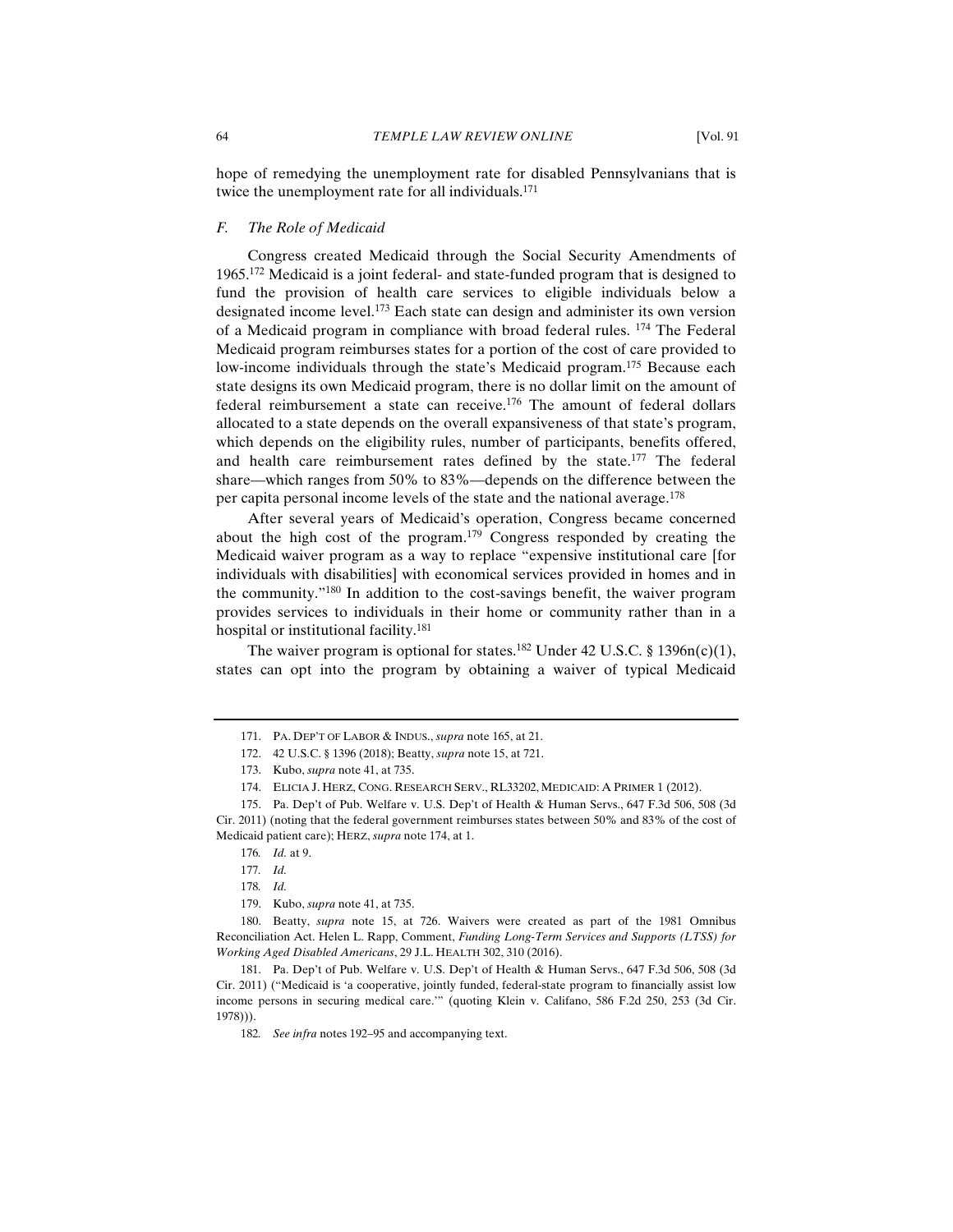program requirements from the Secretary of Health and Human Services.183 The waiver program allows states to waive the typical Medicaid requirements of "comparability" and "statewideness."184 These requirements ensure that Medicaid services are available to all individuals on an equivalent basis and that the state Medicaid plan is effective throughout the state.185 Without the comparability and statewideness requirements, states can prioritize providing waivers to specific groups of people in specific areas of the state.<sup>186</sup>

#### 1. Home- and Community-Based Services Waivers

Through the waiver program, states can target Medicaid services to distinct groups of people by creating waiver programs specifically tailored to serve the needs of those populations.187 One of the main ways that individuals with disabilities receive the long-term services and supports needed to live in the community is through Medicaid Home- and Community-Based Services (HCBS) waivers.188 HCBS waivers allow individuals to remain in their community and avoid institutionalization.189 The HCBS waivers are authorized by section 1915(c) of the Social Security Act.<sup>190</sup> Section 1915(c) authorizes the head of the CMS to approve state waiver applications so those states can receive federal matching funds to pay for the home- and community-based services.<sup>191</sup>

Within the guidelines of the HCBS waiver program, states have flexibility to decide the benefits they will provide, who they will provide those benefits to, and how much healthcare providers will be paid.<sup>192</sup> The waiver program provides states with an opportunity to provide coverage and care to individuals that would not be provided through any other state plan.<sup>193</sup> Due to the discretion afforded to individual states, the eligibility of individuals with disabilities and the services provided varies among states.194 Individual states can also revise the terms of eligibility, services, or reimbursement for their own Medicaid programs at any time.<sup>195</sup>

<sup>183</sup>*. See infra* notes 190–99 and accompanying text.

 <sup>184.</sup> Beatty, *supra* note 15, at 727.

<sup>185</sup>*. Id.*

<sup>186</sup>*. See* Rapp, *supra* note 180, at 311; *see also* Perkins & Boyle, *supra* note 50, at 125.

 <sup>187.</sup> For example, some states have created waiver programs aimed at providing services and supports to the elderly. In Pennsylvania, the "Aging Waiver" provides in-home and community support to individuals ages sixty or above who need nursing-level care. *Aging Waiver*, PA. DEP'T OF HUMAN SERVS., http://www.dhs.pa.gov/citizens/alternativestonursinghomes/agingwaiver/ [http:// perma.cc/F373-GSN2] (last visited May 15, 2019).

 <sup>188.</sup> Beatty, *supra* note 15, at 726.

<sup>189</sup>*. Id.*

<sup>190</sup>*. See* 42 U.S.C. § 1396n(c) (2018).

 <sup>191.</sup> Beatty, *supra* note 15, at 727.

<sup>192</sup>*. Id.* at 721.

 <sup>193.</sup> Rosenbaum et al., *supra* note 54, at 129.

 <sup>194.</sup> Beatty, *supra* note 15, at 721–22.

<sup>195</sup>*. Id.* at 722.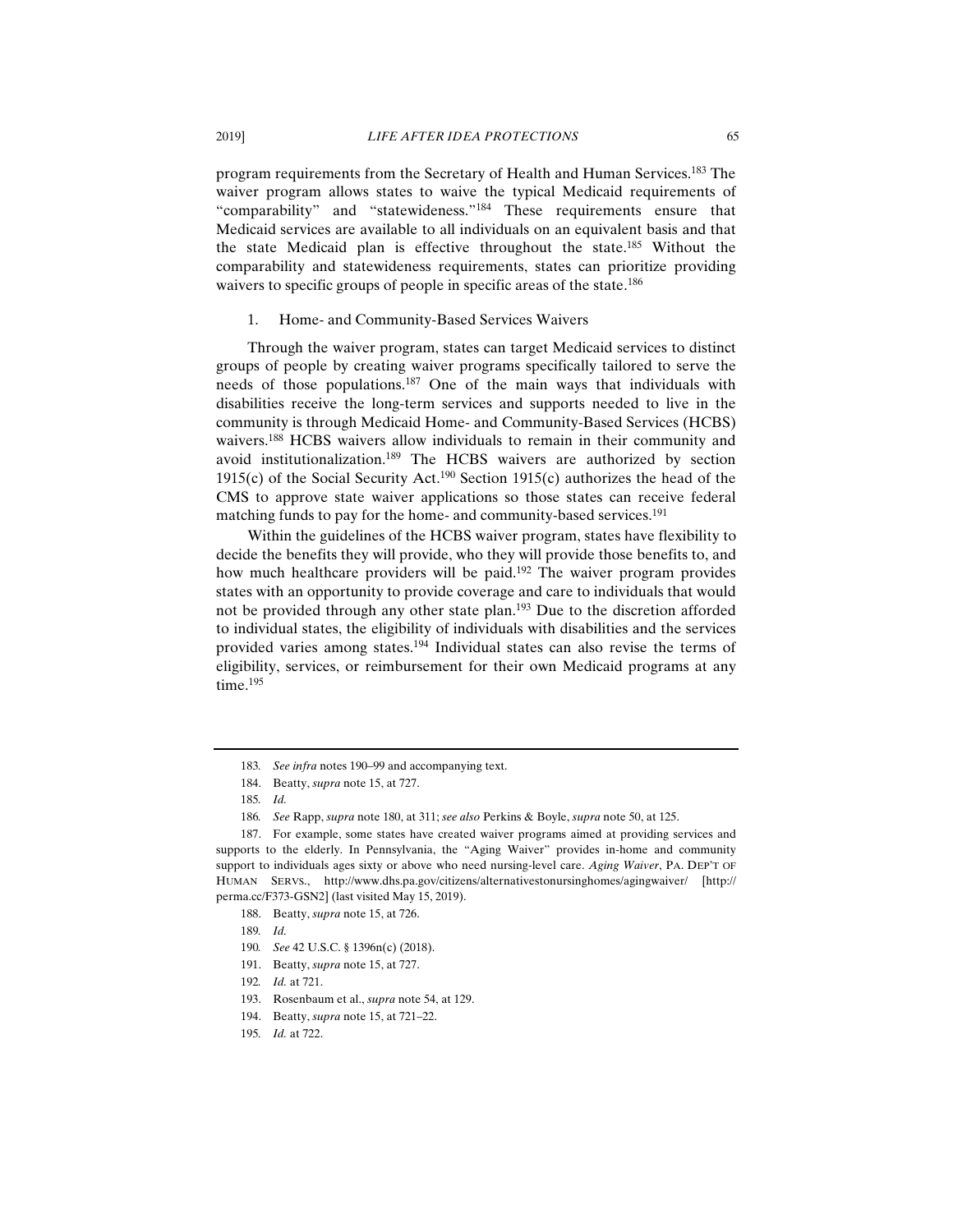The HCBS waiver program aims to provide services to people at home and in their community to avoid institutionalization.196 Without the services provided through HCBS waivers, the covered individuals would require institutional-level care and could not live in their homes, $197$  as "states must limit eligibility to individuals who would, absent HCBS services, require institutional care."198 These waiver services may provide for case management services, home health aide and personal care services, adult day health services, and habilitation services.199 Waivers play a critical role in a state's ability to provide long-term community care to individuals with intellectual disabilities.<sup>200</sup>

Before gaining federal approval for a HCBS waiver program, a state's program must meet several requirements. The proposed program must be "budget neutral," providing the waiver services must not cost more than comparable institutional services.201 It must also ensure the protection of people's health and welfare, provide adequate and reasonable provider standards to meet the needs of the target population, and ensure that the waiver services follow an individualized and person-centered care plan.<sup>202</sup> States must indicate the number of beneficiaries who will receive waiver services each year and request approval before expanding the number of slots available.203 Some see obtaining waiver funding as an individual waiving his or her right to institutional care in order to receive a comparable and less costly level of community care.204

Although Medicaid requires a state to provide institutional services to all eligible individuals, HCBS is not a mandatory benefit for Medicaid recipients.205 Thus states can limit the number of individuals who receive waiver funding.<sup>206</sup> Due to budgetary constraints, few states are willing to provide waivers on a "full open-ended entitlement basis."207 This leads to a waiting lists for waiver

- 199. 42 U.S.C. § 1396n(c)(4)(B) (2018).
- 200. Beatty, *supra* note 15, at 722.

201*. See id.* at 728; *see also* 42 C.F.R. § 441.302(e) (2018) (requiring a state to show that the cost of medical assistance provided through a waiver program will not exceed the cost of services provided if a waiver was not granted).

202*. Home & Community-Based Services 1915(c)*, MEDICAID.GOV, http://www.medicaid.gov/ medicaid/hcbs/authorities/1915-c/index.html [http://perma.cc/SH86-U7VP] (last visited May 15, 2019).

<sup>196</sup>*. See* Perkins & Boyle, *supra* note 50, at 125; *see also* Skurka v. Dep't of Pub. Welfare, No. 2167 C.D. 2011, 2013 WL 3961003, at \*5 (Pa. Commw. Ct. Jan. 30, 2013) ("The Waiver is available as an alternative to institutionalization for those who wish to receive care and services in their home.").

 <sup>197.</sup> Rosenbaum et al., *supra* note 54, at 129.

 <sup>198.</sup> Beatty, *supra* note 15, at 728.

 <sup>203. 42</sup> C.F.R. § 441.303(f)(6).

 <sup>204.</sup> Desiree Kameka, *5 Things You Need To Know About Disability Housing and Advocacy*, AUTISM HOUS. NETWORK (Sept. 27, 2016), http://www.autismhousingnetwork.org/5-things-needknow-disability-housing-advocacy/ [http://perma.cc/W66P-4K8Y].

 <sup>205.</sup> Beatty, *supra* note 15, at 730.

<sup>206</sup>*. Id.*

<sup>207</sup>*. Id.* This unwillingness to create more waiver slots exists despite the fact that HCBS typically cost less than institutional care. *See infra* note 212 and accompanying text.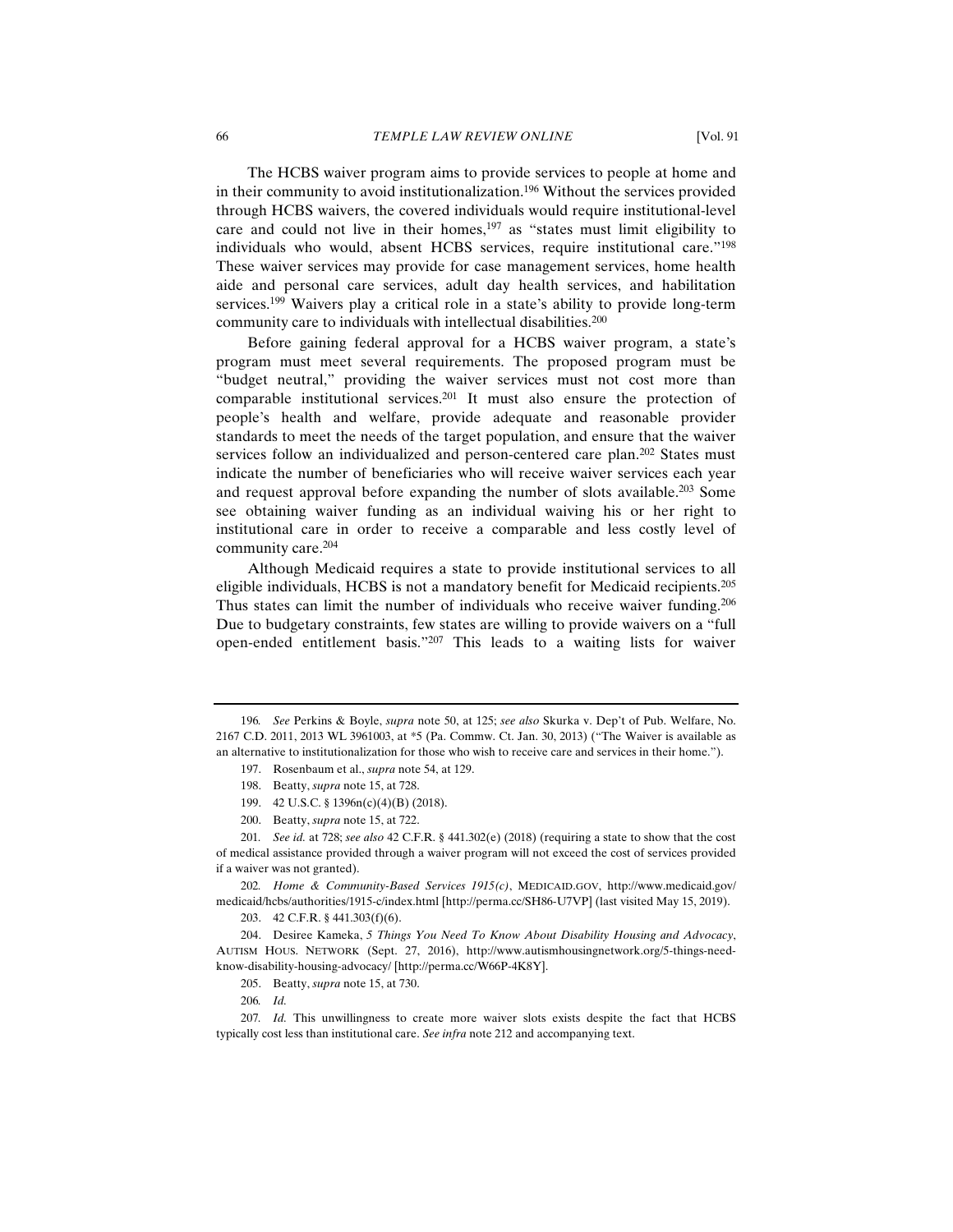resources.208 The nonentitlement status of HCBS waivers means individuals may be eligible for a waiver but will still be put on a waiting list because there is not enough funding for all eligible applicants.209

In some states, the waitlists to receive services are long and the demand for HCBS waiver funding is growing. As of 2017, 428,151 individuals with intellectual or developmental disabilities were enrolled in a waiting list for some type of HCBS waiver.210 Waiver slots become available when a current recipient dies, moves out of state, or stops using waiver services for thirty days.<sup>211</sup> Occasionally, a state will create new waiver slots for a fiscal year, provided that the state has enough capital to fund the additional slot.<sup>212</sup>

Due to the flexibility built into the HCBS waiver program, the funding provided varies among states.213 Although this variability exists, state waiver programs inform and influence each other.214 This Comment highlights features of Pennsylvania's waiver program to demonstrate the logistics of a state waiver program. The Comment draws on national case law, however, because existing case law is sparse and the HCBS waiver program is ultimately governed by federal standards.

2. Home- and Community-Based Services Waivers in Pennsylvania

Like all other states, Pennsylvania participates in the Medicaid program.<sup>215</sup> In Pennsylvania, the Department of Human Services operates nine different types of HCBS waivers.216 Waivers that can provide home and community services for individuals with intellectual disabilities and/or autism include the Adult Autism Waiver, the Consolidated Waiver, the Person/Family-Directed Support Waiver, and the Community Living Waiver.<sup>217</sup> Each of these waivers

 <sup>208.</sup> Perkins & Boyle, *supra* note 50, at 126.

 <sup>209.</sup> Rapp, *supra* note 180, at 312.

<sup>210</sup>*. Waiting List Enrollment for Medicaid Section 1915(c) Home and Community-Based Services Waivers*, HENRY J. KAISER FAMILY FOUND., http://www.kff.org/health-reform/stateindicator/waiting-lists-for-hcbs-waivers/?currentTimeframe=0&sortModel=%7B%22colId%22:%22L ocation%22,%22sort%22:%22asc%22%7D [http://perma.cc/YTM9-WT6S] (last visited May 15, 2019).

 <sup>211.</sup> Polaneczky, *Falling Off the Cliff Part 1*, *supra* note 3.

<sup>212</sup>*. See id.*

<sup>213</sup>*. See supra* notes 193–95 and accompanying text.

<sup>214</sup>*. See* L&M POLICY RESEARCH, AUTISM SPECTRUM DISORDERS (ASD): STATE OF THE STATES OF SERVICES AND SUPPORTS FOR PEOPLE WITH ASD 444–45 (2014), http://www.medicaid.gov/ medicaid/ltss/downloads/asd-state-of-the-states-report.pdf [http://perma.cc/6PTF-8ME4] (showing that the majority of states have developed a waiver specifically aimed to provide care to individuals with autism spectrum disorders).

 <sup>215.</sup> Pa. Dep't. of Pub. Welfare v. U.S. Dep't of Health and Human Servs., 647 F.3d 506, 508 (3d Cir. 2011).

 <sup>216.</sup> PA. DEP'T OF HUMAN SERVS., PENNSYLVANIA'S HOME AND COMMUNITY-BASED SERVICES (HCBS) SETTINGS CMS FINAL RULE STATEWIDE TRANSITION PLAN 6 (2016), http://www. dhs.pa.gov/cs/groups/webcontent/documents/document/c\_220667.pdf [http://perma.cc/GV5L-S879].

<sup>217</sup>*. Id.* at 7–9; *see also Community Living Waiver*, PA. DEP'T OF HUMAN SERVS., http://dhs.pa. gov/learnaboutdhs/waiverinformation/communitylivingwaiver/index.htm [http://perma.cc/JT2Q-5GTV] (last visited May 15, 2019).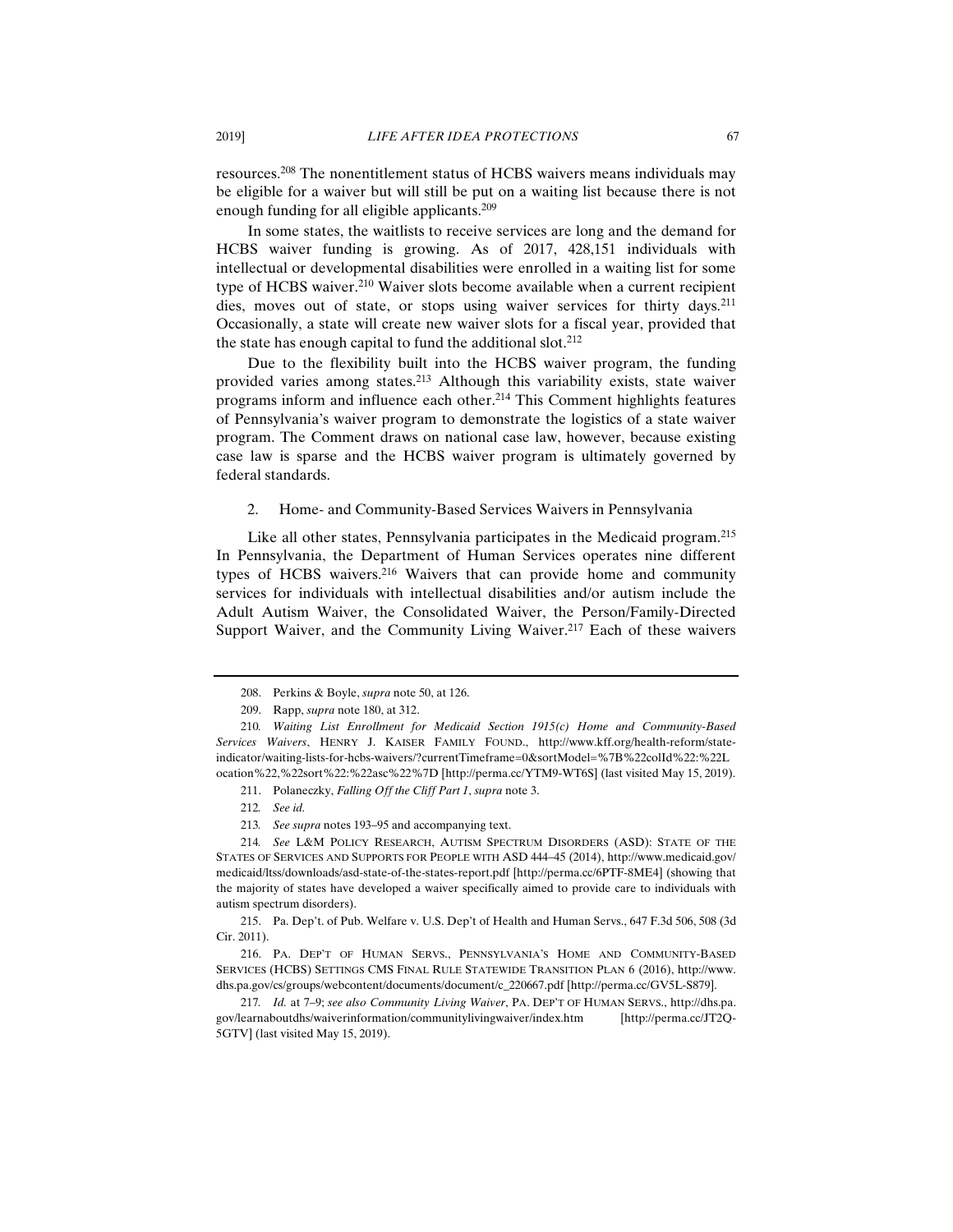varies in the funding available to the recipient and the services that funding can provide. These waivers exist as an alternative to institutionalization, which is estimated to cost between \$43,500 and \$60,500 per person per year in Pennsylvania.<sup>218</sup>

Before Pennsylvania receives funding for these waivers, the Office of Developmental Programs applies to the Federal CMS to have each category of waiver approved.<sup>219</sup> Before approval, Pennsylvania must provide information about the eligibility criteria for each waiver, the types of services that will be provided through the waiver, assurances about the methods used to provide those services, and information about how the state will ensure the health and welfare of waiver recipients.<sup>220</sup> After Pennsylvania receives waiver approval from CMS, the state Office of Developmental Programs must submit a renewal request after the first three years of the waiver's operation and then every five years to continue receiving waiver funding from CMS.<sup>221</sup>

Pennsylvania's Adult Autism Waiver is designed for individuals over the age of twenty-one who would otherwise need institutional care.<sup>222</sup> To qualify for this waiver, an individual must have a diagnosis of autism spectrum disorder.<sup>223</sup> Services provided through the Adult Autism Waiver include day habilitation, residential habilitation, respite care, supported employment, supports coordination, therapy, assistive technology, behavioral services, community inclusion, community transition, environmental modifications, family counseling, family training, job assessment and placement, nutritional consultation, temporary crisis assistance, and transitional work services.224 The Adult Autism Waiver received approval for a five-year renewal effective July 16, 2016, and it is meant to provide long-term support for individuals living in their communities with autism spectrum disorder.<sup>225</sup> One of the purposes of this waiver is to "[h]elp

 <sup>218.</sup> Estimates for the cost of institutional-level care vary depending on the year, even when looking at facilities that offer a similar level of skilled nursing services. In 2014, the Pennsylvania Long Term Care Commission estimated the yearly cost of care in a facility offering skilled nursing services to be \$43,500. *See* PA. LONG TERM CARE COMM'N, FINAL REPORT 6 (2014), http://www.dhs. state.pa.us/cs/groups/webcontent/documents/report/c\_134443.pdf [http://perma.cc/VVA9-PLWR]. For fiscal year 2012–13, the cost of care in a skilled nursing facility was \$60,528 per person. David Gingerich et al., Pennsylvania Department of Aging, Presentation to Members of the Pennsylvania Long-Term Care Commission: Understanding the Long-Term Living Support System in Pennsylvania (Apr. 10, 2014), http://www.dhs.pa.gov/cs/groups/webcontent/documents/document/c\_079845.pdf [http://perma.cc/NR93-BLDU]. For 2018, the yearly cost of care by a private company in a skilled nursing facility was estimated to be \$115,340 per person. *Cost of Care Survey 2018*, GENWORTH, http://www.genworth.com/aging-and-you/finances/cost-of-care.html [http://perma.cc/PZ2Y-CZQD] (last visited May 15, 2019).

 <sup>219.</sup> PA. TRAINING P'SHIP FOR PEOPLE WITH DISABILITIES AND FAMILIES, FAQ #2: INTELLECTUAL DISABILITIES (ID) WAIVERS 2 (2013).

<sup>220</sup>*. Id.*

<sup>221</sup>*. Id.*

 <sup>222.</sup> L&M POLICY RESEARCH, *supra* note 214, at 323.

<sup>223</sup>*. Adult Autism Waiver*, PA. DEP'T OF HUMAN SERVS., http://www.dhs.pa.gov/citizens/ autismservices/adultautismwaiver/ [http://perma.cc/J54T-LVXD] (last visited May 15, 2019).

<sup>224</sup>*. Id.*

<sup>225</sup>*. Id.*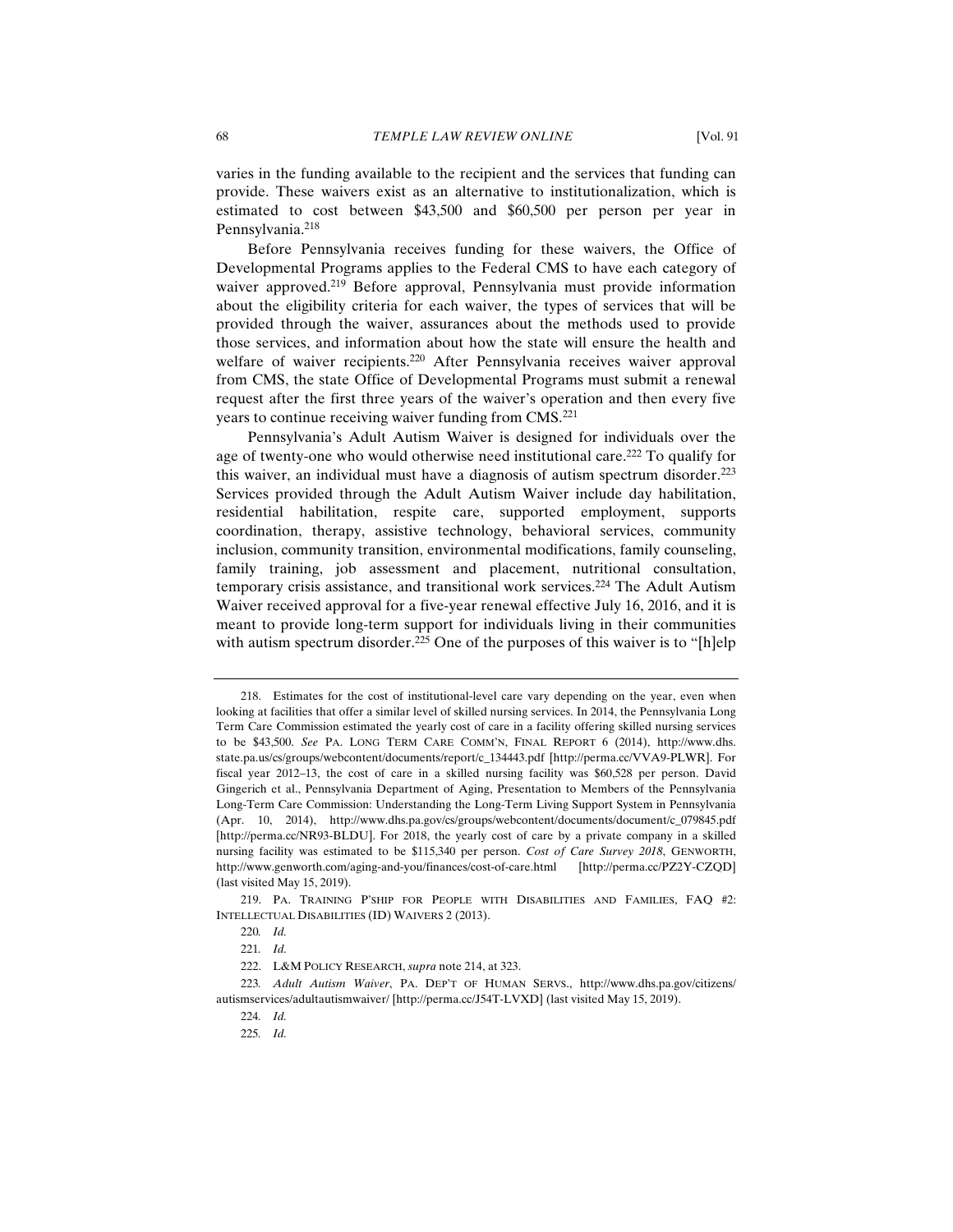adults with autism spectrum disorder reach their employment goals."226 For the fiscal year 2016–17, there were 668 waiver slots in Pennsylvania for adults with autism.227 There is no cap placed on the funding provided to individuals through the Adult Autism Waiver, and people receive services based on their individual need.228

Pennsylvania's Consolidated Waiver is intended to assist individuals with intellectual disabilities, developmental disabilities, and autism spectrum disorder of any age to live more independently in their homes and communities.229 The Consolidated Waiver "emphasizes deinstitutionalization" by aiming to provide support in individuals' private homes.<sup>230</sup> The Consolidated Waiver is often referred to as the "big waiver" in Pennsylvania, as there is no dollar cap on the services available to individuals receiving the waiver.<sup>231</sup> The services provided to an individual will vary depending upon need but may include educational support services, home and community habilitation, homemaker and chore services, licensed day habilitation, prevocational services, residential habilitation, respite care, supported employment, supports coordination, extended nursing, extended therapy services, supports broker services, assistive technology, behavioral support, companion support, home accessibility adaptations, specialized supplies, transitional work services, transportation, and vehicle accessibility adaptations.232

The Pennsylvania Person/Family Directed Support Waiver is available for individuals of any age with intellectual disabilities, developmental disabilities, and autism spectrum disorders.233 This waiver is designed to help individuals live more independently in their homes and communities and provide services that promote community living.234 Unlike the Consolidated Waiver, the Person/Family Directed Support Waiver has a cost limitation of \$33,000 per person per fiscal year, with an additional \$15,000 per year available for supported employment services.<sup>235</sup> Due to this monetary cap, this waiver is often

232. L&M POLICY RESEARCH, *supra* note 214, at 324.

233*. Person/Family Directed Support Waiver*, PA. DEP'T OF HUMAN SERVS., http://www.dhs.pa. gov/learnaboutdhs/waiverinformation/personfamilydirectedsupportwaiver/ [http://perma.cc/ZBD9- 5CJU] (last visited May 15, 2019).

234*. Id.*

235*. Id.*

<sup>226</sup>*. Id.*

<sup>227</sup>*. Id.*

<sup>228</sup>*. Id.*

<sup>229</sup>*. Consolidated Waiver*, PA. DEP'T OF HUMAN SERVS., http://www.dhs.pa.gov/learnaboutdhs/ waiverinformation/consolidatedwaiverforindividualswithintellectualdisabilities/ [http://perma.cc/7sdz-9ba8] (last visited May 15, 2019).

 <sup>230.</sup> L&M POLICY RESEARCH, *supra* note 214, at 324.

 <sup>231.</sup> PA. TRAINING P'SHIP FOR PEOPLE WITH DISABILITIES AND FAMILIES, *supra* note 219, at 4. Although there is limited funding for Pennsylvania's entire waiver program, there is no dollar cap on the services the state can provide through the Consolidated Waiver. *Long Term Care Services*, PA. DEP'T OF HUMAN SERVS., http://www.dhs.pa.gov/citizens/healthcaremedicalassistance/longtermcare services/index.htm [http://perma.cc/75QR-KS7K] (last visited May 15, 2019).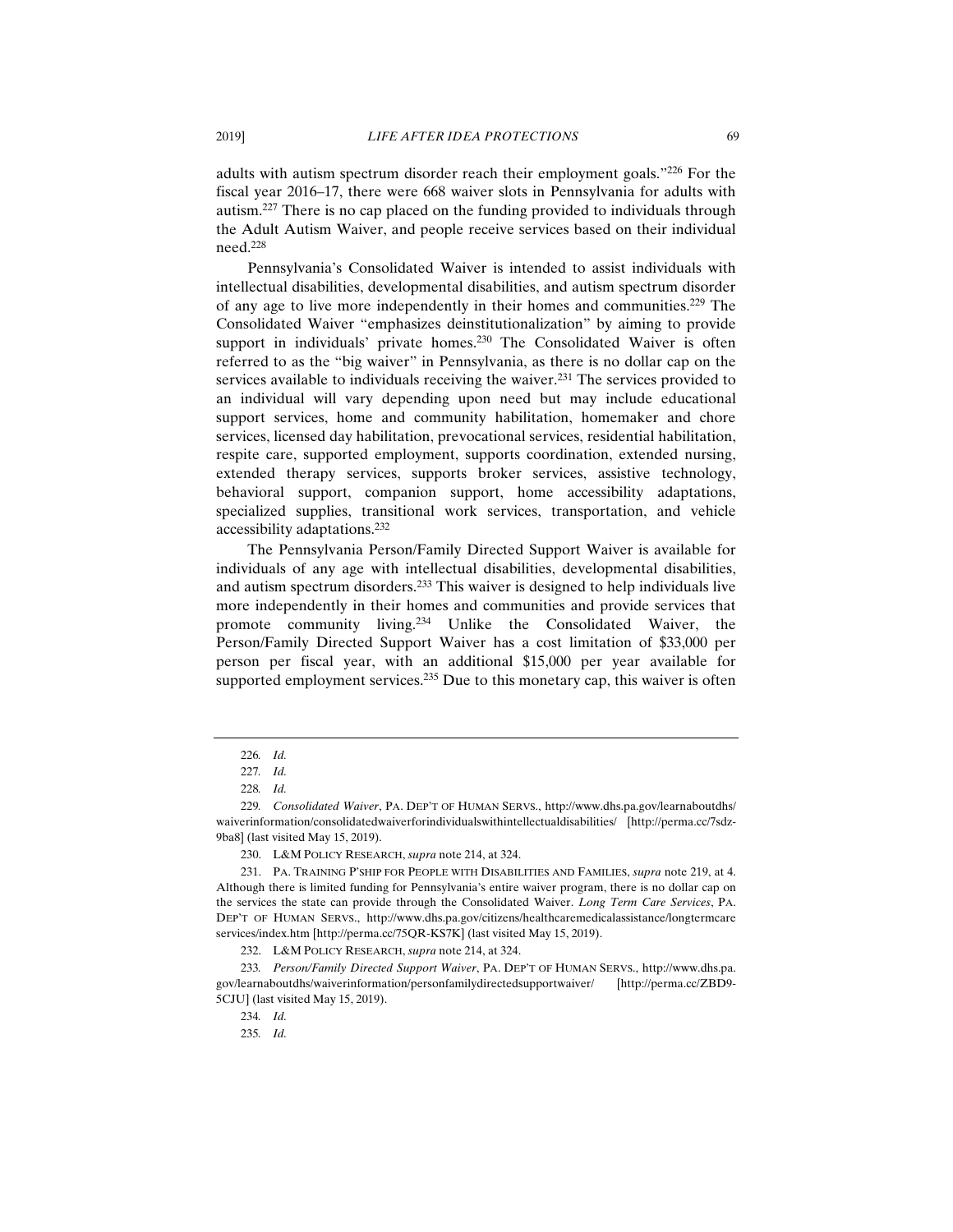referred to as the "small waiver."236 The services available under the Person/Family Directed Support Waiver are the same as those available through the Consolidated Waiver, with the exception of residential habilitation.<sup>237</sup>

CMS approved the Community Living Waiver on December 20, 2017.238 The waiver became effective on January 1, 2018, and Pennsylvania aims to provide waiver services for 1,000 individuals with an intellectual disability or autism.<sup>239</sup> The goal of this new waiver is to "support[] individuals . . . to live more independently in their homes and communities through the provision of a variety of services that promote community living, employment, communication, selfdirection, choice and control."<sup>240</sup> The funding available to an individual through the Community Living Waiver is capped at \$70,000, and some of the services available include behavioral support, small group employment, supported employment, and transportation.<sup>241</sup>

Although people living in Pennsylvania are "entitled to apply" for these waiver services, they are not actually entitled to receive them.<sup>242</sup> Individuals who are eligible for the waivers will be placed on the state's waiting list when there is no current funding available.<sup>243</sup> As of January 31, 2019, there were 13,119 people with intellectual disabilities on a waiting list for a waiver in Pennsylvania.<sup>244</sup> People on the waitlist are characterized as emergency, critical, or planning, ranging from a need for services immediately to a need for services within the next five years.245 The Pennsylvania Department of Human Services reported that as of December 2018, 17,811 people were receiving Consolidated Waivers, 711 people were receiving the Adult Autism Waiver, and 12,377 individuals were receiving the Person/Family Directed Support Waiver.<sup>246</sup> In the same month, 1,726 individuals were living in private Intermediate Care Facilities for people with disabilities, and 746 people were living in public facilities. $247$ 

 <sup>236.</sup> PA. TRAINING P'SHIP FOR PEOPLE WITH DISABILITIES AND FAMILIES, *supra* note 219, at 3.

<sup>237</sup>*. Id.* at 7.

<sup>238</sup>*. Community Living Waiver*, *supra* note 217*.*

<sup>239</sup>*. Id.*

<sup>240</sup>*. Id.*

<sup>241</sup>*. Id.*

 <sup>242.</sup> PA. TRAINING P'SHIP FOR PEOPLE WITH DISABILITIES AND FAMILIES, *supra* note 219, at 10. 243*. Id.*

<sup>244</sup>*. Intellectual Disabilities—As of January 31, 2019*, PA WAITING LIST CAMPAIGN, http:// pawaitinglistcampaign.org/ [http://perma.cc/G33Z-AUFS] (last visited May 15, 2019).

<sup>245</sup>*. Who Is Waiting for Services?*, PA. DEP'T HUMAN SERVS. (June 2017), http://dhs.pa.gov/cs/ groups/webcontent/documents/document/c\_262143.pdf [http://perma.cc/JGJ6-PGDV].

 <sup>246.</sup> PA. DEP'T OF HUMAN SERVS., MONTHLY DATA REPORT: JANUARY 2019, at 22–24 (2019), http://www.dhs.pa.gov/cs/groups/webcontent/documents/document/c\_213880.pdf [http://perma.cc/vs7lfysd].

<sup>247</sup>*. Id.* at 24 (noting a 3% decreased enrollment in private facilities from September 2017 to September 2018 and a 11% decreased enrollment in public facilities from September 2017 to September 2018).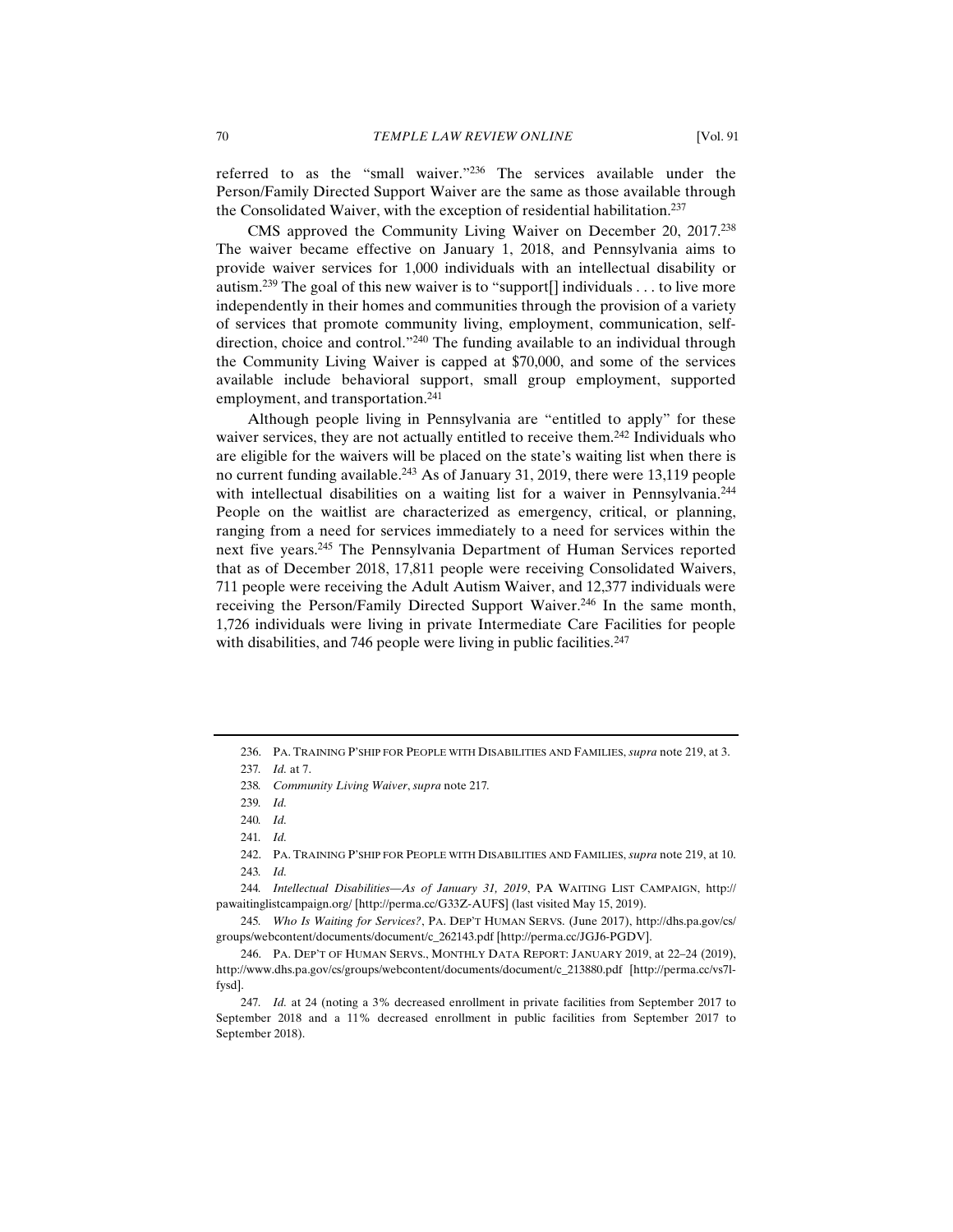#### *G. The Court's Impact on HCBS Waivers*

The Supreme Court has addressed a state's obligation to provide individuals with disabilities with care in the least restrictive community settings. But the Court has not addressed the specific services an individual with disabilities must receive to experience community life. Specifically, the Court has not addressed a state's obligation to allocate sufficient resources to afford individuals with the opportunity to engage in meaningful employment.

Part II.G.1 begins with a discussion of the leading case on the integration mandate of the ADA. Part II.G.2 continues by discussing failed challenges aimed at eliminating states' waiver program waitlists. Finally, Part II.G.3 highlights recent cases that suggest that waiting lists themselves violate the ADA's integration mandate. These cases do not explicitly hold that waiting lists violate the integration mandate. However, the cases recognize that segregation can occur in one's own home while waiting for the funding necessary to become a community participant.

### 1. The *Olmstead* Decision

In *Olmstead v. L.C. ex rel. Zimring*, 248 the Supreme Court considered whether placement of persons with mental disabilities in institutions rather than appropriate community settings resulted in discrimination.249 *Olmstead* followed *City of Cleburne v. Cleburne Living Center, Inc.*, 250 in which "Justice Marshall noted that continued isolation of persons with disabilities perpetuated negative attitudes and irrational fears toward them, which in turn deprived them of 'much of what makes for human freedom and fulfillment––the ability to form bonds and take part in the life of a community.'"251

In *Olmstead*, the Court determined that Title II of the ADA requires states to place individuals with disabilities in community settings rather than in institutions when state treatment professionals determine community placement is appropriate, the individual does not oppose the community care, and placement can be reasonably accommodated considering the state's resources and the needs of other individuals with disabilities.<sup>252</sup> Therefore, unjustified isolation results in discrimination based on disability.253 The unfair and dissimilar treatment of individuals with disabilities is rooted in the fact that people with mental disabilities must give up community life to receive needed medical care, whereas people without disabilities can receive necessary medical services without relinquishing their community participation.<sup>254</sup>

 <sup>248. 527</sup> U.S. 581 (1999).

<sup>249</sup>*. Olmstead*, 527 U.S. at 587.

 <sup>250. 473</sup> U.S. 432 (1985).

 <sup>251.</sup> Yue, *supra* note 33, at 314 (quoting *Cleburne*, 473 U.S. at 461 (Marshall, J., concurring in the judgment and dissenting in part)).

<sup>252</sup>*. Olmstead*, 527 U.S. at 587.

<sup>253</sup>*. Id.* at 597.

<sup>254</sup>*. Id.* at 601.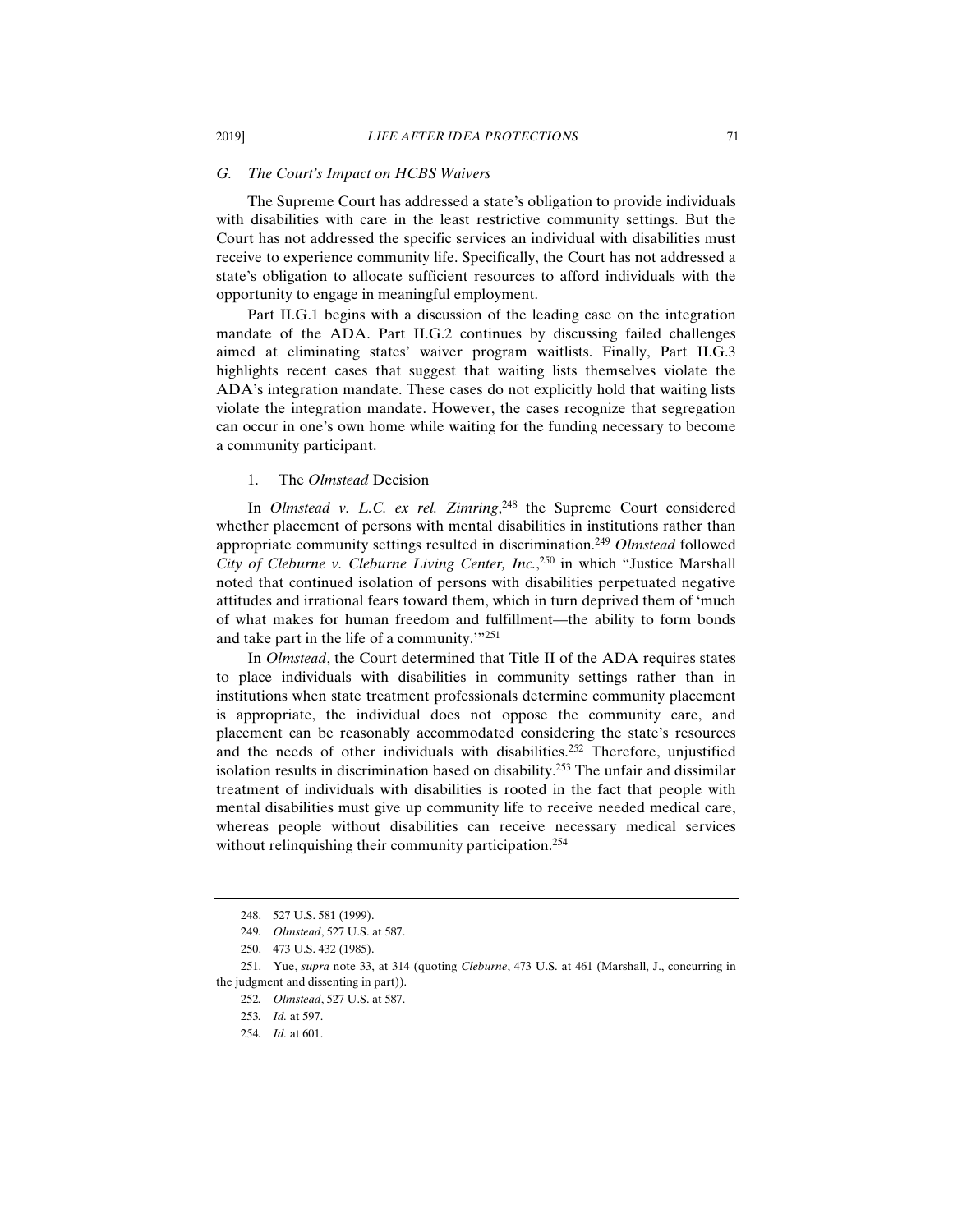In reaching its conclusion, the Court noted that "institutional placement of persons who can handle and benefit from community settings perpetuates unwarranted assumptions that persons so isolated are incapable or unworthy of participating in community life."255 Building on Justice Marshall's earlier conclusions,256 the Court underscored that institutionalization diminishes the daily activities of individuals, including family relations, social contacts, employment options, economic independence, educational advancement, and cultural enrichment.257

Although the Court's holding requires community placement, it is qualified by the fact that states only have to undertake "reasonable modifications" to avoid discrimination.258 This allows states to avoid allocating resources to an individual's appropriate community placement when the state can show that the allocation of those resources would be inequitable, considering the large population of persons the state is responsible for treating.<sup>259</sup> A state that demonstrates a "comprehensive, effectively working plan" for community placement and a "waiting list that move[s] at a reasonable pace" meets this reasonable modification standard.260

#### 2. Failed Challenges to HCBS Waiver Waiting Lists

Following *Olmstead* and the growth of waiting lists for state HCBS waivers, courts have heard challenges to the waiting periods for noninstitutional services. In *Arc of Washington State Inc. v. Braddock*, 261 the Ninth Circuit Court of Appeals considered whether a state violates the ADA by limiting the number of individuals who can participate in a Medicaid waiver program.262 At the time the case was filed, the State of Washington limited its HCBS waiver to 9,977 people, but there was no indication that the state was failing to fill the allocated waiver slots with participants.<sup>263</sup> The institutionalized plaintiffs argued that Washington needed to make the HCBS waiver program open to all individuals who qualified for institutional care in order to comply with the ADA.<sup>264</sup> The court rejected the plaintiffs' argument, using the *Olmstead* language to conclude that states have a responsibility to make reasonable modifications to their waiver programs to comply with the ADA but not modifications that would fundamentally alter the nature of the programs.<sup>265</sup> Rather than evaluating the actual size of the waiver program, the court considered whether the program was an acceptable plan for

257*. Olmstead*, 527 U.S. at 601.

- 263*. Id*.
- 264*. Id*.
- 265*. Id*. at 618.

<sup>255</sup>*. Id.* at 600.

<sup>256</sup>*. See* Yue, *supra* note 33, at 314.

<sup>258</sup>*. Id.* at 603.

<sup>259</sup>*. Id.* at 604.

<sup>260</sup>*. Id.* at 605–06.

 <sup>261. 427</sup> F.3d 615 (9th Cir. 2005).

<sup>262</sup>*. Arc of Wash.*, 427 F.3d at 617.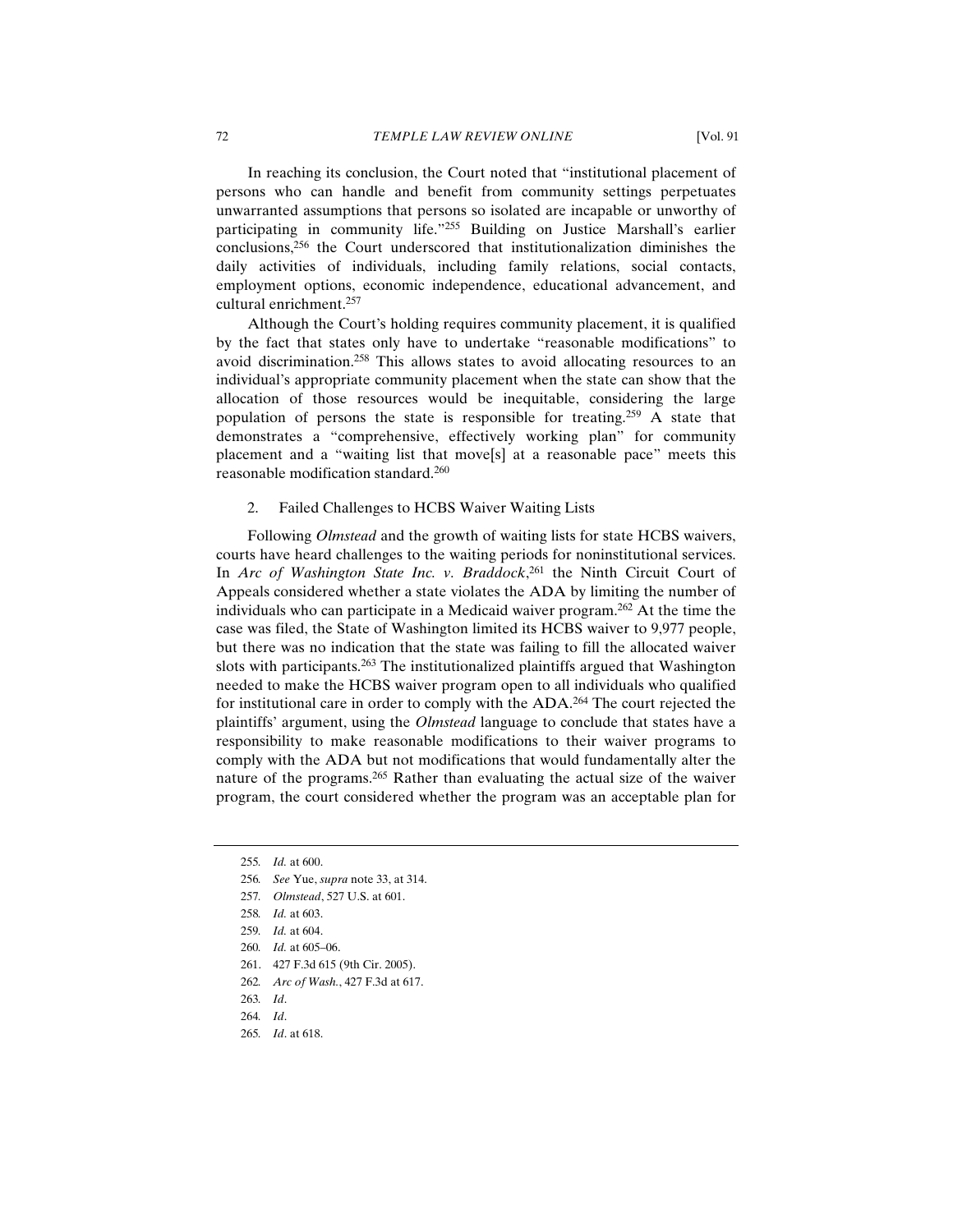deinstitutionalization.266 Although the court did not hold that the forced expansion of a state's waiver program can never be required by the ADA, it refused to order Washington to expand the state waiver program because it was comprehensive, effective, and committed to deinstitutionalization.<sup>267</sup>

In *Frederick L. v. Department of Public Welfare*, 268 the Third Circuit Court of Appeals considered whether Pennsylvania's Department of Public Welfare violated the rights of a class of institutionalized plaintiffs under the ADA by failing to integrate the plaintiffs into their communities.<sup>269</sup> The court pointed to *Olmstead*, which "requires that patients eligible and desirous of community placement be discharged into community-based programs if placement can be reasonably accommodated."270 Noting the state's ability to present a fundamental alteration defense, $271$  the court stated that a comprehensive working plan toward deinstitutionalization is a necessary component of such a defense.272 Although Pennsylvania attempted to construct an effective plan, the court found no such comprehensive plan for placing the institutionalized patients in community-based programs.273 Relying on *Olmstead*, the court established guidelines for the district court to use on remand to evaluate Pennsylvania's deinstitutionalization plan:

[A] viable integration plan . . . should specify the time-frame or target date for patient discharge, the approximate number of patients to be discharged each time period, the eligibility for discharge, and a general description of the collaboration required between the local authorities and the housing, transportation, care, and education agencies to effectuate integration into the community.274

To ensure compliance with the ADA in future cases, the court advised Pennsylvania's Department of Public Welfare to create a plan in line with these recommendations to comply with the ADA.275

In both *Arc of Washington* and *Frederick L.*, the appellate courts concluded that a state must have a plan working toward deinstitutionalization. The courts did not hold that every person who qualifies for a waiver must receive one immediately. Additionally, the courts did not articulate the quality or array of services required for meaningful community participation.

<sup>266</sup>*. Id*. at 620.

<sup>267</sup>*. Id*. at 621.

 <sup>268. 422</sup> F.3d 151 (3d Cir. 2005).

<sup>269</sup>*. Frederick L.*, 422 F.3d at 154.

<sup>270</sup>*. Id.* at 156–57.

 <sup>271.</sup> Such a defense "would allow the State to show that, in the allocation of available resources, immediate relief for the plaintiffs would be inequitable, given the responsibility the State has undertaken for the care and treatment of a large and diverse population of persons with mental disabilities." Olmstead v. L.C. *ex rel.* Zimring, 527 U.S. 581, 604 (1999) (opinion of Ginsburg, J.).

<sup>272</sup>*. Frederick L.*, 422 F.3d at 157.

<sup>273</sup>*. Id.* at 158–59.

<sup>274</sup>*. Id.* at 160.

<sup>275</sup>*. Id.*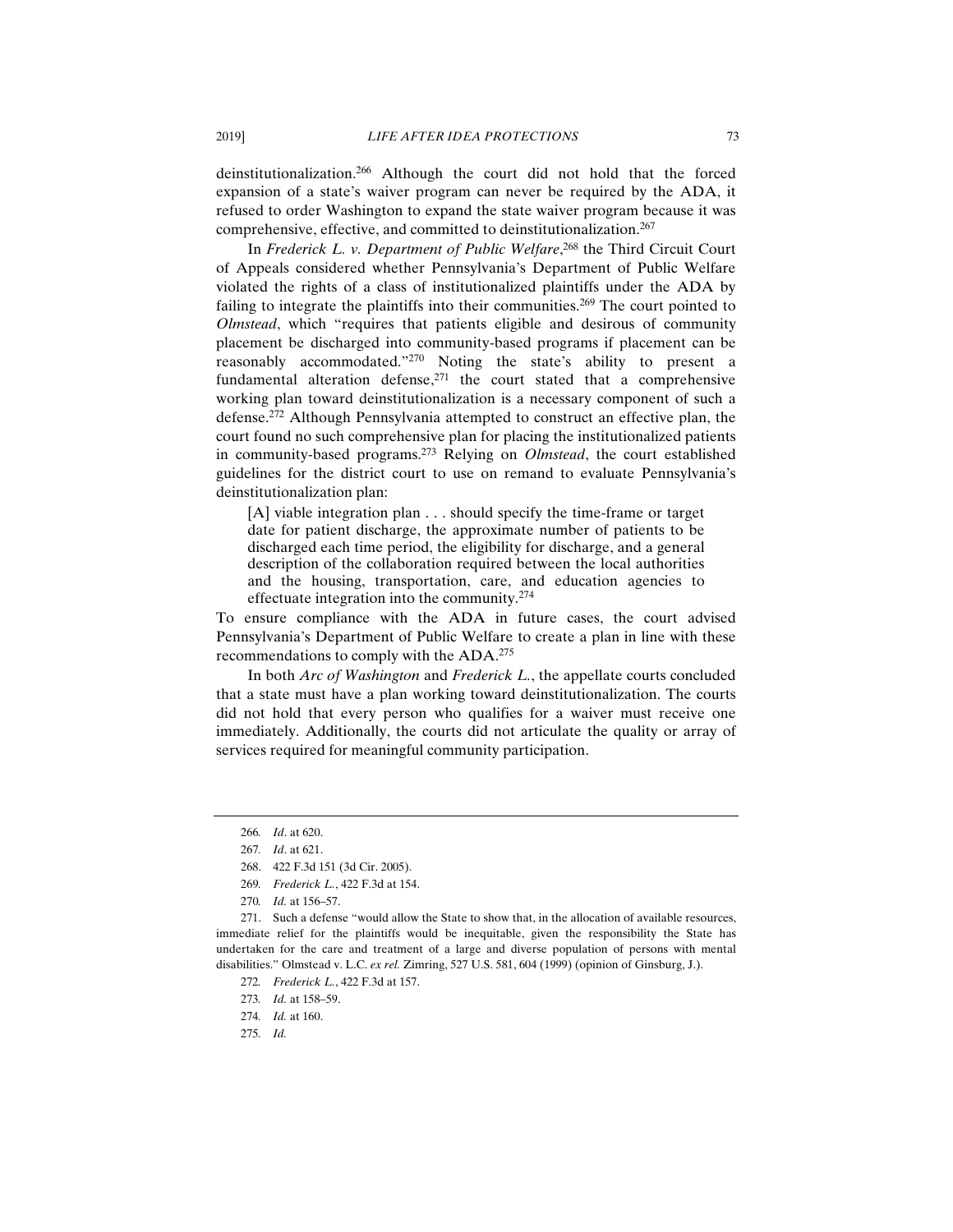# 3. Recent Case Law Presents an Opportunity for the Expansion of *Olmstead*

After *Olmstead*, courts were uncertain of the decision's reach. Because *Olmstead* involved individuals who were institutionalized, lower courts later had to decide whether the decision applied to people living outside of traditional institutional settings.276 Recently, several courts across the United States have concluded that *Olmstead*'s reasoning applies outside of the institutional setting.<sup>277</sup> These courts recognize that individuals with disabilities can still experience segregation from the community while living inside their own homes.

The United States District Court for the District of Minnesota recently addressed whether segregation can occur outside of the traditional institutional setting in *Guggenberger v. Minnesota*. <sup>278</sup> *Guggenberger* involved three plaintiffs who claimed they were experiencing unjustified segregation based on the state's administration of its waiver program.279 Specifically, the plaintiffs alleged "that their placement on waiting lists and their inability to access Waiver Services cause[d] feelings of isolation and segregation from society."280 The court denied the Minnesota Department of Human Services's motion to dismiss because the plaintiffs adequately alleged they were not living, working, or receiving services in a setting that allowed them to interact with nondisabled individuals in their community, in violation of the ADA.<sup>281</sup> To reach this ruling, the court concluded that the *Olmstead* holding was not limited to situations in which individuals are institutionalized.282 Instead, the ADA's integration mandate applies broadly to all individuals experiencing segregation.283

Similarly, in *Lane v. Kitzhaber*, 284 the United States District Court for the District of Oregon determined that the *Olmstead* holding applied beyond the institutional context.285 In *Lane*, the plaintiffs alleged they experienced segregation in sheltered workshops.<sup>286</sup> The plaintiffs had the ability and preference to work in an integrated community setting.287 In applying *Olmstead* to the facts of *Lane*, the court reasoned that the problems with institutionalization were the same problems evident in the segregated sheltered workshops where the plaintiffs were working.288 As in *Olmstead*, where the court

279*. Guggenberger*, 198 F. Supp. 3d at 1029.

- 284. 841 F. Supp. 2d 1199 (D. Or. 2012).
- 285*. Lane*, 841 F. Supp. 2d at 1205.
- 286*. Id.* at 1200.
- 287*. Id.*

 <sup>276.</sup> Yue, *supra* note 33, at 317–18.

<sup>277</sup>*. See infra* notes 278–94 and accompanying text.

 <sup>278. 198</sup> F. Supp. 3d 973 (D. Minn. 2016).

<sup>280</sup>*. Id.* at 987.

<sup>281</sup>*. Id.* at 1029–30, 1036.

<sup>282</sup>*. Id.* at 1026–27.

<sup>283</sup>*. See id.*

<sup>288</sup>*. Id.* at 1205 (noting that institutionalization perpetuates the assumption that people with disabilities cannot participate in the community and diminishes the quality of life of people with disabilities).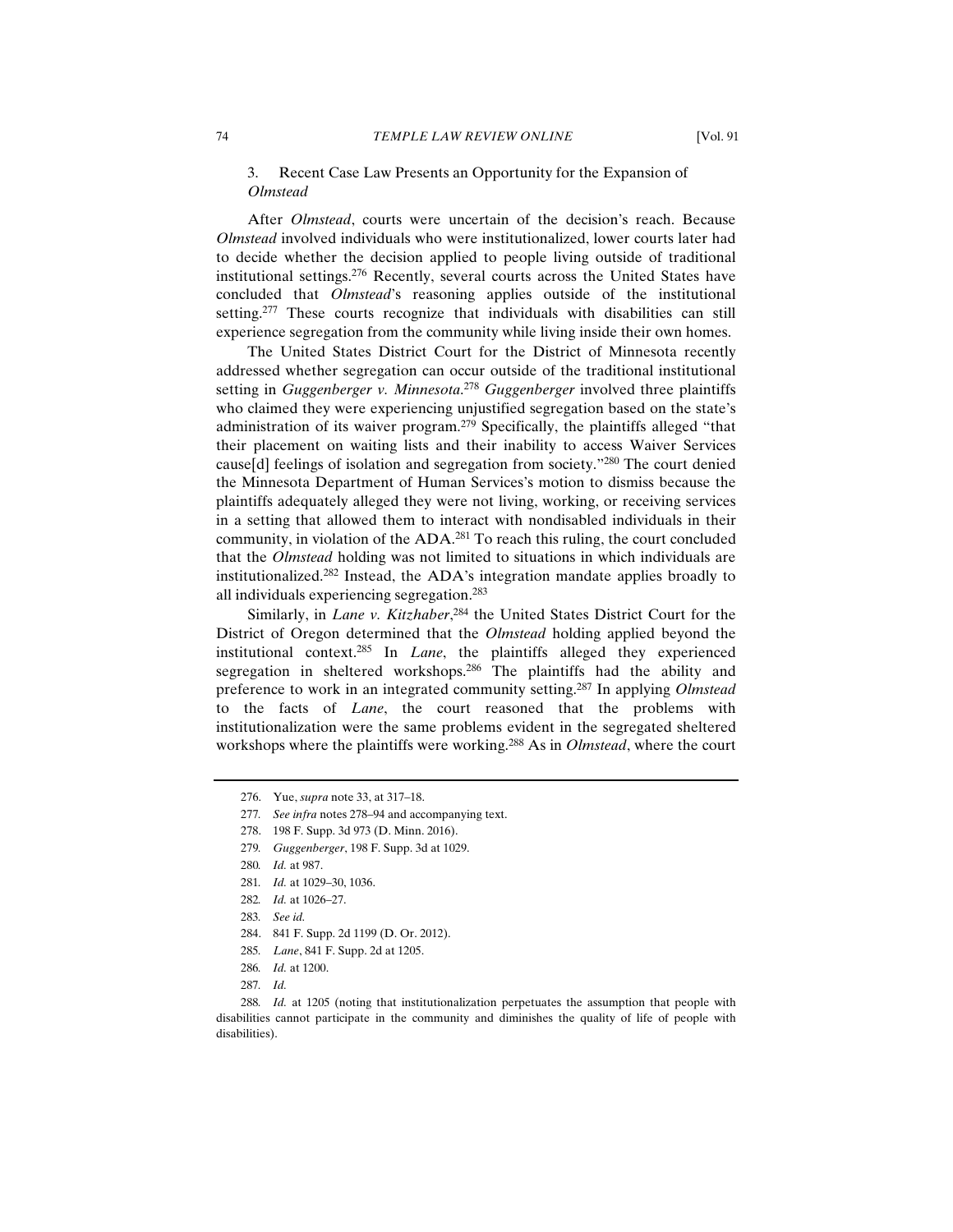was concerned with the assumption that people with disabilities cannot participate in everyday life, life in sheltered workshops assumes that individuals with disabilities are not able to live and work in society with their typical peers.289

The Seventh Circuit Court of Appeals also addressed the application of *Olmstead* outside of the institutional setting in *Steimel v. Wernert*. 290 In *Steimel*, the plaintiffs were moved from an expansive waiver service to a more limited waiver that stunted their ability to participate in community activities.<sup>291</sup> In considering whether isolation in the home of a person who can benefit from community integration is a violation of the integration mandate of the ADA, the court applied *Olmstead*'s reasoning.<sup>292</sup> The court pointed out that segregation inside one's home can limit the quality of life of individuals with disabilities.<sup>293</sup> The Seventh Circuit held "that the integration mandate is implicated where the state's policies have either (1) segregated persons with disabilities within their homes, or (2) put them at serious risk of institutionalization."<sup>294</sup>

Although *Olmstead* involved institutionalized individuals, courts have recognized that its reasoning applies outside of the visibly segregated institutional setting.295 This extension of *Olmstead* shows courts' willingness to recognize that segregation of individuals with disabilities is not completely solved through deinstitutionalization.<sup>296</sup> Segregation can still occur when individuals live outside of traditional institutions, yet are unable to participate fully in community life.

Unfortunately, no statute or judicial opinion currently mandates that young adults with disabilities receive the resources needed for them to become full, working participants in their own communities. Practically, funding such a mandate may be expensive and resource intensive. As society moves toward deinstitutionalization, it is important to note that courts are willing to reiterate

<sup>289</sup>*. Id.*

 <sup>290. 823</sup> F.3d 902 (7th Cir. 2016).

<sup>291</sup>*. Steimel*, 823 F.3d at 908.

<sup>292</sup>*. Id.* at 910.

<sup>293</sup>*. Id.* at 911.

<sup>294</sup>*. Id.* at 914.

<sup>295</sup>*. See supra* notes 278–94 and accompanying text.

<sup>296</sup>*. See* Ball v. Kasich, 244 F. Supp. 3d 662, 679 (S.D. Ohio 2017) ("*Olmstead* relief is not limited to individuals currently institutionalized but also applies to persons *at serious risk* of institutionalization or segregation."). The Department of Justice has also noted that *Olmstead* can apply to individuals outside of a traditional institution. U.S. DEP'T OF JUSTICE, CIVIL RIGHTS DIV., STATEMENT OF THE DEPARTMENT OF JUSTICE ON ENFORCEMENT OF THE INTEGRATION MANDATE OF TITLE II OF THE AMERICANS WITH DISABILITIES ACT AND *OLMSTEAD V. L.C.* 5 (2011), http://www.ada.gov/olmstead/q&a\_olmstead.pdf [http://perma.cc/9D6G-QMWK] ("[T]he ADA and the *Olmstead* decision extend to persons at serious risk of institutionalization or segregation and are not limited to individuals currently in institutional or other segregated settings. . . . [A] plaintiff could show sufficient risk of institutionalization to make out an *Olmstead* violation if a public entity's failure to provide community services or its cut to such services will likely cause a decline in health, safety, or welfare that would lead to the individual's eventual placement in an institution.").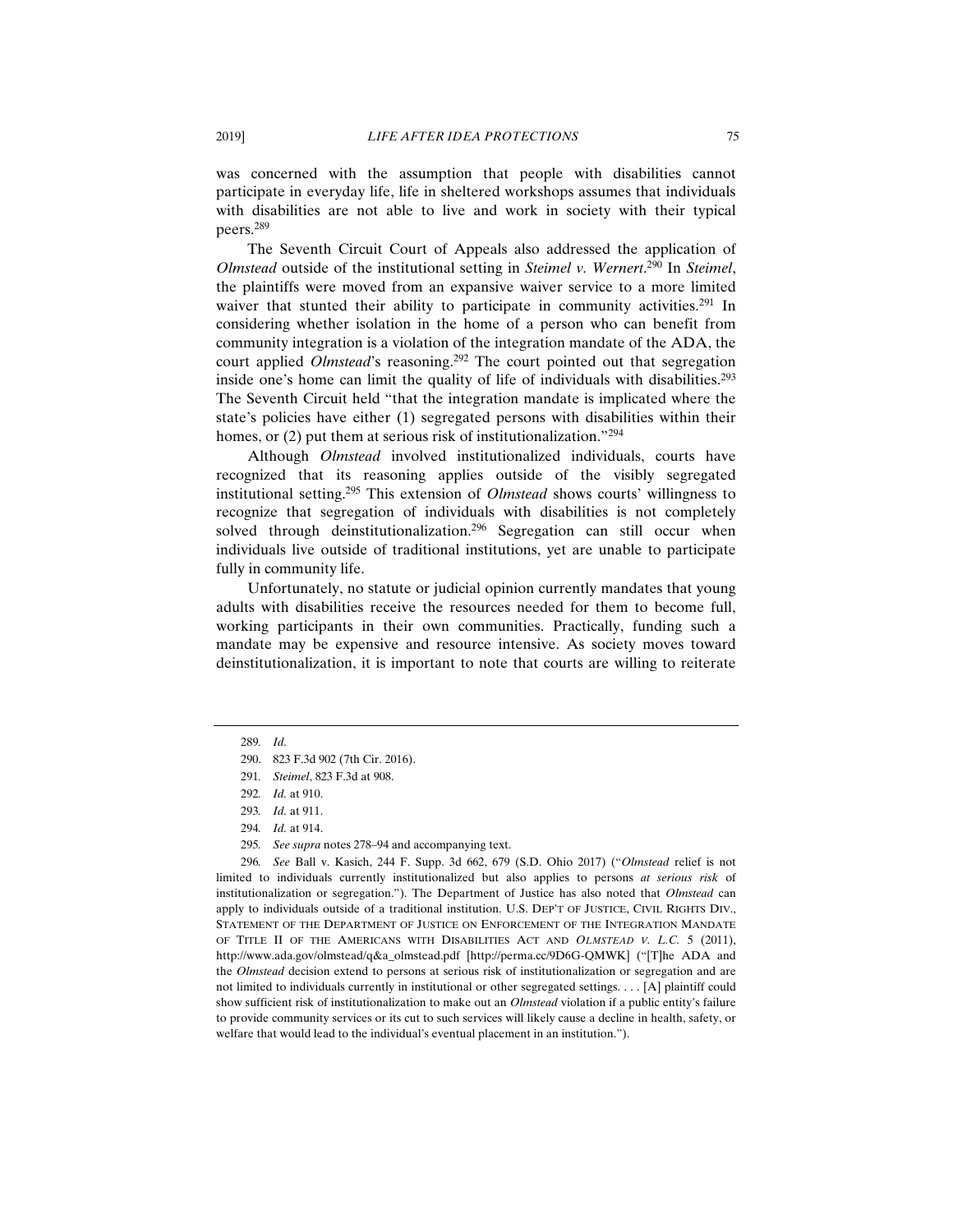the ADA's important finding that isolation and segregation of individuals with disabilities "continue[s] to be a serious and pervasive social problem."297

#### III. DISCUSSION

The prospect of not receiving funding from a state waiver program is a source of stress for families and individuals with intellectual disabilities.<sup>298</sup> Building on *Olmstead* and *Guggenberger*, which recognized the importance of community integration,299 the needs of individuals with disabilities would best be met through a waiver entitlement program that ensures they can remain in their community and have an opportunity to experience the fulfillment of employment. The certainty of waiver funding would provide young adults with disabilities and their families a sense of security and allow them to focus on planning for the future, rather than dreading the future after high school graduation. The certainty would also allow individuals with disabilities to participate in the workforce at a rate that more closely aligns with rates of employment for individuals without disabilities.

The unique federal-state partnership structure of Medicaid presents an opportunity for states to treat HCBS waiver as if they were an entitlement for all eligible individuals. But even if waiver funding becomes an entitlement, there are still budgetary constraints on states that may limit the amount of funding available for each person.<sup>300</sup> To lessen the amount of waiver funding it takes for young adults with disabilities to work in their community, we should consider alternative methods of funding supports such as job coaches. An alternative method of funding job supports would lessen the percentage of waiver funding spent on employment and encourage employers to hire young adults with disabilities.

This Comment argues that waivers should be treated as an entitlement for three main reasons. First, waiting lists for waiver funding and small amounts of funding segregate individuals with disabilities from their communities. Second, case law demonstrates a pattern tending toward recognition that waiver waiting lists violate the ADA's integration mandate. Finally, the dual federal-state structure of Medicaid presents an opportunity for states to act independently and recognize that all individuals with disabilities should be entitled to waiver funding for community participation without time for young adults to "fall off the cliff" and lose the skills gained through their education.

### *A. People with Disabilities Need Waivers To Avoid Segregation and Regression*

The ADA alone fails to provide intellectually disabled individuals with supported employment. For individuals requiring the short-term support of a job

<sup>297</sup>*. See supra* Part II.G.3; *see also* 42 U.S.C. § 12101(a)(2) (2018).

<sup>298</sup>*. See* Polaneczky, *Falling Off the Cliff Part 3*, *supra* note 4.

<sup>299</sup>*. See supra* notes 275–80 and accompanying text.

 <sup>300.</sup> See *supra* Part II.F.2 for a discussion of Pennsylvania's budgetary constraints that limit the current HCBS waiver program.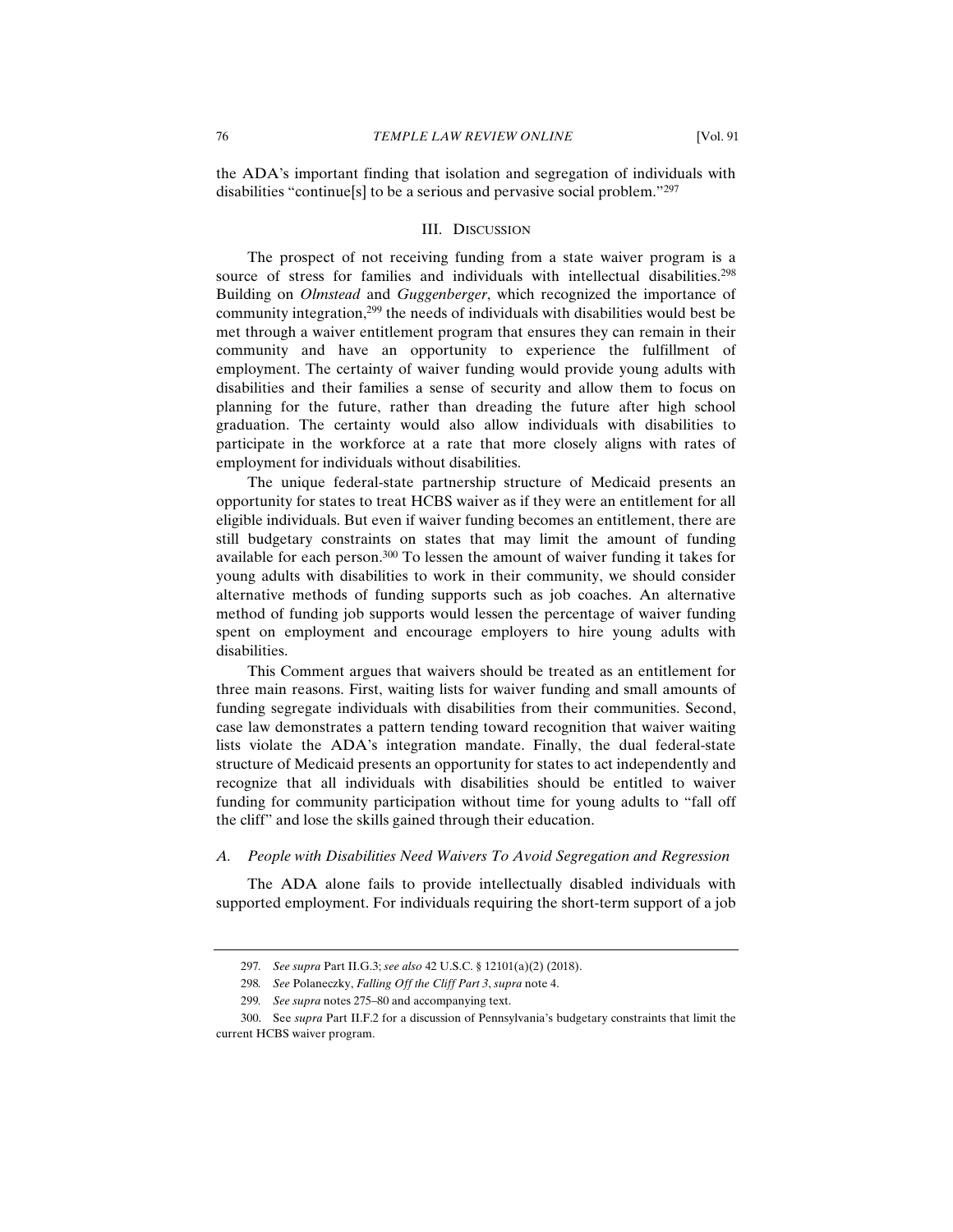coach to learn basic job tasks, the ADA may ensure an equal opportunity to gain employment.301 Requiring an employer to pay for long-term supported employment, however, is not typically a reasonable accommodation an employer will always be required to undertake.<sup>302</sup> Without incentives or government assistance, few employers would be willing to pay for long-term services or supports in the form of a job coach or other one-on-one support. $303$  Individuals requiring extensive support need more services and more funding to participate in the employment that will grant them human dignity and the chance for economic self-sufficiency.

After high school graduation, many of the support services an individual has been receiving are suddenly discontinued.<sup>304</sup> Despite the services and resources used to prepare students for their transition out of high school, students leave school and encounter unemployment and underemployment, along with economic instability and social isolation.305 The school and transition services provided through the IDEA provide more than just training—they provide students with a sense of purpose and belonging that disappears with graduation.306 To replace those lost services and the lost sense of community participation, individuals with disabilities often look to HCBS waivers.307 HCBS waivers are the largest sources of funding for long-term supports and services for people with disabilities in the United States.<sup>308</sup> In 2013, HCBS waivers were responsible for more than two-thirds of all supported employment spending for people with intellectual disabilities.309

Without HCBS waiver funding, home and community care is "a financial drain on families" of individuals with disabilities.<sup>310</sup> "Most people who require long-term services live in families with very limited income, and receive their personal care under the 'informal support model,' in which uncompensated services are provided by family members and friends."<sup>311</sup> These informal caregivers may forego economic and personal responsibilities due to the needs of a loved one with disabilities.<sup>312</sup> An alternative to the provision of waiver funding is to require parents to stay home and care for a young adult with disabilities.

 306. Polaneczky, *Falling Off the Cliff Part 3*, *supra* note 4 ("The services provide more than tailored academic or life-skills instruction: They give a child a place to be each day and a feeling of belonging . . . .").

309*. Id.* at 109.

 310. Perkins & Boyle, *supra* note 50, at 119; *see also* Wehman, *Employment Opportunities*, *supra* note 145, at 55.

 311. Andrew I. Batavia, *A Right to Personal Assistance Services: "Most Integrated Setting Appropriate" Requirements and the Independent Living Model of Long-Term Care*, 27 AM. J. L. MED. 17, 18 (2001).

312*. Id.*

<sup>301</sup>*. See supra* notes 123–26 and accompanying text.

<sup>302</sup>*. See supra* Part II.B.2.

<sup>303</sup>*. See supra* Part II.B.2.

 <sup>304.</sup> Kuangparichat, *supra* note 14, at 181.

<sup>305</sup>*. See* Condit, *supra* note 95, at 22.

<sup>307</sup>*. See* Kuangparichat, *supra* note 14, at 181.

 <sup>308.</sup> Friedman & Rizzolo, *supra* note 28, at 108.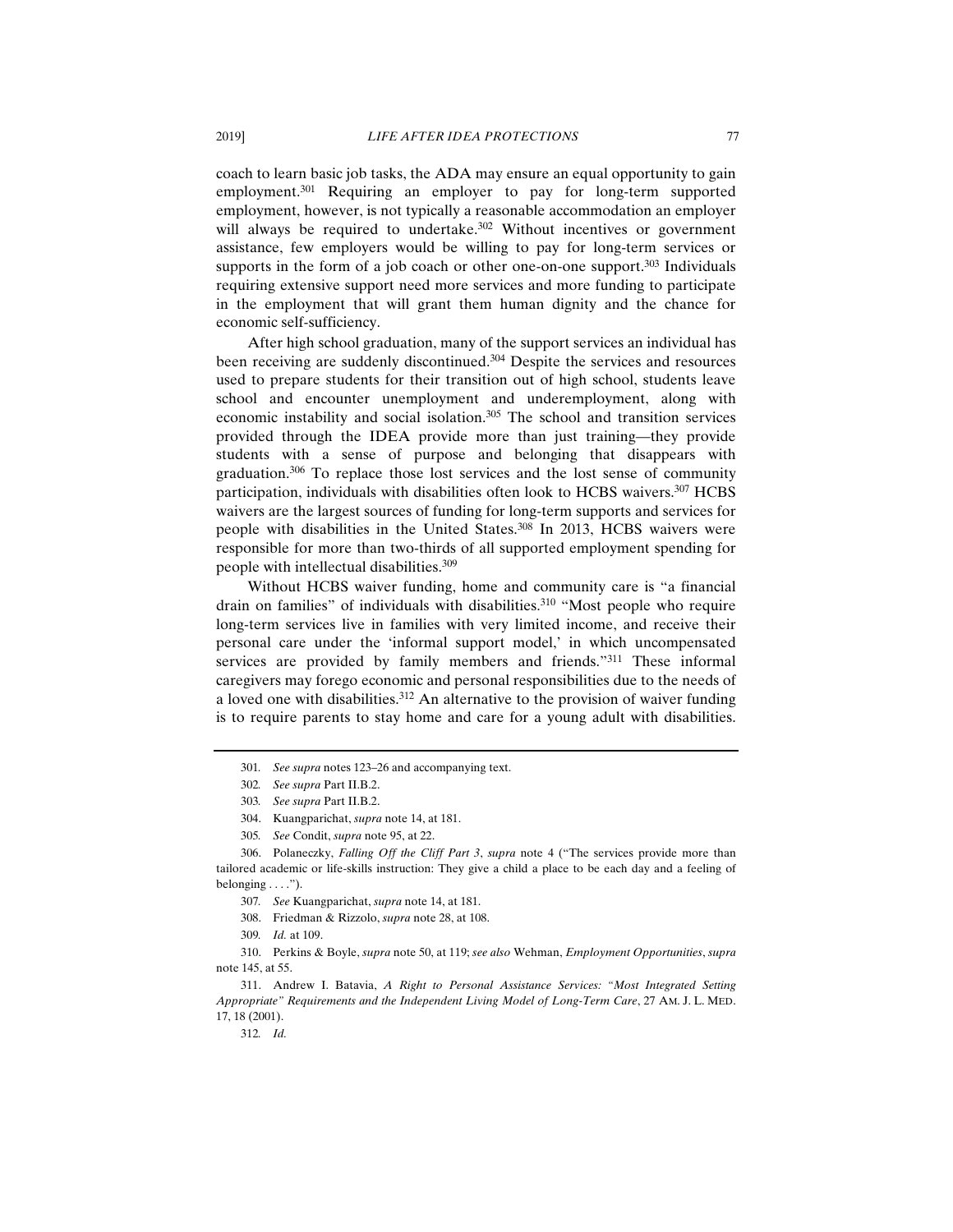This may lead to an emotional burden on the parent, as well as financial strain on the family and society as a whole.<sup>313</sup>

Without waivers that are provided promptly after the discontinuation of school services, individuals with disabilities cannot make a smooth transition into their communities. When all supports and services are suddenly discontinued upon high school graduation, there is a possibility of regression in the skills learned and invested in during school.<sup>314</sup> The transition period from school age to adulthood is a critical time for individuals with intellectual disabilities,315 and we should not allow regression in invested skills just because of a state's unwillingness to allocate the necessary resources to provide supported employment.316 The transition services provided through the IDEA and the WIOA are wasted by a government that fails to provide recipients with an opportunity to utilize their transition-preparedness skills in a way that adds to their quality of life and facilitates their economic self-sufficiency.

Alternatively, if young adults with disabilities graduate from high school and are able to utilize their entitlement to Medicaid waiver funding, they could use that funding to immediately begin supported employment. This way, the skills they learned through IDEA transition services will not be lost or wasted. Rather than having to stay home and lose the skills developed during high school, they can use and continue to master their job skills on a regular basis. Of course, this is only possible if the waiver funding provided is large enough to pay for employment support.317 In Pennsylvania, getting a small amount of waiver funding forces parents to focus on daily living needs rather than employment.<sup>318</sup>

Today's waiver system creates perverse incentives toward segregated institutionalization. Although states are required to provide all qualified individuals with institutional care through Medicaid, states are not required to provide waivers to all qualified individuals.<sup>319</sup> For some families, this forces a choice between two unappealing alternatives: placing their family member with disabilities in an institution to receive guaranteed services or waiting an

<sup>313</sup>*. See* Wehman, *Employment Opportunities*, *supra* note 145, at 56 (stating that wages earned by individuals with disabilities typically flow back into the state and local economies).

 <sup>314.</sup> Kuangparichat, *supra* note 14, at 176.

 <sup>315.</sup> THE ARC OF THE U.S., *supra* note 110, at 3.

 <sup>316.</sup> Friedman & Rizzolo, *supra* note 28, at 114 ("[P]eople with IDD 'spend the first two decades of their lives preparing to be full members of the community. We should not break that promise just as it is about to be achieved. A guarantee of supported employment services would help to keep that promise.'" (quoting Samuel R. Bagenstos, *The Disability Cliff*, 35 DEMOCRACY 55, 67  $(2015))$ .

 <sup>317.</sup> See *supra* Part II.F.2 for a discussion of how some state waivers have smaller financial allotments than others.

 <sup>318.</sup> When forced with the choice of allocating waiver money from a limited budget to medically necessary care and employment supports, it is likely that parents will forgo the employment services. See *supra* Part II.F.2 for a discussion of how Pennsylvania waivers can be used for a range of different services.

 <sup>319.</sup> Beatty, *supra* note 15, at 730.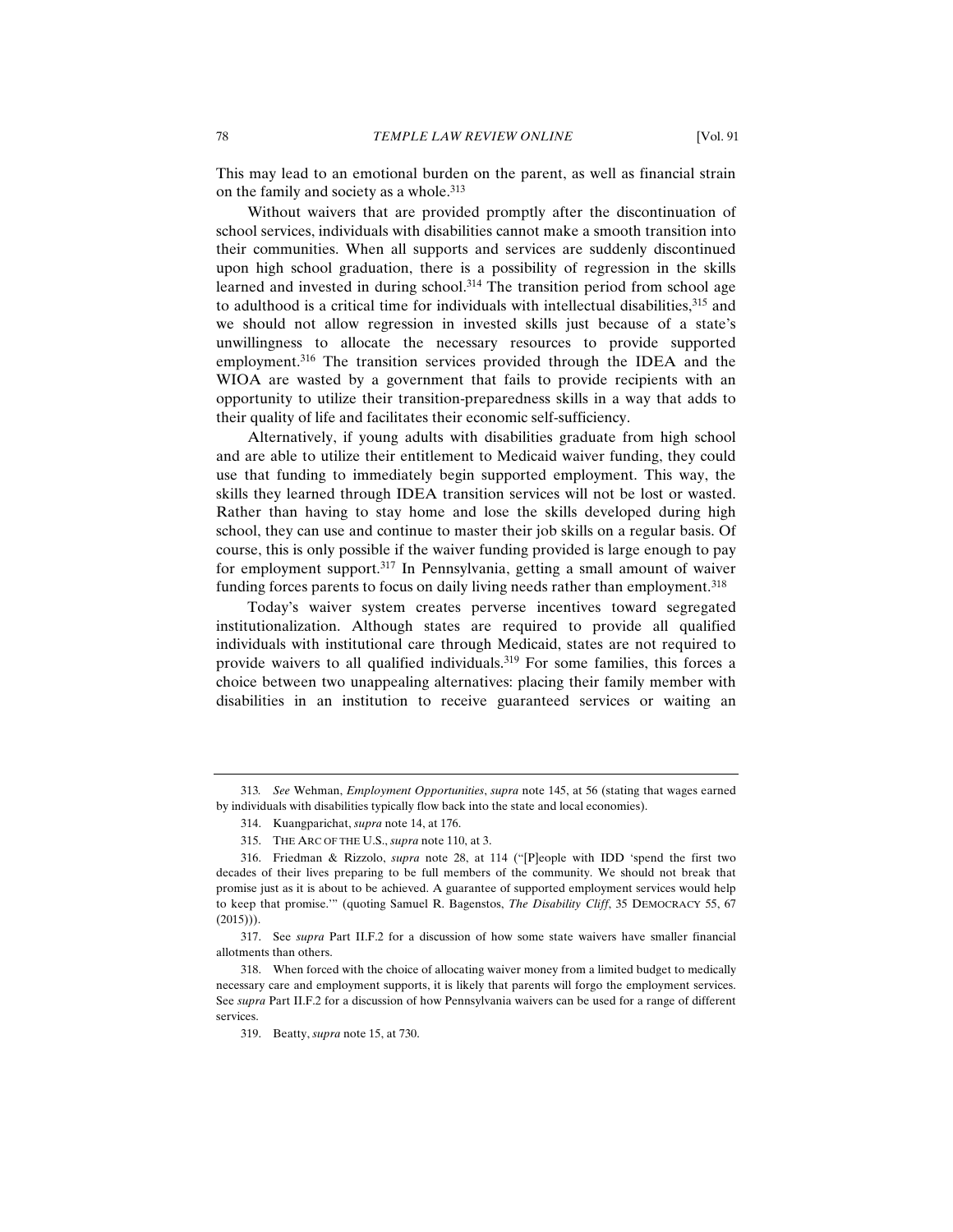unknown amount of time to receive HCBS waiver services.<sup>320</sup> As society moves away from institutionalization, we should not force parents to give up their right to prompt services in order to keep their child out of institutional care.<sup>321</sup> Currently, the institutional services a young adult with disabilities is entitled to can cost up to five times as much as home- and community-based waiver services.<sup>322</sup>

The forced choice between guaranteed institutional care and uncertain home care reflects a different undesirable choice parents were forced to make in the past. In December of 2014 Congress passed the Achieving a Better Life Experience (ABLE) Act to allow individuals with disabilities and their families to save money without impacting Medicaid eligibility.323 Prior to the creation of the ABLE Act, parents often had to choose between providing their children with financial resources or making their children dependent on government funding in order to receive Medicaid funding.<sup>324</sup> Medicaid eligibility rules required that recipients fell below a certain income level, causing individuals with disabilities to choose low-wage jobs for themselves and causing family members to avoid providing Medicaid recipients with groceries and other necessities.325 With the ABLE Act, individuals with significant disabilities and their families can now save a certain amount of money for necessities without impacting Medicaid eligibility.326 Although the amount an individual can receive without losing their Medicaid eligibility is fixed at \$15,000,<sup>327</sup> the ABLE Act takes away the Catch-22 feeling of family members of those with disabilities.

Just as Congress implemented the ABLE Act to limit a choice between two evils, states should eliminate the choice between institutionalization and home- and community-based services by broadening access to Medicaid waivers. Considering it costs a state more to fund an individual's entitlement to an institution,328 it makes sense for the government to create an entitlement to home- and community-based services. With an entitlement to a waiver, families

323. Hoffer, *supra* note 88, at 1261.

<sup>320</sup>*. Id.* at 714; Perkins & Boyle, *supra* note 50, at 128; *see also* Polaneczky, *Falling Off the Cliff Part 1*, *supra* note 3 (noting the frustration of a parent of a young adult with disabilities who "feels like the state plays chicken" with parents who do not want to institutionalize their children).

<sup>321</sup>*. See* Polaneczky, *Falling Off the Cliff Part 1*, *supra* note 3 ("The irony is that, if forced, they could exercise the boys' entitlement to care in an institutional setting, at a cost to taxpayers about five times higher than what a waiver would provide."); *see also* Parent, *supra* note 135, at 21 (explaining that, in the past, "the opportunity to make choices concerning [one's] life, work, and recreation has been limited or nonexistent for individuals who have disabilities").

<sup>322</sup>*. See* Polaneczky, *Falling Off the Cliff Part 1*, *supra* note 3.

<sup>324</sup>*. Id.*

<sup>325</sup>*. Id.*

<sup>326</sup>*. Id.*

 <sup>327.</sup> Bob Casey, Opinion, *Let's Lower the Barriers for Young People with Disabilities*, PHILA. INQUIRER (Dec. 8, 2017, 5:00 AM), http://www.philly.com/philly/opinion/commentary/intellectualdevelopmental-disabilities-americans-with-disabilities-act-bob-casey-pa-20171208.html [http://perma. cc/TW2Y-DZY2].

<sup>328</sup>*. See supra* notes 215–18 and accompanying text.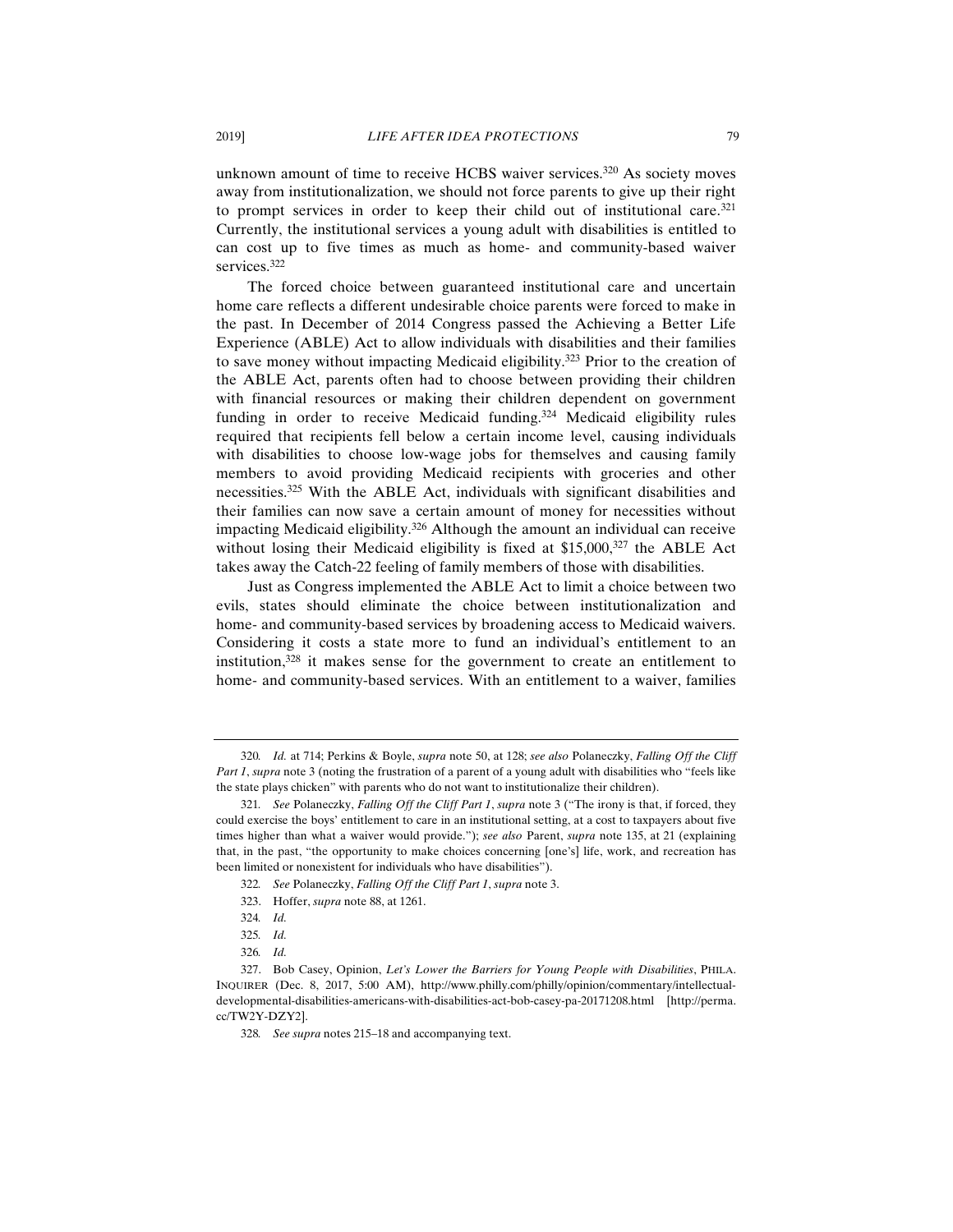would feel more secure and more inclined to avoid placing their loved ones in an expensive institutional setting.

# *B. Broad Interpretation of* Olmstead *and the ADA's Integration Mandate Could Require a Waiver Entitlement*

Unfortunately, *Olmstead* does little to combat waiver waiting lists. Under *Olmstead*, a state can use a waiting list to allocate waiver funding as long as the waiting list moves at a reasonable pace.<sup>329</sup> As case law shows, it seems that courts are more concerned with segregation when an individual is institutionalized and could benefit from a less-restricted form of care.330 Courts are reluctant to intervene when individuals are sitting at home waiting for services.<sup>331</sup> Although an individual at home may be less physically isolated than an individual in an institution, both are equally segregated from community participation without home- and community-based services.

Even in states aiming to provide the necessary waiver services and employment support, efforts fall short. In Pennsylvania, where the state policy is "employment first" and waivers are provided to many individuals, people still struggle to secure equal opportunities for employment and a positive quality of life.332 Based on *Frederick L.*, which required that a state have a working plan toward deinstitutionalization,<sup>333</sup> states like Pennsylvania should be working to implement a system that effectuates full community integration. State progress toward community integration should not plateau just because that state complies with the minimum requirements of *Olmstead*.

In Pennsylvania, even some people who receive waiver services are not receiving enough resources to maintain gainful employment. Pennsylvania previously recognized that the Person/Family Directed Support Waiver may not be enough for individuals with disabilities to become employed.<sup>334</sup> The monetary cap on the waiver places a restriction on the services available to recipients of the Person/Family Directed Support waiver.<sup>335</sup> Especially in scenarios where a waiver recipient requires medical treatment or daily home care, supported employment services are low on the list of things that are necessary.<sup>336</sup> These "small waivers" are a short-term solution that makes services available to more individuals, but they fail to provide all people with the full range of services needed to avoid segregation and isolation.<sup>337</sup>

Fortunately, lower courts have been willing to recognize the policy goal of integration that underlies the ADA. In *Guggenberger*, the District of Minnesota

<sup>329</sup>*. See supra* Part II.G.1.

<sup>330</sup>*. See supra* Part II.G.1.

<sup>331</sup>*. See supra* Part II.G.1.

<sup>332</sup>*. See supra* notes 165–71, 239–42 and accompanying text.

<sup>333</sup>*. See supra* notes 265–72 and accompanying text.

<sup>334</sup>*. See supra* notes 169–70 and accompanying text.

<sup>335</sup>*. See supra* notes 169–71 and accompanying text.

<sup>336</sup>*. See supra* notes 217–23 and accompanying text.

<sup>337</sup>*. See supra* notes 230–34 and accompanying text.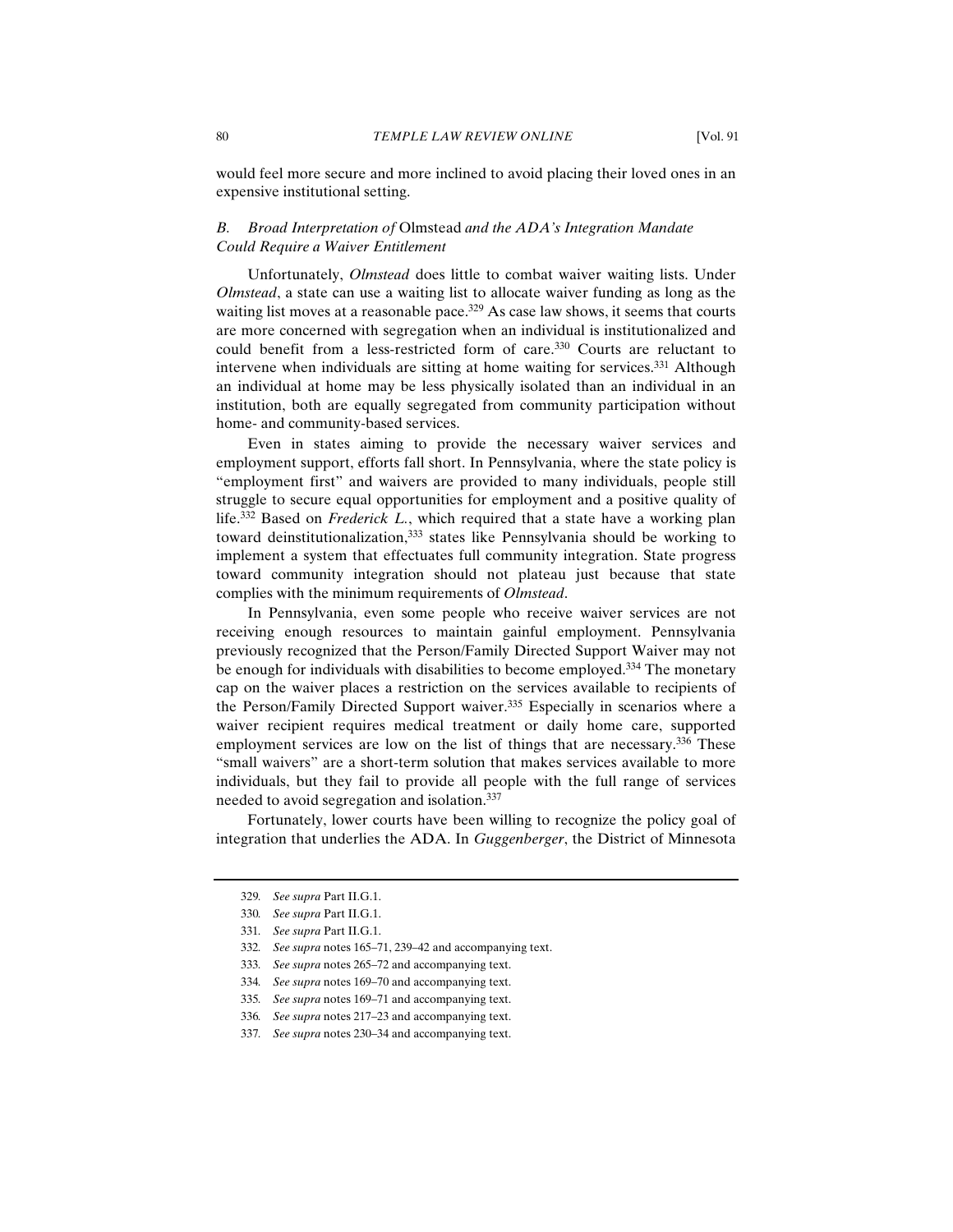recognized that failure to provide individuals with the disability resources to achieve *full* community participation can still result in segregation.<sup>338</sup> Moving forward, courts and legislatures must recognize that waiting for waiver services does result in isolation from the community and can result in violations of the ADA's integration mandate. Courts must also recognize that the ability to work is an essential aspect of community participation. As both lower courts and society recognize the necessity of including individuals with disabilities in daily community life, the Supreme Court must revisit the standards it imposed on states through its 1999 *Olmstead* decision.

# *C. The Medicaid Structure Presents States with an Opportunity for Change*

Through statutes banning discrimination based on disability, Congress has recognized that all people have the ability to participate in gainful employment.339 Congress provides antidiscrimination protections and financing for short-term supports for individuals with disabilities who seek employment.340 But the current legal landscape lacks an adequate solution for individuals with more serious intellectual disabilities.341 Such individuals have a lessened opportunity to enjoy the benefits of employment without long-term support and long-term funding.342

Our Medicaid structure does some work to address this problem through HCBS waivers, as these waivers are a major source of funding for long-term supports.<sup>343</sup> But these waivers are limited in number and come with waiting lists.344 Individuals with serious intellectual disabilities should not be denied the ability to work because of a state's unwillingness to allocate resources for their benefit. It is not unreasonable to ask a government to provide all individuals with an opportunity to work, regardless of their disability. To remedy this failure, HCBS waivers should be an entitlement, rather than an option.<sup>345</sup>

Due to the complex structure of Medicaid, it is unlikely that Congress will soon act to make HCBS waivers an entitlement for all individuals with qualifying disabilities. However, the ability of states to design unique Medicaid programs presents an opportunity for individual states to grant an adequate amount of Medicaid waiver funding to all eligible participants. This would result in states treating HCBS waivers as if they were an entitlement like institutional care. If society is willing to bear the cost of segregated institutional care, it should be willing to bear the cost of integrated, community-based care. State legislatures

<sup>338</sup>*. See supra* notes 275–80 and accompanying text.

<sup>339</sup>*. See, e.g.*, 42 U.S.C. § 12101 (2018).

<sup>340</sup>*. See supra* Parts II.B, II.D.

 <sup>341.</sup> See *supra* notes 123–26 and accompanying text for a discussion of how vocational rehabilitation services are available for twenty-four months only for employment training, not for long-term daily supports.

<sup>342</sup>*. See supra* Part II.E.

 <sup>343.</sup> Beatty, *supra* note 15, at 722–23.

<sup>344</sup>*. See supra* notes 203–09 and accompanying text.

<sup>345</sup>*. See supra* notes 207–09 and accompanying text.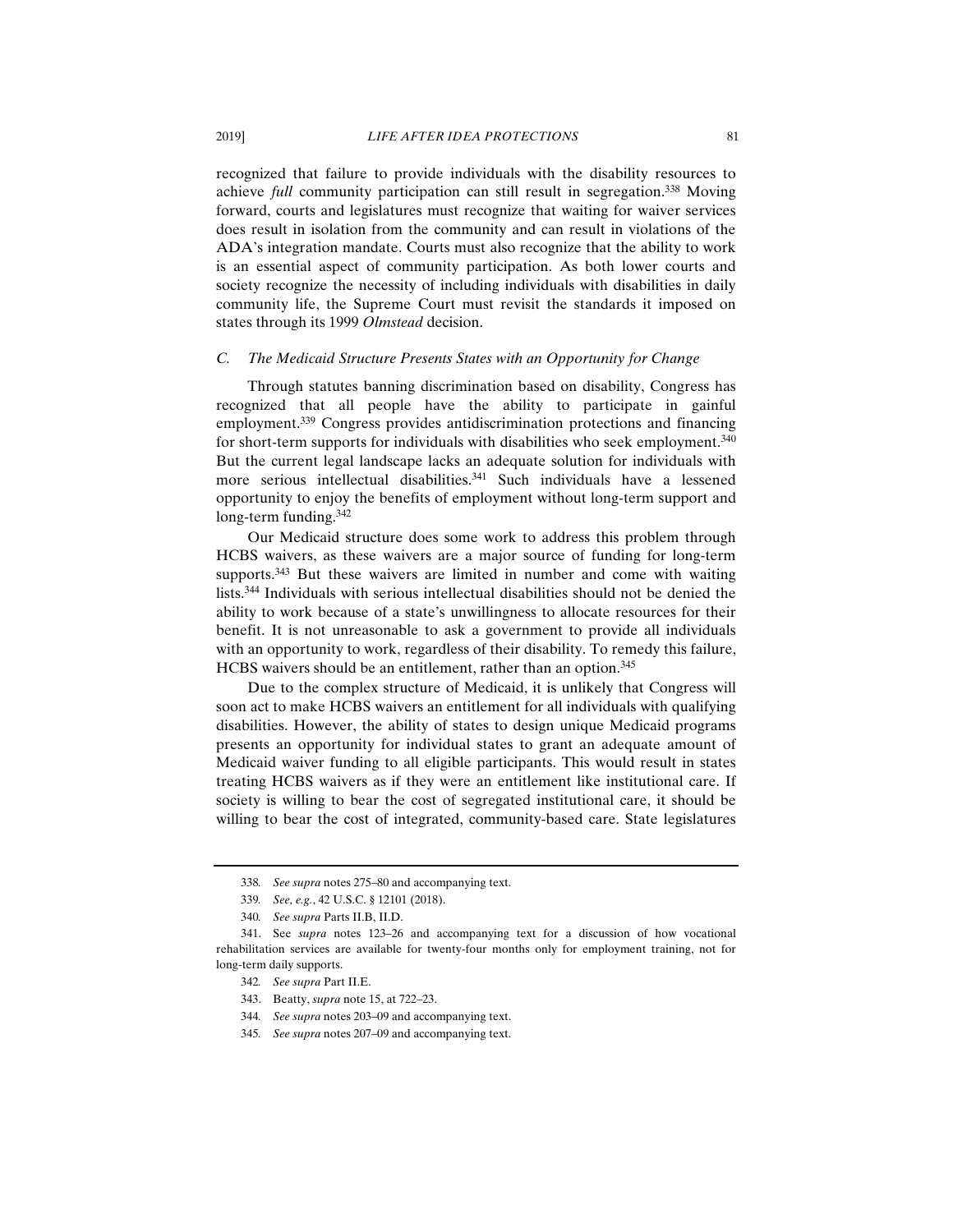should also consider alternative methods of paying for supported employment. Such an alternative method should incentivize employers to hire disabled individuals and decrease the percentage of waiver funding that must be allocated toward employment supports.

Disability rights advocates argue that home- and community-based services must receive entitlement status.346 Currently, individuals with disabilities who qualify for institutional-level care are entitled to those services.<sup>347</sup> This entitlement means that if a parent of a young adult with disabilities decides that institutionalization is necessary for that young adult, the state must provide and pay for the institutional care.<sup>348</sup> Alternatively, if that same parent decides that institutional care is not the right placement for their son or daughter, the state has no obligation to provide prompt or comprehensive home- and community-based services.349 This dichotomy exists despite the fact that home- and community-based services cost a state less than institutionalization.<sup>350</sup>

In response to the waitlists, several members of Congress have introduced the Disability Integration Act (DIA), which models a potential solution to the lack of resources for community participation.<sup>351</sup> This proposed legislation was introduced with the understanding that, while Congress expected for the ADA to provide long-term services and supports to those eligible for them, "that expectation has not been fulfilled."352 The DIA would ensure that disabled individuals have the right to live and receive services in their own homes.353 Expanding HCBS to entitlement status through legislation like the DIA would ensure that disabled individuals have the funding needed to become full participants in their communities, which could include the ability to work with long-term support and ensure economic stability. Although state action likely presents a quicker solution, eventual congressional legislation like the DIA is necessary, as we move further away from the trend of institutionalization toward a society that values the individual rights and autonomy of all.354

 <sup>346.</sup> Casey, *supra* note 327 ("To make it possible for people with disabilities to live in the community with the supports they need, we need to amend the 1965 law that created Medicaid so that community-based supports are a right, enabling people with disabilities to choose to live in the community that will best enable them to succeed and to thrive.").

<sup>347</sup>*. See supra* notes 205–08 and accompanying text.

<sup>348</sup>*. See supra* notes 205–08 and accompanying text.

<sup>349</sup>*. See supra* notes 205–08 and accompanying text.

<sup>350</sup>*. See supra* notes 216–18 and accompanying text.

<sup>351</sup>*. See The Disability Integration Act*, DISABILITYINTEGRATIONACT.ORG, http://www. disabilityintegrationact.org/wp-content/uploads/2017/07/DIA-Fact-Sheet.pdf [http://perma.cc/4CWT-J3JF] (last visited May 15, 2019).

 <sup>352.</sup> Disability Integration Act, S. 910, 115th Cong. § 2 (2017); *see also* Disability Integration Act, S. 117, 116th Cong. § 2 (2019).

<sup>353</sup>*. The Disability Integration Act*, *supra* note 351.

<sup>354</sup>*. See supra* Parts II.A, II.B.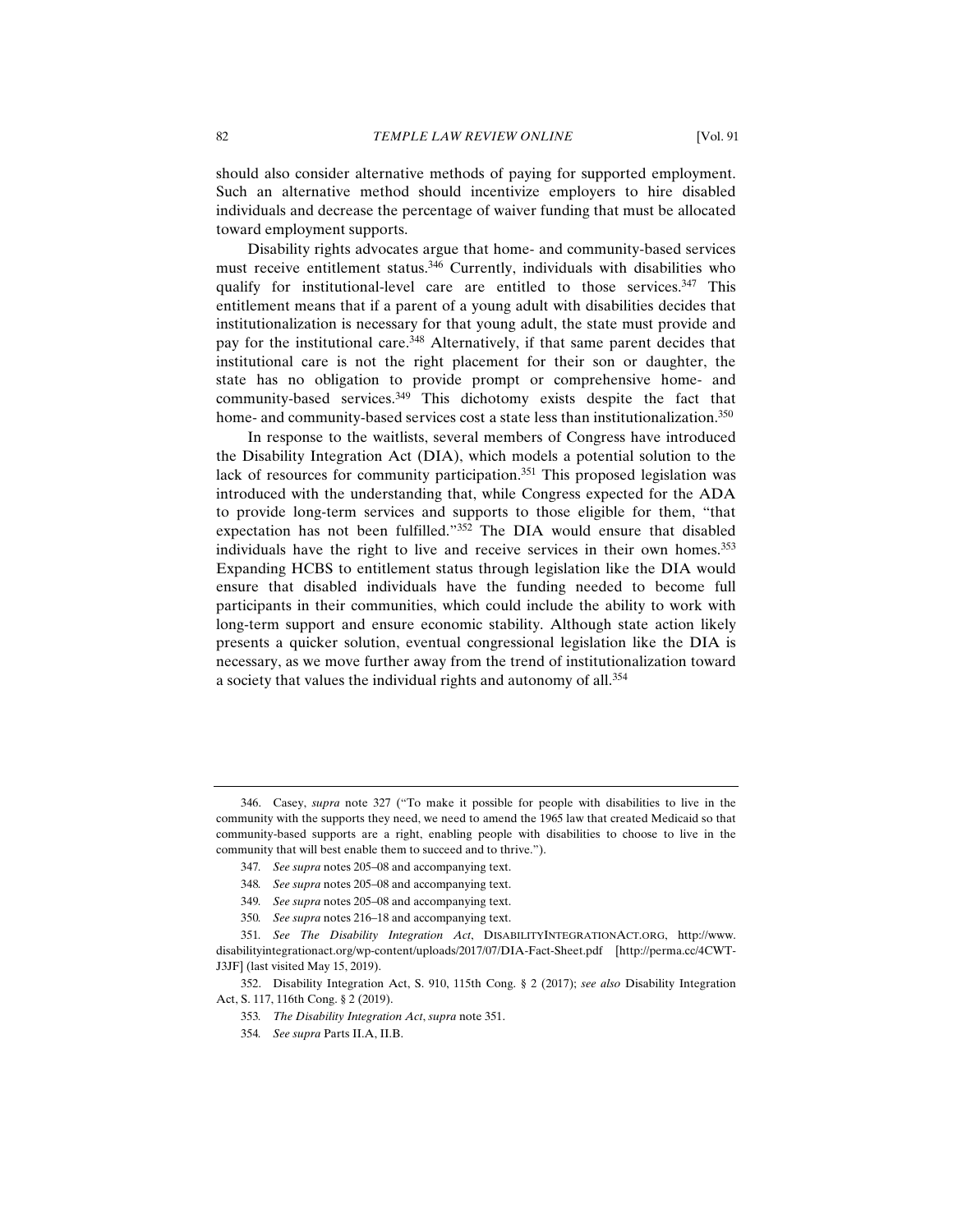# *D. Alternative Methods for Providing Individuals with the ADA's Promised Dignity and Inclusion*

Statutes like the ADA and the Rehabilitation Act prohibit discrimination against individuals with disabilities, but they do little to incentivize positively employers to hire a person with autism spectrum disorder or other intellectual disability.355 The unfortunate reality is that some employers are unlikely to go out of their way to hire intellectually disabled young adults without some benefit in return. To provide this benefit, some states provide tax incentives to employers for implementing accommodations for individuals with disabilities.<sup>356</sup> The hope is that employers will be more willing to hire people with disabilities with some encouragement from the government.<sup>357</sup>

To encourage employers to hire individuals with disabilities and make supported employment more affordable, this Comment proposes an alternative way of paying for supported employment. For individuals who require a high level of support in employment, the job coach or one-on-one support professional shadow is usually not an additional employee at the job site.358 The job coach will simply assist the disabled employee in performing job tasks.<sup>359</sup> In this scenario, the job coach is entirely funded through the disabled employee's HCBS funding, and the only burden on the employer is allowing the job coach to be physically present in the employment facility. Here, there is a high cost burden on the disabled individual and little if no increased benefit to the employer in having a disabled employee rather than a typical employee.

As an alternative for all individuals with disabilities who want to work, state agencies should train job coaches to provide support to the disabled employee while also working as an additional employee for the employer. Because the job coach would be providing support for the disabled employee while also doing work for the employer, the job coach would be paid by both the employer and the HCBS waiver funding. The job coach's wages would not increase in this scenario. The job coach would receive the same wage as when he or she was functioning only as a job coach. This way, the cost of supported employment will take less from HCBS waiver funding and decrease the need for large waiver funding for all individuals with serious intellectual disabilities. At the same time, the employer will have two employees performing job duties; however, the employer will pay less than the typical wages of two employees because the job coach will dedicate some of his or her time to assisting the disabled employee, resulting in slightly less productivity than two typical employees. The job coach will serve as both an employee and guide to his or her disabled coworker.

In addition to reducing the cost of supported employment, this model would provide job coaches with opportunities for their own career advancement in the employer's business. In an ideal situation, the job coach could enhance his or her

<sup>355</sup>*. See supra* Parts II.B, II.D.

 <sup>356.</sup> Kuangparichat, *supra* note 14, at 188.

<sup>357</sup>*. Id.* at 187.

<sup>358</sup>*. See supra* notes 82–86 and accompanying text.

<sup>359</sup>*. See supra* notes 82–86 and accompanying text.